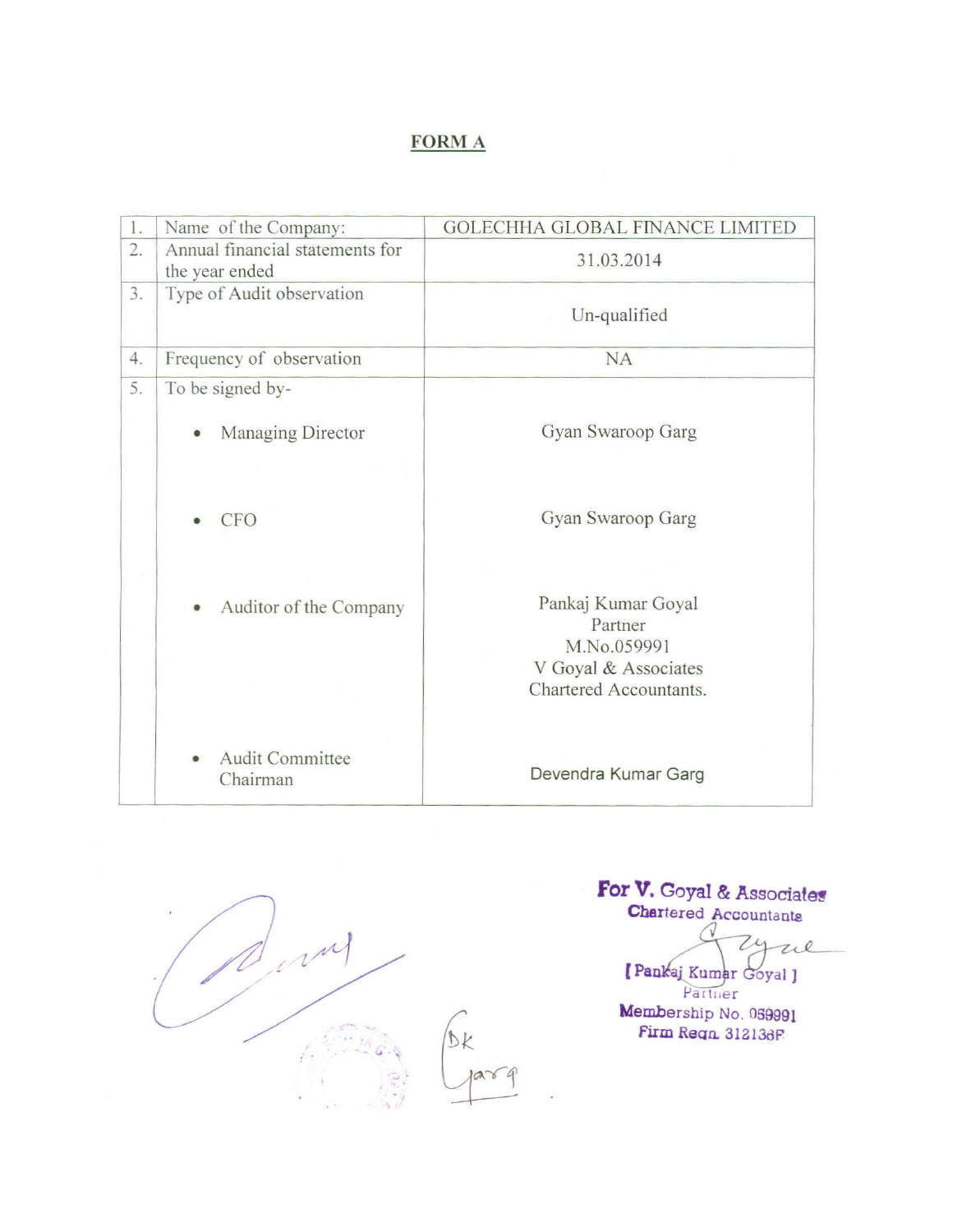## **23rd Annual General Meeting**

## Tuesday, 23rd September, 2014

at 11:00 A.M.

At 3A, Garstin Place, 3rd Floor Kolkata - 700 001

## **Contents**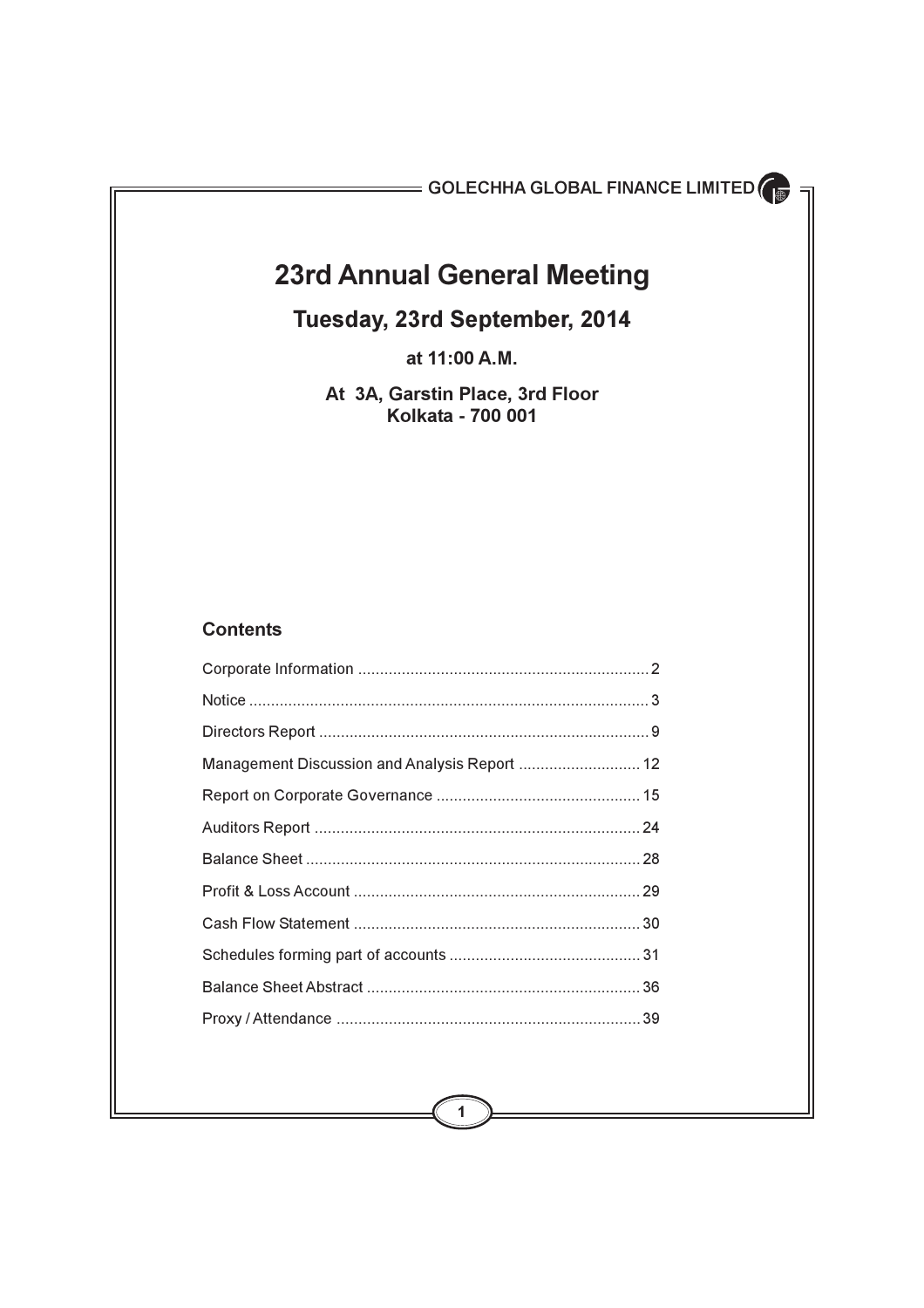## **CORPORATE INFORMATION**

### **BOARD OF DIRECTORS**

- Sri. GYAN SWAROOP GARG  $\bullet$  .
- $\bullet$  . Sri, DIVYA GARG
- Sri. DEVENDRA KUMAR GARG  $\bullet$  .
- Smt. DURGA RAMKRISHNAN  $\bullet$  .
- **Managing Director**  $\mathbb{C}^{\times}$
- $\mathbb{R}^{\mathbb{Z}}$ **Director**
- $\mathbb{Z}^{\times}$ IndependentDirector
- $\mathcal{L}^{\mathcal{L}}$ IndependentDirector

### **AUDITORS**

V. Goyal & Associates **Chartered Accountants** Kolkata

### **REGISTEREDOFFICE**

3A, Garstin Place Kolkata West Bengal 700 001 CIN: L65191WB1991PLC201747

### **BANKERS**

**ICICI Limited Oriental Bank of Commerce** 

### **REGISTRARS & SHARETRANSFER AGENTS**

**M/s Cameo Corporate Services Ltd** No:1, club house Road Subramanian Building Chennai-600002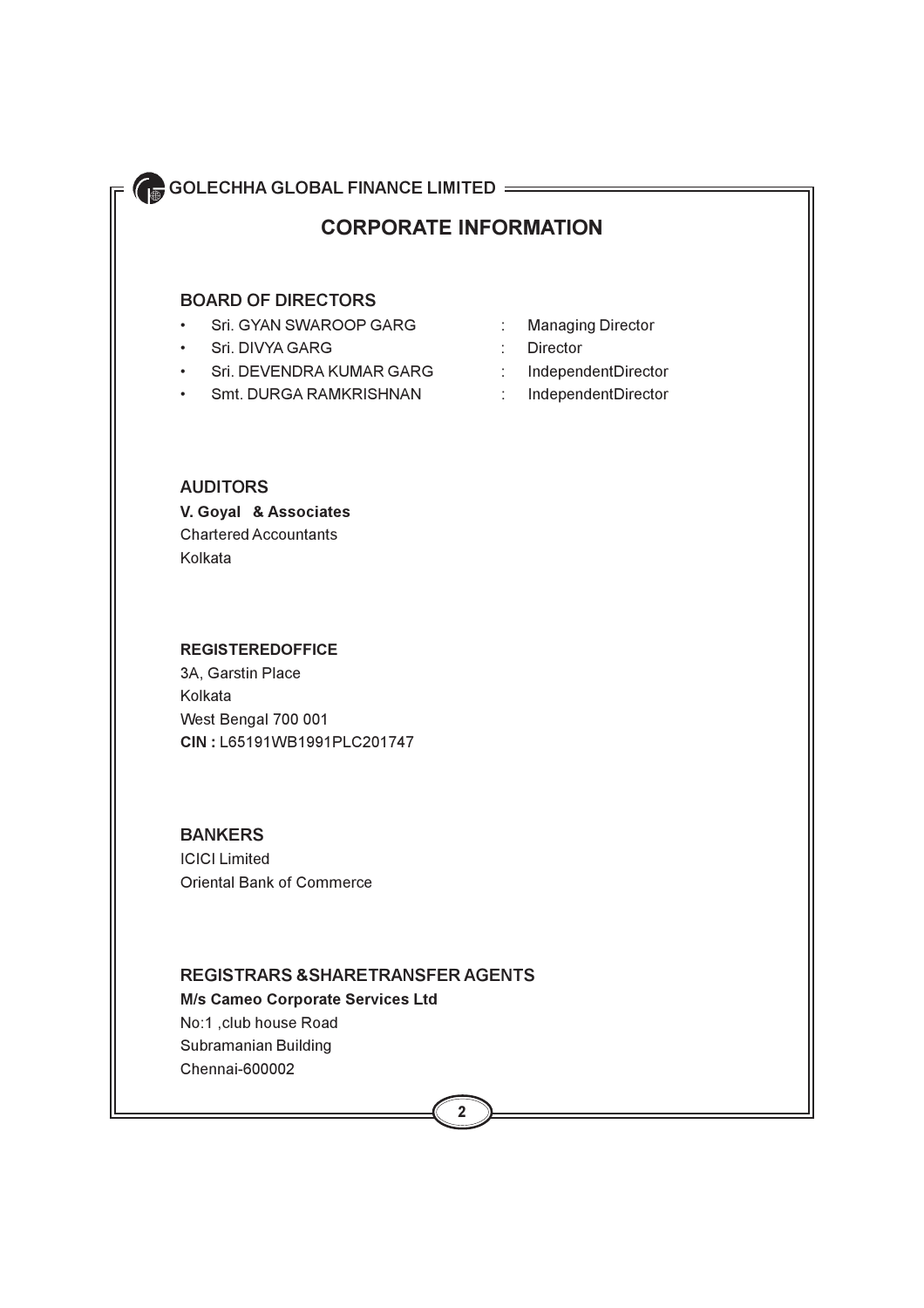### **NOTICE**

Notice is hereby given that the Twenty Third Annual General Meeting of the members of the Company will be held on Tuesday, the 23rd September 2014 at 11.00 A.M at the registered office of the Company at 3A. Garstin Place 3rd Floor, Kolkata, West Bengal 700 001 to transact the following business

### **ORDINARY BUSINESS:**

- $\mathbf{1}$ To receive, consider and adopt the Audited Balance Sheet of the Company as at 31stMarch, 2014 and the Statement of Profit and Loss Account for the financial year ended and Cash Flow Statement on that date along with the Report of Directors and the Auditors thereon.
- $2.$ To appoint a Director in the place of Sri Divya Garg, who retires by rotation and being eligible offers himself for re-appointment
- $3.$ To consider and if thought fit pass, with or without modification(s) the following resolution an ordinary resolution:

RESOLVED THAT pursuant to the provisions of Sections 139 of the Companies Act. 2013 ("Act") and other applicable provisions of the Act, if any and the Rules framed there under, as amended from time to time, M/s. V. Goyal & Associates, Chartered Accountants, Kolkata (ICAI Firm Registration No 312136E) the retiring Auditors, be and is hereby re-appointed as the Statutory Auditors of the Company to hold office from the conclusion of this Annual General Meeting until the conclusion of the 28thAnnual General Meeting to be held in year 2019 and the Board of Directors are hereby authorized to fix the remuneration based on the recommendation of the Audit Committee and such remuneration may be paid on progressive billing including the service tax, as may be mutually agreed"

### **SPECIAL BUSINESS**

To consider and if thought fit, to pass with or without modification(s) the following resolution as an 4. **Ordinary Resolution:** 

"RESOLVED that pursuant to the provisions of sections 149, 152 and other applicable provisions, if any, of the Companies Act, 2013 (Act) and the Rules framed there under, read with Schedule IV to the Act, as amended from time to time, Shri Devendra Kumar Garg (DIN 00545796), Independent Director and in respect of whom the Company has received a Notice in writing under Section 160 of the Companies Act 2013 proposing his candidature for the office of Director of the Company be and is hereby appointed as Independent Director of the Company, whose period of office shall not be liable to retire by rotation, to hold office for five consecutive years with effect from 23rd September 2014 upto 22nd September 2019."

5. To consider and if thought fit, to pass with or without modification(s) the following resolution as an Ordinary Resolution:

"RESOLVED that pursuant to the provisions of sections 149, 152 and other applicable provisions, if any, of the Companies Act, 2013 (Act) and the Rules framed there under, read with Schedule IV to the Act, as amended from time to time, Smt Durga Ramkrishnan (DIN 03077344), Independent Director and in respect of whom the Company has received a Notice in writing under Section 160 of the Companies Act 2013 proposing his candidature for the office of Director of the Company be and is hereby appointed as Independent Director of the Company, whose period of office shall not be liable to retire by rotation, to hold office for five consecutive years with effect from 23rd September 2014 upto 22nd September 2019."

> BY THE ORDER OF THE BOARD For GOLECHHA GLOBAL FINANCE LIMITED Sd/-**Gyan Swaroop Garg Managing Director**

Place: Kolkata Date: 04.08.2014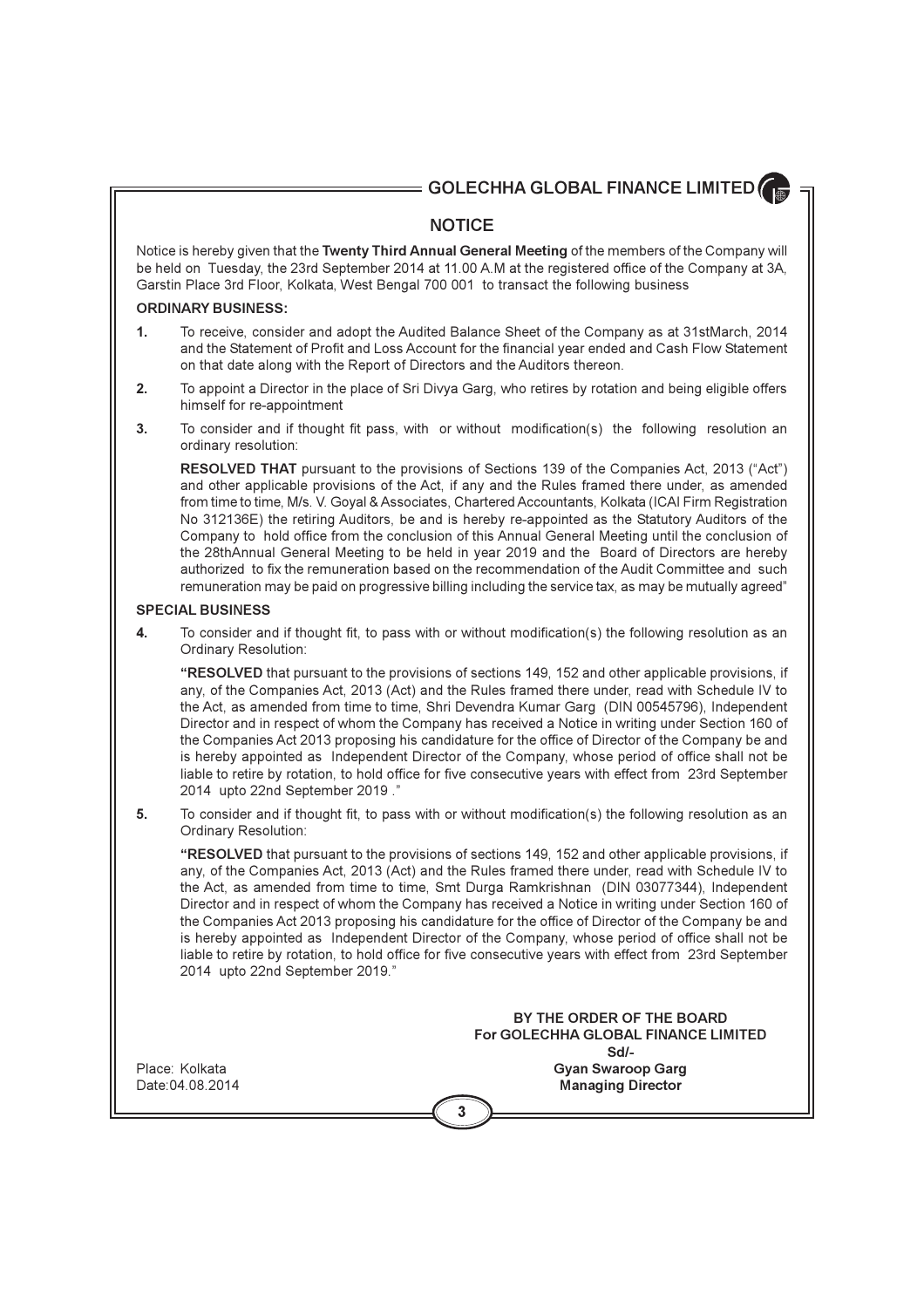### NOTES:

- $1.$ The Explanatory Statement pursuant to Section 102 of the Companies Act, 2013, which sets out details relating to Special Business at the meeting, is annexed hereto
- $2.$ A MEMBER ENTITLED TO ATTEND AND TO VOTE AT THE MEETING IS ENTITLED TO APPOINT A PROXY TO ATTEND AND VOTE ON A POLL INSTEAD OF HIMSELF AND SUCH A PROXY NEED NOT BE A MEMBER OF THE COMPANY, PROXIES IN ORDER TO BE EFFECTIVE MUST BE RECEIVED AT THE COMPANY'S REGISTERED OFFICE NOT LESS THAN 48 HOURS **BEFORE THE MEETING.**

A person can act as proxy on behalf of members not exceeding fifty (50) and holding in the aggregate not more than ten percent of the total share capital of the company

- The Register of Members and the Share Transfer Books will remain closed from 20.09.2014 to 3. 22.09.2014 (Both days inclusive).
- $\overline{4}$ . Members / Proxies are requested to bring their copies of Annual Report with them for the Annual General Meeting and the attendance slip duly filled in for attending the Meeting. No copies of the Annual Report will be distributed at the meeting.
- 5. Members are requested to quote their Registered Folio No/ Client ID on all correspondence with the Company.
- 6. Members are requested to send all communication relating to shares to the Company's RTA, Cameo Corporate services Itd No:1, club house Road Subramanian Building Chennai-600002
- $\overline{7}$ Consequent upon the introduction of Section 72 of the Companies Act, 2013, and the rules made thereunder shareholders are entitled to make nomination in respect of shares held by them in physical form. Shareholders desirous of making nominations are requested to send their request in SH-13 in duplicate to the company.
- The Ministry of Corporate Affairs has taken a "Green Initiative in the Corporate Governance" by 8. allowing paperless compliances by companies and has issued circular stating that service of notice/ documents including annual report can be sent by e-mail to its members. We fully support the Ministry's green initiative. Accordingly, the members are requested to inform their e-mail addresses to RTA - Cameo Corporate services Itd No:1, club house Road Subramanian Building Chennai-600002
- 9. Electronic copy of the Notice of the 23<sup>rd</sup>Annual General Meeting of the Company inter alia indicating the process and manner of e-voting along with Attendance Slip and Proxy Form is being sent to all the members whose email IDs are registered with the Company/Depository Participants(s) for communication purposes unless any member has requested for a hard copy of the same. For members who have not registered their email address, physical copies of the Notice of the 23rd Annual General Meeting of the Company inter alia indicating the process and manner of e-voting along with Attendance Slip and Proxy Form is being sent in the permitted mode
- Members desirous of getting any information about the accounts and / or operations of the company 10. are requested to write to the company at least seven days before the date of the meeting to enable the company to keep the information ready at the meeting.
- All the documents referred to in the Notice and explanatory statement will be available to the  $11.$ members at the Registered of the company between 10.30 A.M to 12.30 P.M on all working days from the date hereof up to the date of the Meeting.
- The information pursuant to Clause 49 of the Listing Agreement with respect to the details of the  $12<sup>°</sup>$ Directors seeking appointment / re-appointment in this Annual General Meeting is annexed.
- $13.$ Voting through electronic means

In compliance with provisions of Section 108 of the Companies Act, 2013 and Rule 20 of the Companies (Management and Administration) Rules, 2014, the Company is pleased to provide members facility to exercise their right to vote at the 23<sup>rd</sup> Annual General Meeting (AGM) by electronic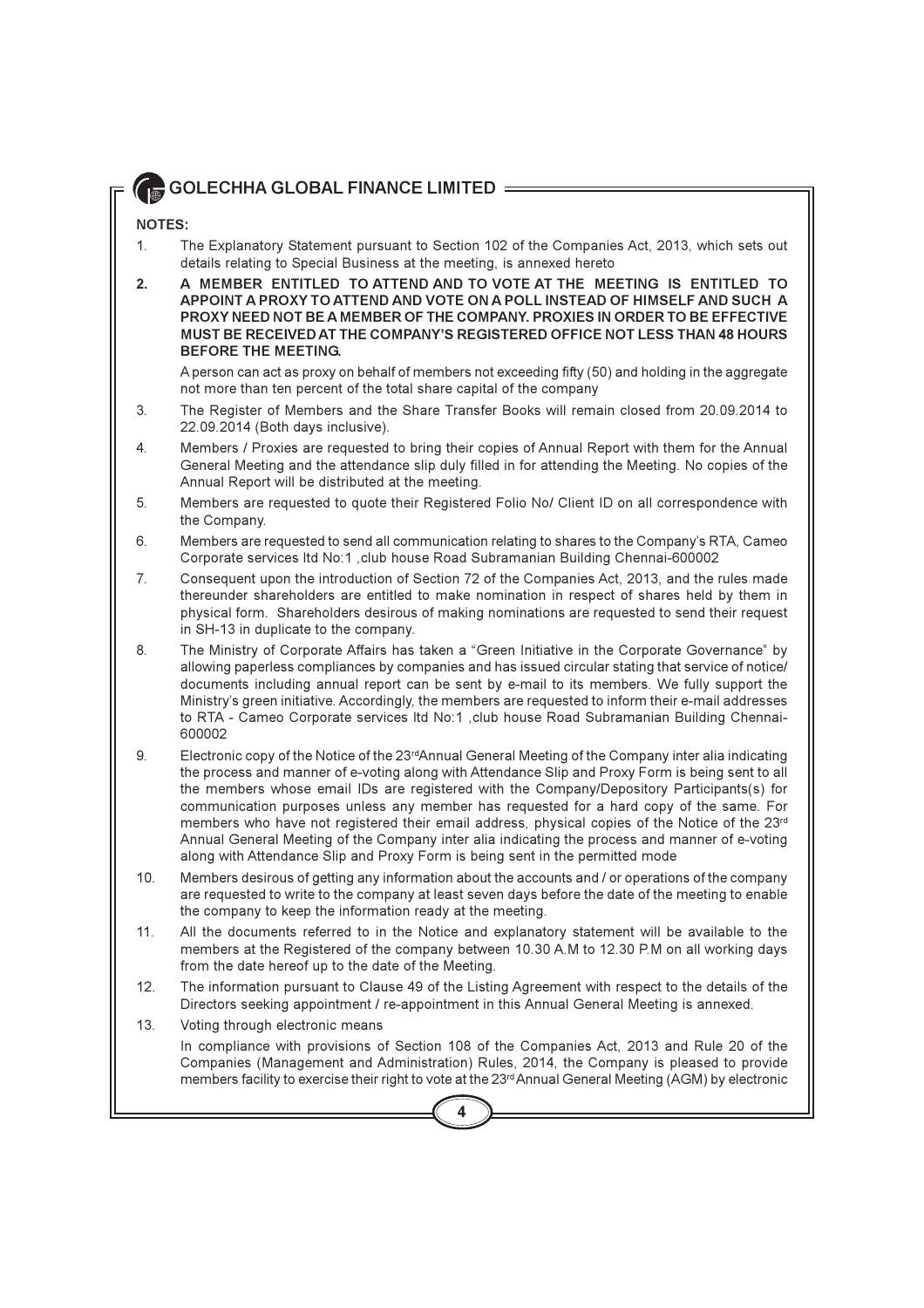means and the business may be transacted through e-Voting Services provided by Central Depository Services Limited (CDSL):

- 14. The Company has appointed Ms. Disha Dugar, Practicing Company Secretary as scrutinizer for conducting the e-voting process for the Annual General Meeting in fair and transparent manner
- $15.$ The instructions for shareholders voting electronically are as under:
	- The Voting period begins on 17.09.2014 at 9.00 am and ends on 19.09.2014 at 6.00pm.  $(i)$ During this period shareholders of the company, holding shares either in physical form or in dematerialized form as on the cutoff date 22.08.2014 may cast their vote electronically. The e-voting module shall be disabled by CDSL for voting thereafter.
	- The shareholders should log on to the e-voting website www.evotingindia.com during the  $(ii)$ voting period
	- $(iii)$ Click on 'Shareholders' tab
	- Now select the "Golechha Global Finance Limited" from the dropdown menu and click on  $(iv)$ "SUBMIT"
	- Now enter your User ID:  $(V)$ 
		- For CDSL: 16 digits beneficiary ID a.
		- For NSDL: 8 Character DP ID followed by 8 Digits Client ID, b.
		- Members holding shares in Physical Form should enter Folio Number registered  $\mathbf{C}$ with the Company.
	- Next enter the image Verification as displayed and click on Login  $(vi)$
	- If you are holding shares in demat form and had logged on to www.evotingindia.com and  $(vii)$ voted on an earlier voting of any company, then your existing password is to be used
	- $(viii)$ If you are first time user follow the steps given below:

For Members holding shares in Demat Form and Physical Form

| <b>PAN</b>                  | Enter your 10 digit alpha-numeric PAN issued by Income Tax Department(Application<br>for both demat shareholders as well as physical shareholders)                                                                                                                                                                                                                                         |
|-----------------------------|--------------------------------------------------------------------------------------------------------------------------------------------------------------------------------------------------------------------------------------------------------------------------------------------------------------------------------------------------------------------------------------------|
|                             | Members who has not updated their PAN with the Company/ Depository<br>٠<br>participant are requested to use the first two letters of their name and the 8<br>digits of the sequence number in the PAN field.                                                                                                                                                                               |
|                             | In Case the sequence number is less than 8 digits enter the applicable number<br>$\bullet$<br>of 0's before the number and after the first two characters of the name in CAPITAL<br>Letters. Eg. if your name is Ramesh Kumar with sequence number 1 then entre<br>RA00000001in the PAN field.                                                                                             |
| DOB                         | Enter the Date of Birth as recorded in your demat account or in the company records<br>for the said demat account or folia in dd/mm/yyyy format.                                                                                                                                                                                                                                           |
| Dividend<br>Bank<br>Details | Enter the Dividend Bank details as recorded in your demat account or in the<br>company records for the said demat account or folio.§ Please enter the DOB or<br>Dividend Bank details in order to login. If the details are not recorded with the<br>depository or company please enter the member id/folio number in the Dividend<br>Bank details field as mentioned in instructions (v). |
| $(i \vee)$                  | After optaring those datails appropriately oliek on "SLIDMIT" tab                                                                                                                                                                                                                                                                                                                          |

 $(IX)$ After entering these details appropriately, click on "SUBMIT" tab

Members holding shares in physical form will then directly reach the Company selection  $(x)$ screen . However, members holding shares in Demat form will now reach 'Password creation' menu wherein they are required to mandatory enter their login password in the new password field. Kindly note that this password is also used by the demat holders for voting for resolutions of any other company on which they are eligible to vote, provided that company opts for e-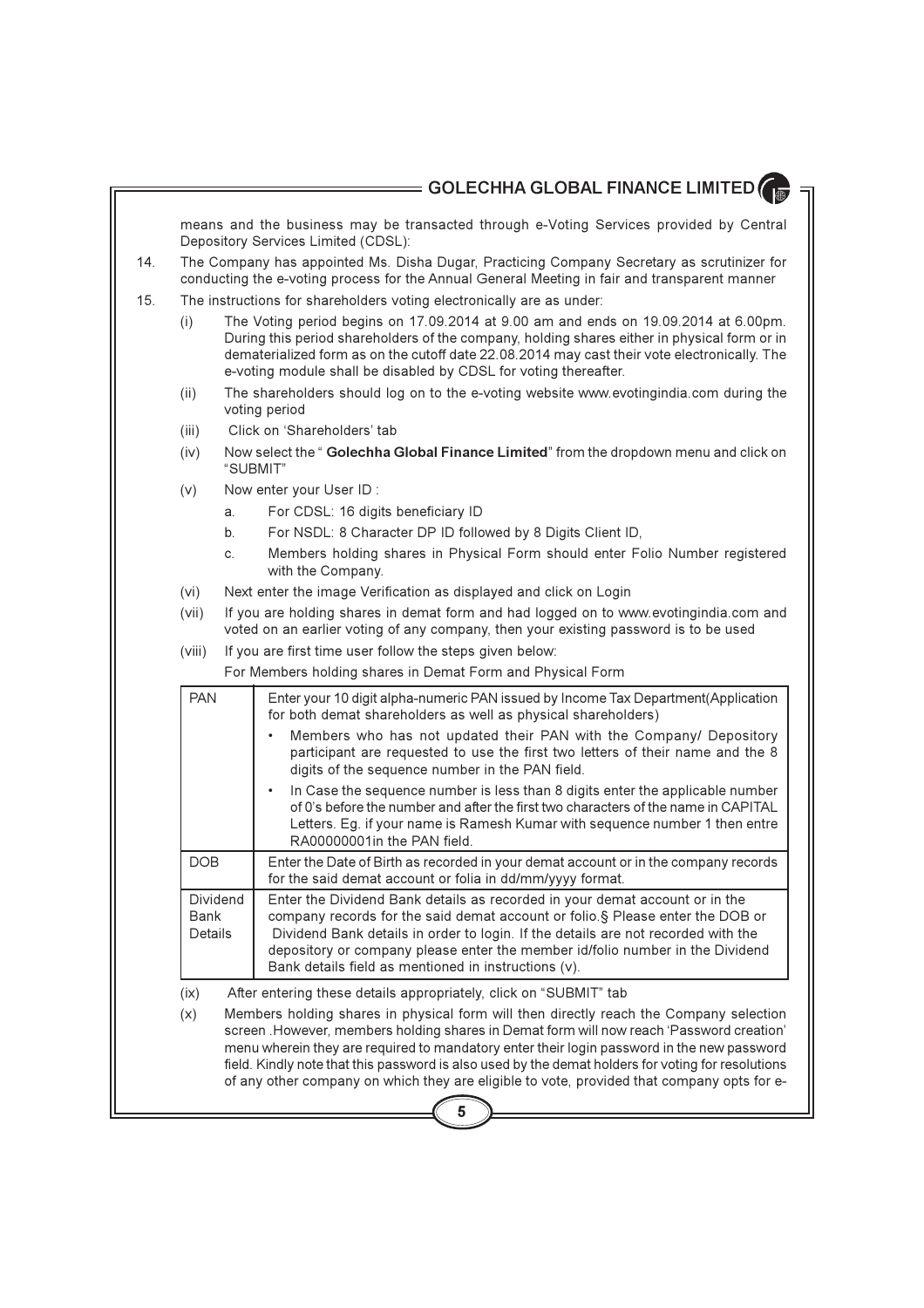voting through CDSL platform. It is strongly recommended not to share your password with any other persons and take utmost care to keep your password confidential.

- For Members holding shares in physical form, the details can be used only for e-voting on  $(xi)$ the resolutions contained in this Notice
- Click on the FVSN of Vertical industries I imited  $(xii)$
- On the voting page, you will see "RESOLUTION DESCRIPTION" and against the same the  $(xiii)$ option "YES/NO" for voting. Select the option NO implies that you dissent to the Resolution
- Click on the "RESOLUTIONS FILE LINK" if you wish to view the entire Resolution details  $(xiv)$
- After selecting the resolution you have decided to vote on, click on "SUBMIT". A confirmation  $(xv)$ box will be displayed. If you wish to confirm your vote, click on "OK", else to change your vote, click on "CANCEL" and accordingly modify your vote
- Once you "CONFIRM" your vote on the resolution, you will not be allowed to modify your  $(xvi)$ vote.
- You can also take out print of the voting done by you by clicking on :click here to print" (xvii) option on the voting page
- (xviii) If Demat account holder has forgotten the same password then enter the User ID and the image verification code and click on Forgot Password & enter the details as prompted by the system.
- Note for Institutional Shareholders  $(xix)$ 
	- Institutional shareholders (i.e. other than individuals, HUF, NRI etc.) are required to log on to https://www.evotingindia.co.in and register themselves as corporate.
	- A scanned copy of the Registration form bearing the stamp and sign of the entity should be emailed to helpdesk evoting@cdslindia.com
	- After receiving the login details they have to create a compliance user should be created using the admin login and password. The compliance user would be able to link the account(s) for which they wish to vote on
	- The list of accounts should be mailed to helpdesk evoting@cdslindia.com and on approval of the accounts they would be able to cast their vote
	- A scanned copy of the Board Resolution and power of attorney (POA) which they have issued in favour of the custodian, if any, should be uploaded in PDF format in the system for the scrutinizer to verify the same.
- $(xx)$ In case you have any queries or issues regarding e-voting, you may refer the frequently asked questions ("FAQs") and e-voting manual available at www.evotingindia.co.in under help section or write an email to helpdesk evoting@cdslindia.com
- $16$ The Scrutinizer shall within a period not exceeding three(3) working days from the conclusion of the e-voting period unblock the votes in the presence of at least two(2) witnesses not in the employment of the Company and make a Scrutinizer's Report of the votes cast in favour or against, if any, forthwith to the Chairman of the Company.
- $17$ The Results shall be declared on or after the AGM of the Company. The Results declared along with the Scrutinizer's Report shall be placed on the Company's website www.golechhaglobal.com and on the website of CDSL within two(2) days of passing of the resolutions at the AGM of the Company and communicated to all the Stock Exchange.

BY THE ORDER OF THE BOARD For GOLECHHA GLOBAL FINANCE LIMITED  $Sd$ -**Gyan Swaroop Garg Managing Director** 

Place: Kolkata Date: 04.08.2014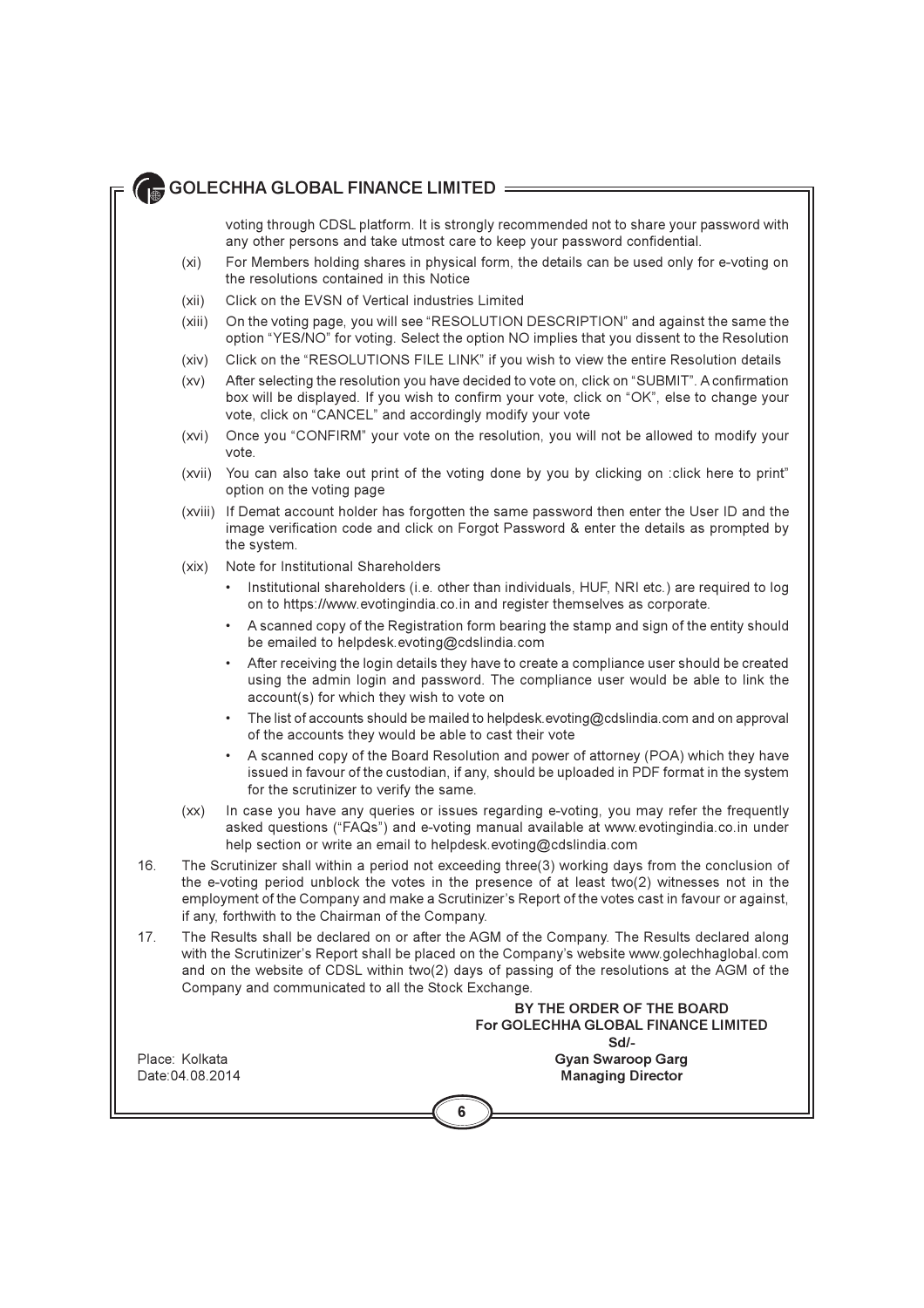## **EXPLANATORY STATEMENT IN RESPECT OF THE SPECIAL BUSINESS**

The following Explanatory Statement pursuant to Section 102 of the Companies Act, 2013("Act) sets out all material facts relating to the business mentioned at Item Nos. 4 and 5 the accompanying Notice dated August 4th, 2014.

The Company had, pursuant to the provisions of Clause 49 of the Listing Agreement entered with the Stock Exchanges, appointed Sri Devendra Kumar Garg and Sri Durga Ramkrishnan as Independent Directors at various times, in compliance with the requirements of the said clause.

As per the provisions of Section 149(4) which has come into force with effect from 1st April, 2014, every listed company is required to have at least one-third of the total number of Directors as Independent Directors. Further, Section 149(10) of the Act provides that an Independent Director shall hold office for a term up to five consecutive years on the Board of a company and is not liable to retire by rotation pursuant to Section 149(13) read with Section 152 of the Act.

The Securities and Exchange Board of India (SEBI) has amended Clause 49 of the Listing Agreement which would be effective from October 1, 2014 inter alia stipulates the conditions for the appointment of Independent Directors by a listed company.

The Nomination & Remuneration Committee has recommended the appointments of these Directors as Independent Directors to hold office for five consecutive years for a term with effect 23rd September 2014 upto 22nd September 2019. .

The above Independent Directors have given a declaration to the Board that they meet the criteria of independence as provided under Section 149 (6) of the Act. In the opinion of the Board, the above Independent Directors fulfill the conditions specified in the Act and the Rules made there under for appointment as Independent Directors and they are independent of the management.

In compliance with the provisions of Section 149 read with Schedule IV of the Act, the appointment of the above Directors as Independent Directors is now being placed before the Members in General Meeting for their approval.

The terms and conditions of appointment of Independent Directors shall be open for inspection by the Members at the Registered Office of the Company on all working days except Saturdays, during business hours upto the date of the Meeting.

The Board commends the Ordinary Resolutions set out at Items Nos. 4 and 5 of the Notice for approval by the Members

The above Independent Directors are interested in the Resolutions mentioned at Item Nos.4 and 5 of the Notice with regard to their respective appointments. Other than the above Independent Directors, no other Director, Key Managerial Personnel or their respective relatives are concerned or interested in the Resolutions mentioned at Items Nos 4 and 5 of the Notice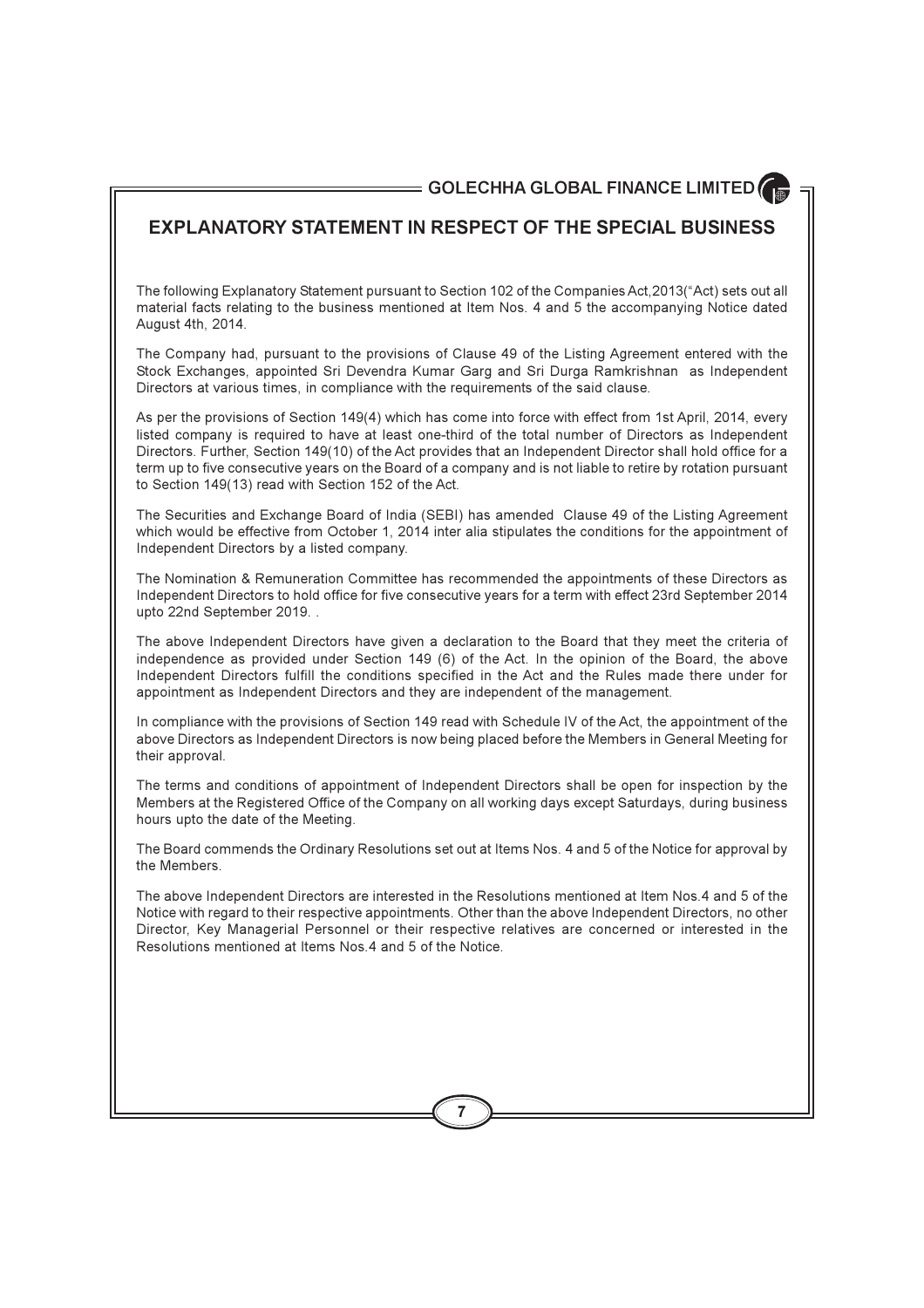## **ADDITIONAL INFORMATION**

(Pursuant to Clause 49 IV (G) of the Listing Agreement)

| Name of the Director                                                                                      | Devendra Kr. Garg                                                                                                                                                                                                                                                                                                                      | Durga Ramkrishnan                                                                                                                                                                                                                                     | Divya Garg                                                                                                                                                                                                                                                                                   |
|-----------------------------------------------------------------------------------------------------------|----------------------------------------------------------------------------------------------------------------------------------------------------------------------------------------------------------------------------------------------------------------------------------------------------------------------------------------|-------------------------------------------------------------------------------------------------------------------------------------------------------------------------------------------------------------------------------------------------------|----------------------------------------------------------------------------------------------------------------------------------------------------------------------------------------------------------------------------------------------------------------------------------------------|
| Date of Birth                                                                                             | 04 06 1969                                                                                                                                                                                                                                                                                                                             | 31 05 1963                                                                                                                                                                                                                                            | 17 07 1987                                                                                                                                                                                                                                                                                   |
| Date of Appointment<br>on the Board                                                                       | 07.02.2011                                                                                                                                                                                                                                                                                                                             | 26.04.2010                                                                                                                                                                                                                                            | 26 04 2010                                                                                                                                                                                                                                                                                   |
| Qualification.<br>Experience &<br>Expertise                                                               | With rich experience<br>infinancial & operatio-<br>nal management. He<br>was appointed as<br>additional director of<br>theCompany by the<br>Board of Directors of<br>the Company and to<br>comply withrequire-<br>ment of Clause 49 of<br>the Listing agreement.<br>He is not a director or<br>CommitteeMember of<br>any other Company | She is Bsc Graduate<br>with rich experience in<br>administrative manag-<br>ement. She was app-<br>ointed as Non-<br>Executive Director in<br>2010 and she propo-<br>sed to be independent<br>Director She is not<br>director in any other<br>Company. | He is B.Com(Hons)<br>and Chartered<br>Accountant with 8<br>years experience in<br>finance. He was<br>appointed as Non-<br>Executive director in<br>2010 and is due to be<br>reappointed on<br>retirement by rotation.<br>He is not a director or<br>committee member of<br>any other Company |
| Directorship in other<br>public companies<br>(Excluding foreign<br>companies and section<br>25 Companies) | 1 Vishwa Calling<br>Zone Pvt 1td<br>2. JSM Steel India<br><b>Private Limited</b><br>3. First Step Movies<br><b>Private Limited</b>                                                                                                                                                                                                     | <b>NIL</b>                                                                                                                                                                                                                                            | 1. KSP Marketing<br>Pvt I td<br>2. Nahargarh<br>Properties Pvt. Ltd.<br>3. Advani Trading<br>Company Pvt. Ltd.<br>4. Advani Pvt Ltd.<br>5. Cma Maketing<br>Pvt. Ltd.                                                                                                                         |
| Shareholding                                                                                              | <b>NIL</b>                                                                                                                                                                                                                                                                                                                             | <b>NIL</b>                                                                                                                                                                                                                                            | <b>NIL</b>                                                                                                                                                                                                                                                                                   |

BY THE ORDER OF THE BOARD For GOLECHHA GLOBAL FINANCE LIMITED Sd/-**Gyan Swaroop Garg** Managing Director

Place: Kolkata Date: 04.08.2014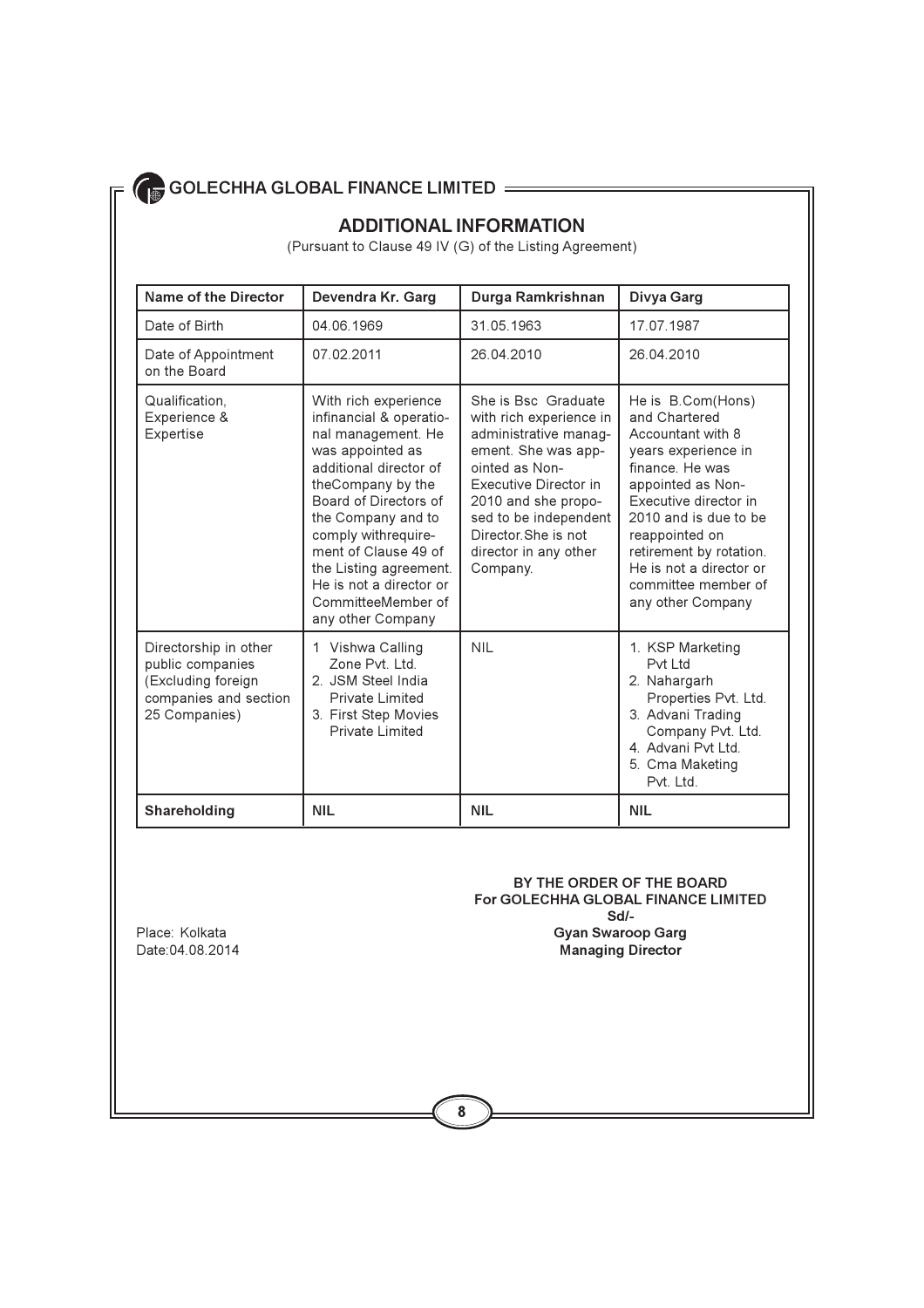## **DIRECTORS' REPORT**

Your Directors hereby present the Twenty Third Annual Report together with the Audited Accounts of the company for the financial year ended 31st March, 2014.

### **FINANCIAL HIGHLIGHTS:**

The financial highlights for the current year in comparison to the previous year are as under:

|                                                                    |                                    | (< in Lacs)                           |
|--------------------------------------------------------------------|------------------------------------|---------------------------------------|
| <b>Particulars</b>                                                 | <b>Current Year</b><br>$(2013-14)$ | <b>Previous Year</b><br>$(2012 - 13)$ |
| <b>Total Income</b>                                                | 62.76                              | 59.80                                 |
| <b>Total Expenditure</b>                                           | 42.51                              | 41.02                                 |
| Profit before tax                                                  | 20.25                              | 18.78                                 |
| Provision for taxation ( Current, previous Years and Deferred Tax) | (6.27)                             | (5.82)                                |
| Profit after taxation                                              | 13.98                              | 12.93                                 |
| Add: Balance brought forward from previous year                    | 33.74                              | 23.40                                 |
| Profit available for appropriation                                 | 47.72                              | 36.33                                 |
| Appropriations:                                                    |                                    |                                       |
| Transfer to statutory reserve                                      | 2.79                               | 2.59                                  |
| <b>Balance in SURPLUS</b>                                          | 44.93                              | 33.74                                 |

### **REVIEW OF FINANCIAL PERFORMANCE:**

During the year under review, the interest income from loans granted was Rs.62.76 Lacs as against Rs.59.80 lacs for the previous year. The marginal increase in revenues is on account of higher realization of Trade Receivables / earnings of interest on finances made by it. The operations of the Company have resulted in Profit After Tax of Rs 13.98 Lacs as against Rs. 12.93 lacs in the previous year, which is on account of the higher employee benefit expenses and other expenses.

### **DIVIDEND:**

With a view to conserve resources for long term needs of the Company, your Directors do not recommend any dividend for the financial year 2013-14

### **REGISTERED OFFICE:**

During the year under review, the Company has pursuant to the Order of the Regional Director, Southern Region Bench, Chennai, dated October 28, 2013 shifted its registered office from Chennai, State of Tamil Nadu to Kolkata, State of West Bengal and the Company has registered the order of the Regional Director vide certificate of registration dated March 22, 2014, received by the Company on May 16, 2014

### **FIXED DEPOSITS:**

The company has neither accepted nor renewed any deposits falling within the provisions of Section 58A of the Companies Act, 1956 read with the Companies (Acceptance of Deposits) Rules, 1975 from the public during the financial year.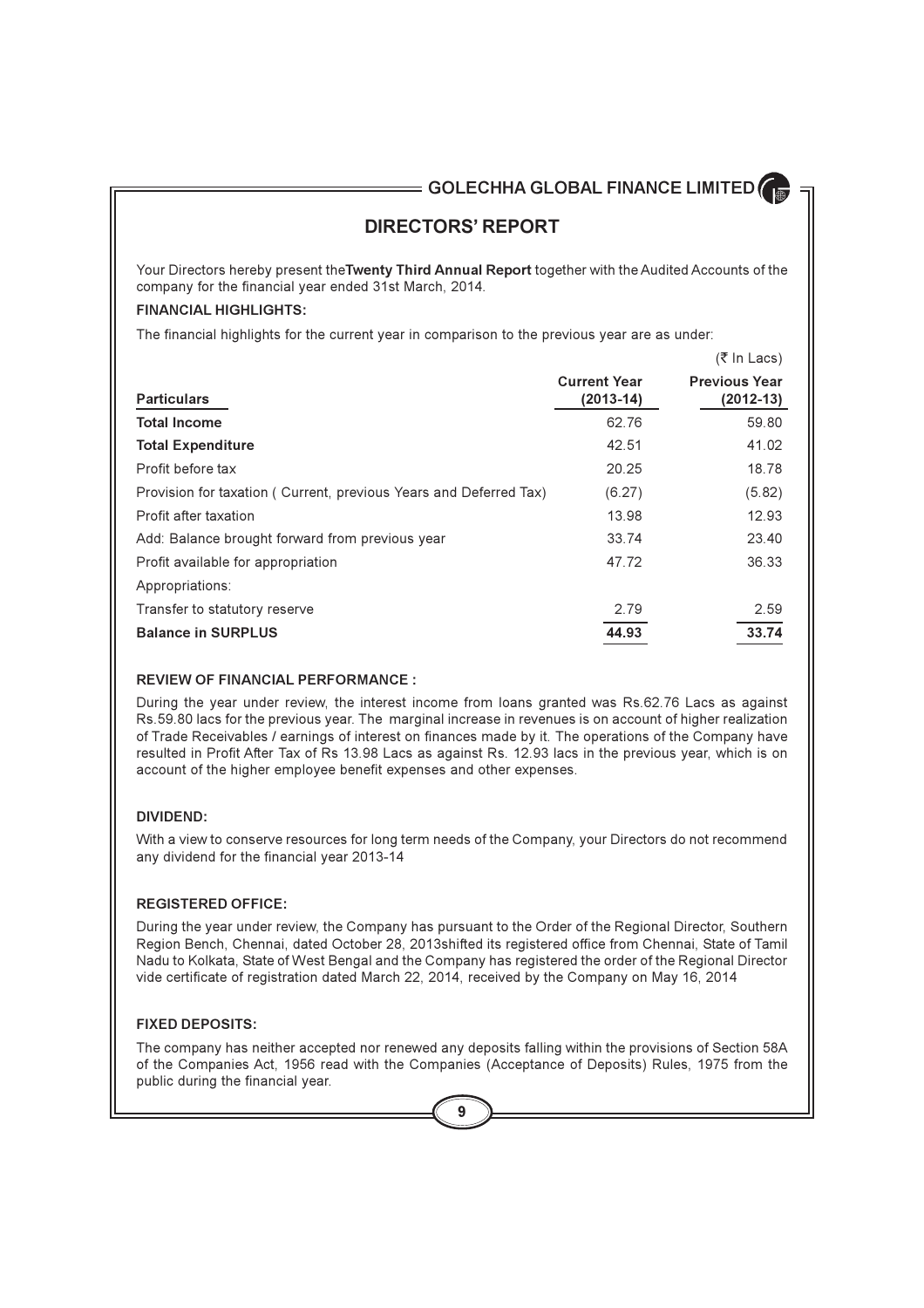### **CORPORATE GOVERNANCE:**

The Company has implemented the procedures and adopted practices in conformity with the Code of Corporate Governance enunciated in Clause 49 of the Listing Agreement with the Stock Exchanges Pursuant to clause 49 of the listing agreement a Management Discussion and Analysis, Corporate Governance Report and Auditor's Certificate regarding compliance of conditions of corporate governance constitute integral part of the Annual Report.

### **DIRECTORS**

During the year under review, Sri Ranjeev Ved Malik, Director of the Company has resigned from his directorship w.e.f 28th May 2014. Sri Divya Garg retires at the ensuing Annual General Meeting and being eligible, offers himself for re-appointment.

### **AUDITORS:**

M/s. V. Goyal & Associates, Chartered Accountants, Kolkata (ICAI Firm Registration No 312136E), were appointed as the statutory auditors of the Company for the financial year 2013-14 at the Annual General Meeting (AGM) of the Company held on September 27, 2013 and hold office until the conclusion of the ensuing Annual General Meeting

The company has received from the Auditors under Section 139(1) of the Companies Act, 2013 and the Rules framed thereunder a certificate of their eligibility and consent for re-appointment. to the effect that, their appointment, if made, would be within the prescribed limits under provisions of sections specified under the Act and that, they are not disqualified for such re appointment within the meaning of section of the said Act.

### **AUDITORS REPORT:**

The auditors have been given their report on the Annual Accounts of the Company and there is no reservation or qualification made by them. The notes given in the Auditors Report are self-explanatory and needs no further clarification

### STATUTORY AND OTHER INFORMATION:

There are no employees falling within the purview of Section 217(2A) of the Companies Act, 1956read with Companies (Particulars of Employees) Rules, 1975.

There was no expenditure or income in foreign currency during the year under review. Since your Company does not own any manufacturing the disclosure of information on the matter Required to be disclosed in terms of section 217(I) (e) of the Companies act 1956 read .with the Companies (Disclosure of Particulars in Report of Board of Directors) Rules, 1988, is not applicable and hence not given.

### DIRECTORS' RESPONSIBILITY STATEMENT:

The Directors of your Company hereby report:

- $(i)$ that in the preparation of Annual Accounts for the financial year ended 31st March, 2014, the applicable accounting standards have been followed along with the proper explanation relating to material departures, if any, there from;
- that the directors have selected such accounting policies and applied them consistently and made  $(ii)$ judgments and estimates that are reasonable and prudent so as to give a true and fair view of the state of affairs of the company at the end of the financial year and of the profit and loss of the company for that period: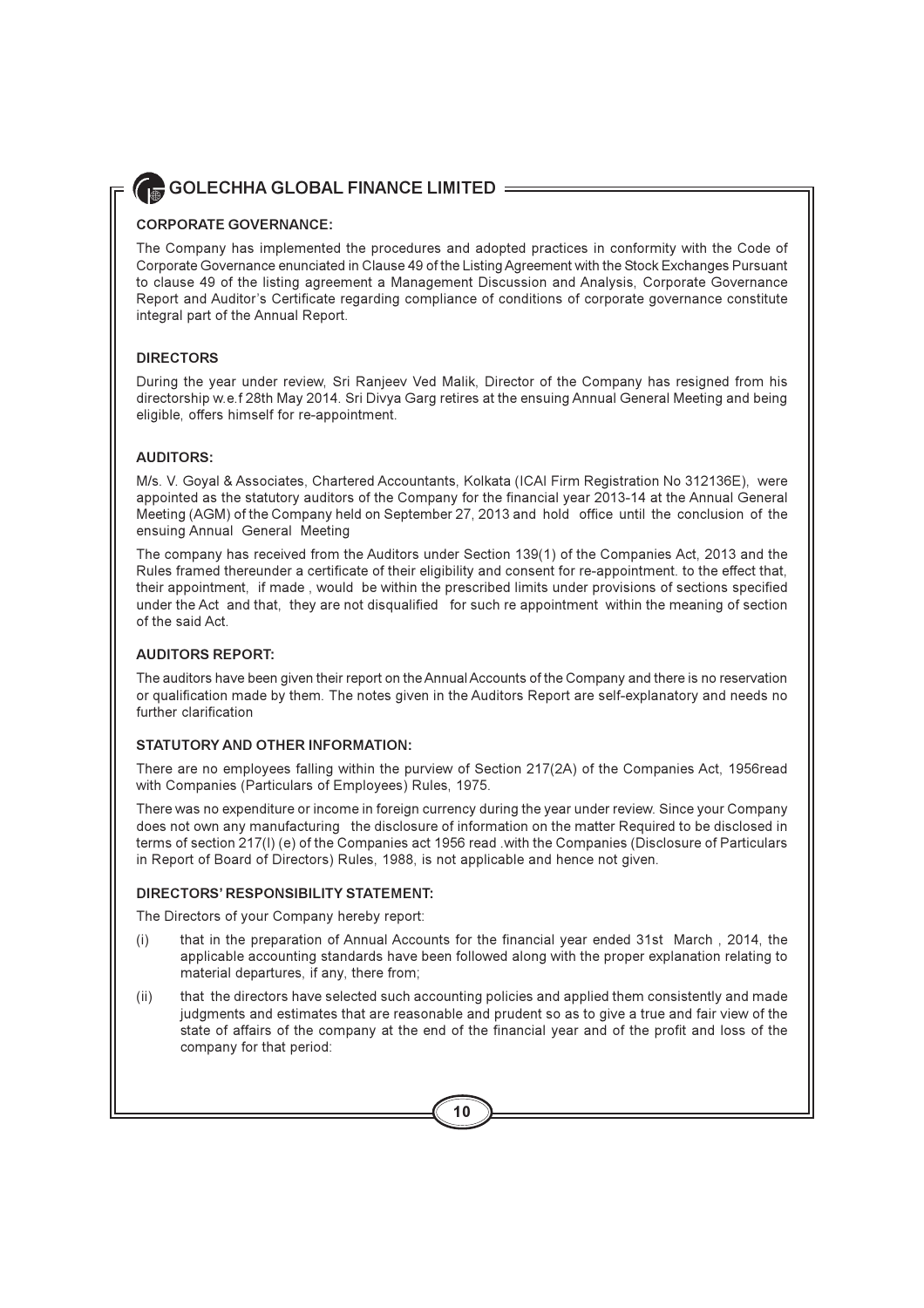## $=$  GOLECHHA GLOBAL FINANCE LIMITED  $\theta$

- $(iii)$ that the directors have taken proper and sufficient care for the maintenance of adequate accounting records in accordance with the provisions of this Act for safeguarding the assets of the company and for preventing and detecting fraud and other irregularities
- that the directors have prepared the annual accounts on a going concern basis.  $(iv)$

### **ACKNOWLEDGEMENTS:**

Your directors place on record their appreciation for the sense of commitment and sincerity shown by the employees. They also place on record their deep admiration and acknowledge with gratitude for the support and co-operation extended by the clients, bankers, investors and shareholders at large for their unwavering support throughout the year.

> BY THE ORDER OF THE BOARD For GOLECHHA GLOBAL FINANCE LIMITED  $Sd/L$ **Gyan Swaroop Garg Managing Director**

Place: Kolkata Date: 04.08.2014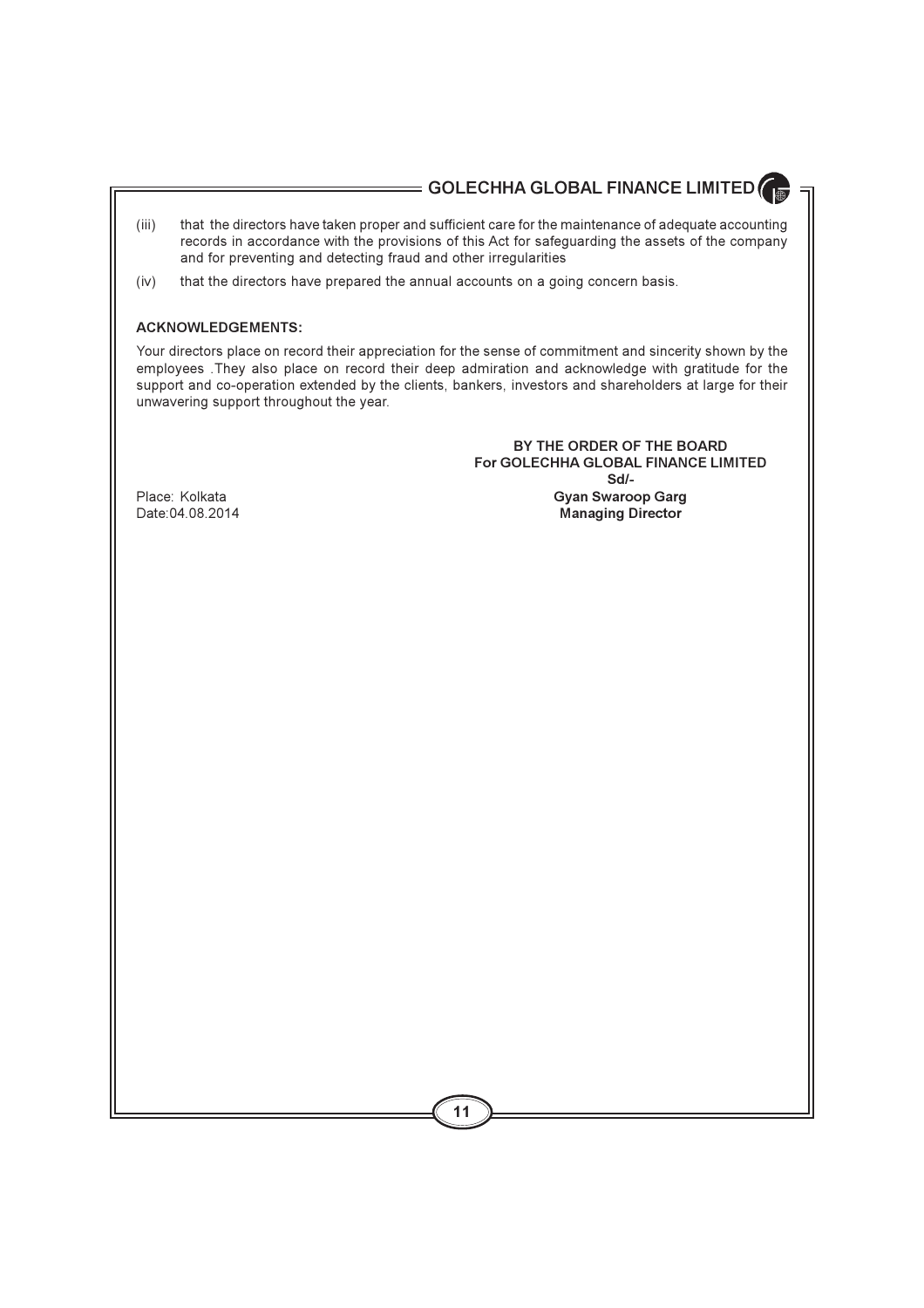## **MANAGEMENT DISCUSSION & ANALYSIS**

### **OVERVIEW**

In F.Y. 2013, India achieved real GDP growth of just 4.5%. In the backdrop of wide spread in activity, risk aversion and non-governance, one saw no improvement in the investment cycle and, thus, the growth rate. In the first three quarters of F.Y. 2014, the growth rates were: 4.4%, followed by 4.8%, and then 4.7%. The Central Statistical Organisation's forecasted growth for F.Y. 2014 is 4.9%.

Inflation remained relatively high and sticky throughout F.Y. 2014, making it difficult for the Reserve Bank of India (RBI) to pursue a stable, yet growth oriented, monetary policy. Investments for capital formation dried up. According to rough estimates, a real GDP growth of 7% in India requires gross fixed capital formation (GFCF) to be in the region of 36% to 37% of GDP. Thanks to a poor investment climate, the GFCF for F.Y. 2014 is estimated at 32.5% of GDP - well short of what is needed to significantly boost growth. And, in the financial sector, there were problems associated with low credit growth, a volatile interest rate environment and high non-performing assets (NPAs).

Your Company being a Non- banking Finance Company (NBFC) is engaged in the business of finance and investment. NBFC, today are facing severe competition from banks i.e. nationalized and established banks, corporate banks and cooperative banks. This is in contrast to the Banks working where NBFC's business model is characterized by very close customer interaction and relationship, a deep understanding of customer needs. NBFC's have contributed significantly towards the steady increase in the credit penetration levels. Overall, credit penetration levels in India still remains low as compared to the developed countries despite the rapid credit growth in recent past. Thus financial intermediaries like NBFC's are presented with big opportunities not only to meet the rapidly growing credit needs of mainstream borrowers but also to address the huge untapped demand of borrowers dependent largely on informal channels. This is where our efforts in providing the fund- based activities to our customers will play a meaningful long term role.

### **INDUSTRIAL STRUCTURE AND DEVELOPMENT**

Non-Banking Finance Companies (NBFCs) have become an integral part of the country's financial system because of their complementary as well as competitive role. In recent times, NBFC's have emerged as lenders to both companies and individuals. When it comes to lending, NBFCs are generally regarded to be complementary to banks and are often able to offer better services and products to their customers.

Advanced economies are gaining momentum and driving the pick-up in global growth, while once-stalled cylinders of the economic engine, like investment and trade, are starting to fire again. Debt in the private sector has risen despite India's total debt (private and public) remaining at approximately 139% of GDP, in line with the last 10 years' average. Rising private-sector debt coupled with repayments to the tune of approximately US\$20 bn annually make the economy vulnerable to international capital flows. Though the real economy is largely domestic oriented, given its dependence on capital flows, India is open to exchange volatility and its related pitfalls.

The most pressing task for the government will be to get the investment cycle buoyant again. Higher public investment appears unlikely given the tight fiscal situation due to of the uncontrolled revenue spending which has led to uncontrollable inflation. Private investment activity has been slack due to numerous uncertainties facing corporate. The large Indian companies are sitting on a pile of cash which they are refraining to use to build fresh capacity. The obvious way would be to rebuild corporate confidence, and that can be achieved only through the implementation of a well-studied actionable agenda. The few sectors that have a significant multiplier effect on the rest of the economy could be given special attention. These include construction of new roads, a construction of affordable housing for the masses, energy etc. which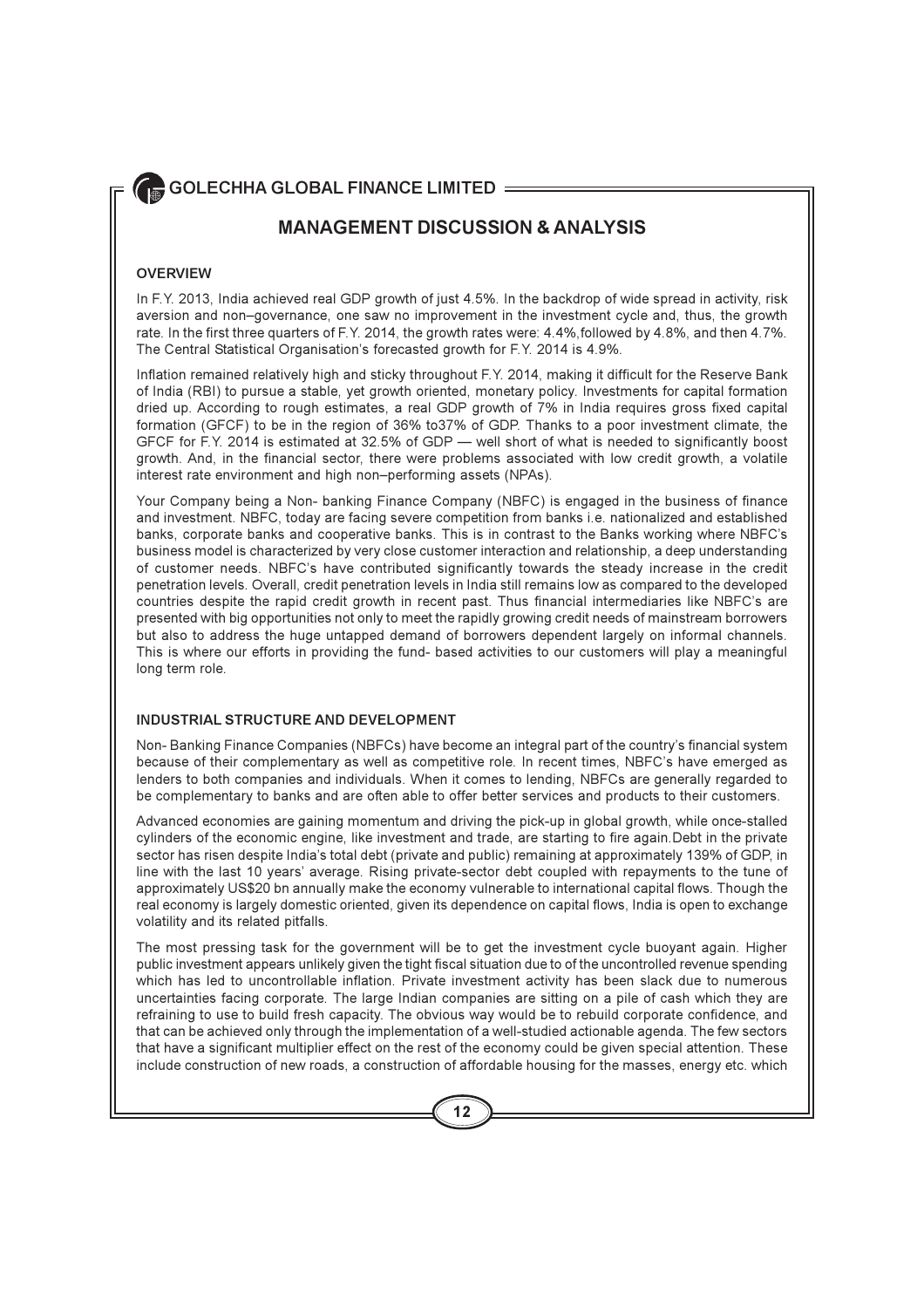will generate jobs as well as demand for cement, steel and engineering equipment among others. The fiscal deficit is also a concern area and it seems highly unlikely that there will be significant progress towards fiscal discipline right now.

### **OPPORTUNITY & THREATS**

India is an attractive investment destination and the Companies here are the part of India's growth story and through this we have also get hold of immense opportunities to expand, strengthen and enhance our business. We have enough headroom available to enlarge our network and at the same time educate number of customers to tie-up with us.

However due to continuing recession throughout world markets, a slowdown in financial flows into the economy and lingering impact of global credit crunch are seen as the greatest risk faced by NBFCs. Further the volatility in the Indian equity markets and the huge liquidity crunch due to global financial meltdown would be a threat for the Company's business growth.

### **RISK AND CONCERNS**

The Company's risk philosophy involves the developing and maintaining a healthy portfolio within its risk appetite and the regulatory framework. While the Company is exposed to various types of risk, the most important among them are credit risk, market risk (which includes liquidity risk and price risk) and operational risk. The measurement, monitoring and management of risk remains key focus areas for the Company which manages this risk by maintaining prudent and commercial business practices.

### **INTERNAL CONTROL SYSTEM**

Company has adequate internal control system commensurate with its size and nature of business.

Conforming to the requirements of the regulatory authorities such as the RBI and the SEBI and consistent with the requirements of the Listing agreements with the Stock Exchanges, the company has institutionalized an elaborate system of control processes designed to provide a high degree of assurance regarding the effectiveness and efficiency of operations, the adequacy of safequards for assets, reliability of financial controls and compliance with applicable laws and regulations. The Internal Auditors are mandated to carry out periodical audit and report on areas of non compliances/ weaknesses. Corrective actions in case of reported deficiencies, if any, are taken actively to further strengthen the internal control systems. These reports are reviewed by the Audit Committee of the Board of Directors for follow-up action, and instructions are issued for taking necessary measures.

### **OUTLOOK**

The Company's present business operations are preponderantly that of Loans & Advances, future of which largely depends upon financial and capital markets. The income from the advances/lendingbusiness is steadily growing, contributing significant volume to the overall business of the Company. The Management is optimistic, expects to maintain its performance in F.Y. 2014 and hopes to grow at a rate faster than the growth of bank credit. The approach would be to continue the growth momentum while balancing risk. As before, it will continue to invest in strengthening risk management practices; and in maintaining its investment in technology and human resources to consolidate its position as a leading NBFC in India.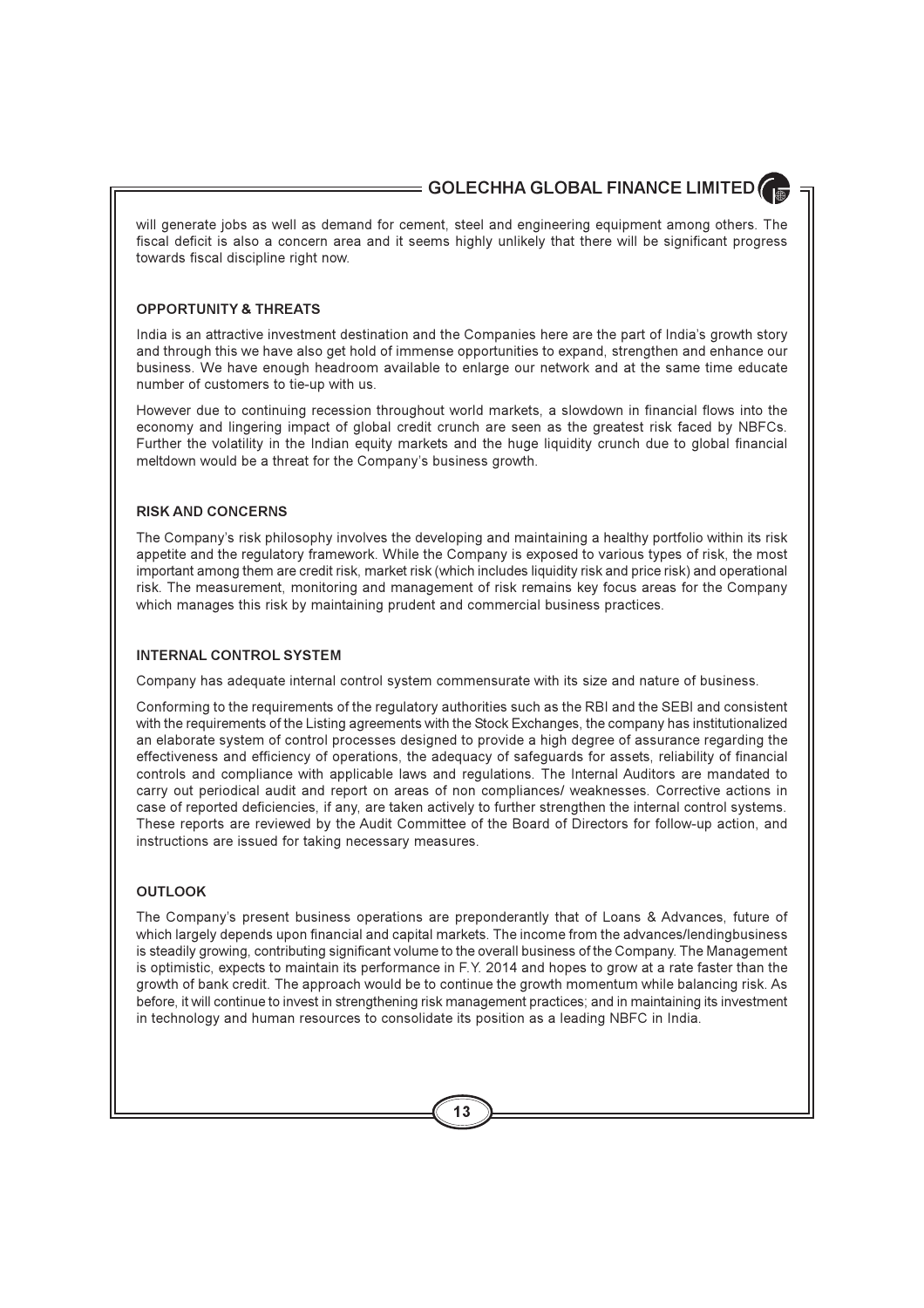### **OPERATIONS AND FINANCIAL PERFORMANCE**

During the year under review, the interest income from loans granted was Rs.62.76 Lacs as against Rs.59.80 lacs for the previous year. The marginal increase in revenues is on account of higher realization of Trade Receivables / earnings of interest on finances made by it. The operations of the Company have resulted in Profit After Tax of Rs 13.98 Lacs as against Rs. 12.93 lacs in the previous year, which is on account of the higher employee benefit expenses and other expenses.

### **HUMAN RESOURCES**

The company firmly believes that intellectual capital and human resource is the backbone of the Company's success. The Company always treats human resources as its most valuable asset and continuously evolves policies and process to attract and retain its substantial pool ofmanagerial resource through friendly work environment. GGFL has always aimed to create a work place where every person can achieve his optimum potential. In view ofthis, the Company encourages its people to balance their professional and personal responsibilities leading to a more productive tenure of its employees.

### **CAUTIONARY STATEMENT**

Statement in the Management's Discussion and Analysis Report detailing the Company's objectives, projections, estimates, expectations or predictions may be "forward looking statements" within the meaning of applicable securities laws and regulations. These statements being based on certain assumptions and expectation of future events, actual results could differ materially from those expressed or implied. Important factors that could make a difference to the Company's operations include changes in Government regulations and tax regime, economic developments within India and abroad, financial markets, etc.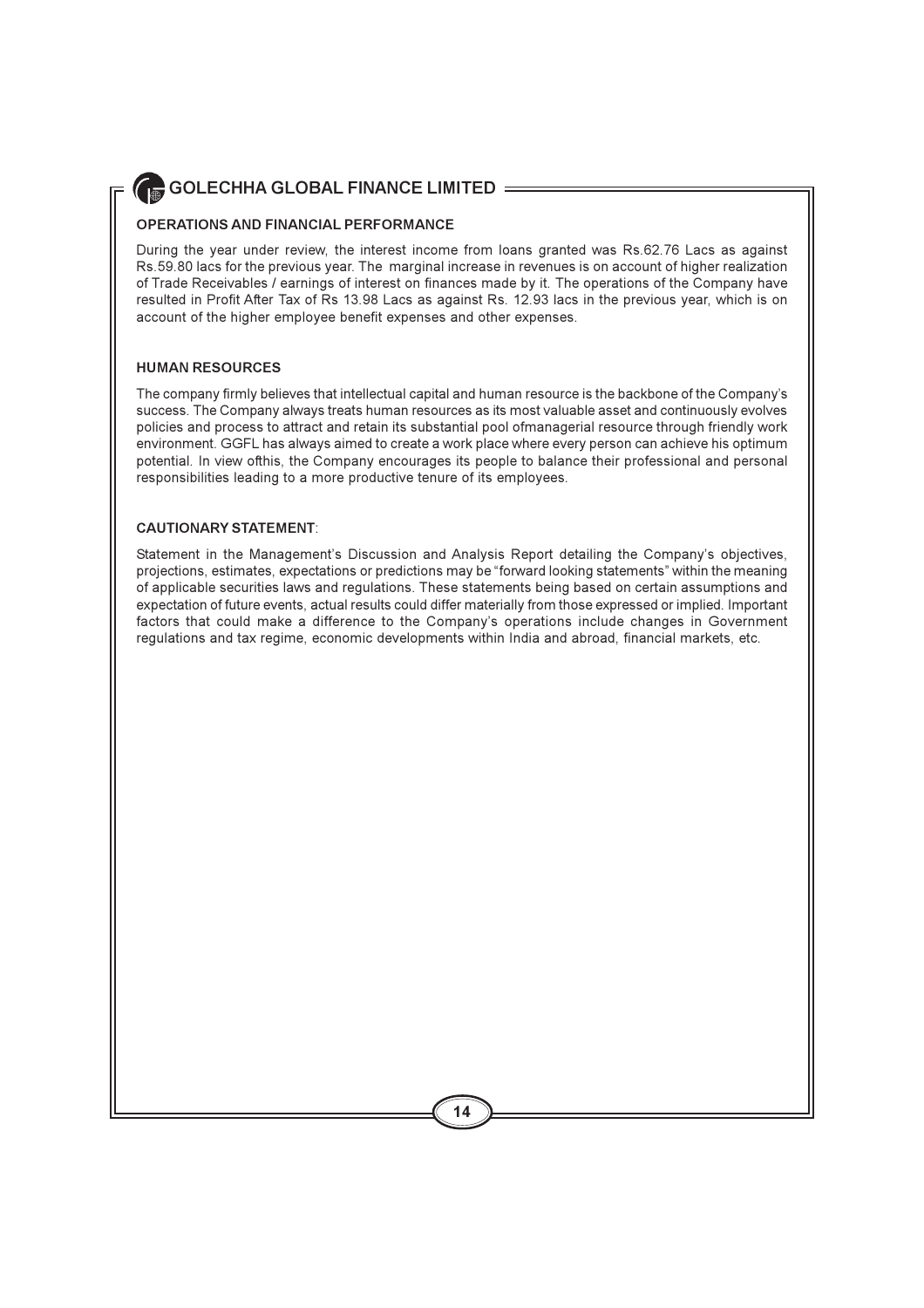## **REPORT ON CORPORATE GOVERNANCE**

#### $\mathbf{1}$ . **COMPANY'S PHILOSOPHY ON THE CODE OF GOVERNANCE**

The Company believes in transparency, empowerment, accountability and integrity in its operations duly delegated authority to various functional heads that are responsible for attaining the corporate plans with the ultimate purpose of enhancement of "Stake holder value".

Moreover, the Company believes that sound Corporate Governance practices that provide an important platform to assist the management and the Board in delivering its responsibilities. The Company has always been taking the spirit of various legislations as guiding principles and has done well beyond simple statutory compliance. The Board of directors of the company has the responsibility of protecting the long term interests of all the stakeholders, while adhering to sound principles of corporate governance.

The Company has professionals on its Board of Directors who are actively involved in the deliberations of the Board on all important policy matters.

#### $\overline{2}$ **BOARD OF DIRECTORS**

The Company upholds the policy of having an optimum combination of Executive, Non-Executive and Independent Directors to ensure independent, transparent and professional conduct of Board Procedures in all aspects. The Chairman of the Company is the Managing Director and the number of Independent Non-executive directors is 50% of the Board strength.

During the Financial year ended 31st March, 2014, Board of Directors met 4 times and gap between two Board meetings did not exceed four months. None of the Directors on the Board is a member in more than 10 committees and none of them act as Chairman of more than five committees across all companies in which he is a Director

29 05 2013

13 11 2013

```
14 02 2014
```
The attendance at the Board Meetings conducted during the 12 months period ended 31stMarch, 2014 and at the Annual General Meeting as also the number of Directorships and committee memberships (other than Golechha Global Finance Limited) are given below:

12 08 2013

| Name of Director  | Category    | Design<br>ation      | No. of<br><b>Board</b><br>Meetings<br>Attended | Attenda-<br>nce at<br>previous<br>AGM |     | No of<br>Memberships in<br>other companies<br>excluding private<br>limited Companies)<br>Boards Chair<br>Committees |     |
|-------------------|-------------|----------------------|------------------------------------------------|---------------------------------------|-----|---------------------------------------------------------------------------------------------------------------------|-----|
| Gyan Swaroop Garg | Promoter    | Managing<br>Director | 4                                              | Yes                                   | Nil | Nil                                                                                                                 | Nil |
| Divya Garg        | Promoter    | Director             | 4                                              | Yes                                   | Nil | Nil                                                                                                                 | Nil |
| Devendra Kr. Garg | Independent | Director             | 4                                              | Yes                                   | Nil | Nil                                                                                                                 | Nil |
| Durga Ramkrishnan | Independent | Director             | 4                                              | Yes                                   | Nil | Nil                                                                                                                 | Nil |

#### 3. **AUDIT COMMITEE**

The Audit Committee consists of 2 Independent Directors and one non executive Director. It provides assistance to the Board of Directors in fulfilling its oversight responsibilities. The Audit committee has been entrusted with the responsibilities as laid down under Section 292A of the Companies Act, 1956 and Clause 49 of the Listing Agreement, to the extent applicable and required.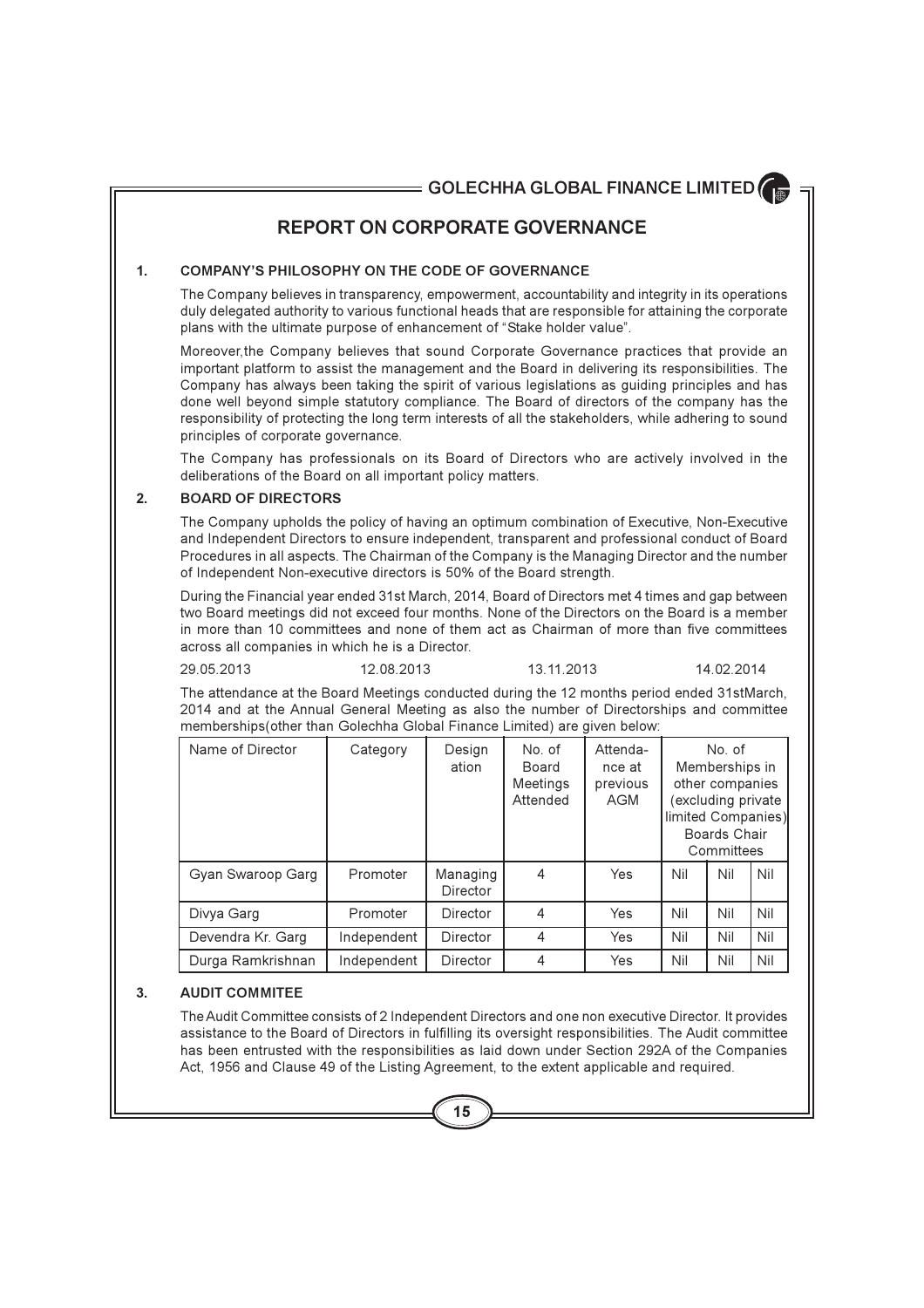### **Composition:**

The committee consists of the following members:

- DEVENDRA KUMAR GARG Chairman
- · DURGA RAMKRISHNAN Member
- DIVYA GARG Member

### **Terms of Reference:**

- To review the results and announcement, and the report and accounts at the end of a  $\mathbf{a}$ quarter, half year and the full year before submission to the Board, focusing particularly on:
- To provide direction and to oversee the operations of the audit functions of the Company. b.
- To review the internal control and audit systems with special emphasis on their quality and  $\mathbf{C}$ effectiveness
- To review Quarterly, Half yearly and annual financial results before submission to the Board.  $b<sub>1</sub>$
- To investigate into any matter in relation to the items specified in Section 292A of the  $\mathsf{C}$ Companies Act, 1956 or referred by the Board.
- d. To have full access to information contained in the records of the Company and external advice, if necessary.
- To review matters required to be included in the Directors' responsibility statement to be е. included in the Board's report in terms of clause (2AA) of Section 217 of the Companies Act. 1956.

### **Powers of Audit Committee:**

- To investigate any activity within its terms of reference.  $\mathbf{a}$
- $h$ To seek information from any employee
- To obtain outside legal or other professional advice. C.
- To secure attendance of outsiders with relevant expertise, if it considers necessary.  $\mathsf{d}$

### Meetings during the year:

During the Financial year ended 31st March, 2014, the Audit Committee met 4 times as follows, and all the members were present in each of such meetings.

29.05.2013 12.08.2013 13.11.2013 14 02 2014

The Company continued to derive immense benefit from the deliberations of the Audit Committee. Mr. DEVENDRA KUMAR GARG who is heading the Audit Committee as Chairman has rich experience and professional knowledge in Finance and Accounts. The members always added value for the Company. Minutes of each Audit Committee were placed before the Board and discussed in the meeting.

#### **NOMINATION AND REMUNERATION COMMITTEE:**  $\overline{\mathbf{4}}$ .

The Remuneration Committee was renamed as Nomination and Remuneration Committee in compliance with requirement of the Companies, Act 2013 and Listing Agreement. It consists of 2 Independent Directors and one Non-Executive Director

### **Composition:**

The committee consists of the following members.

- DEVENDRA KUMAR GARG Chairman
- · DURGA RAMKRISHNAN Member
- DIVYA GARG Member

16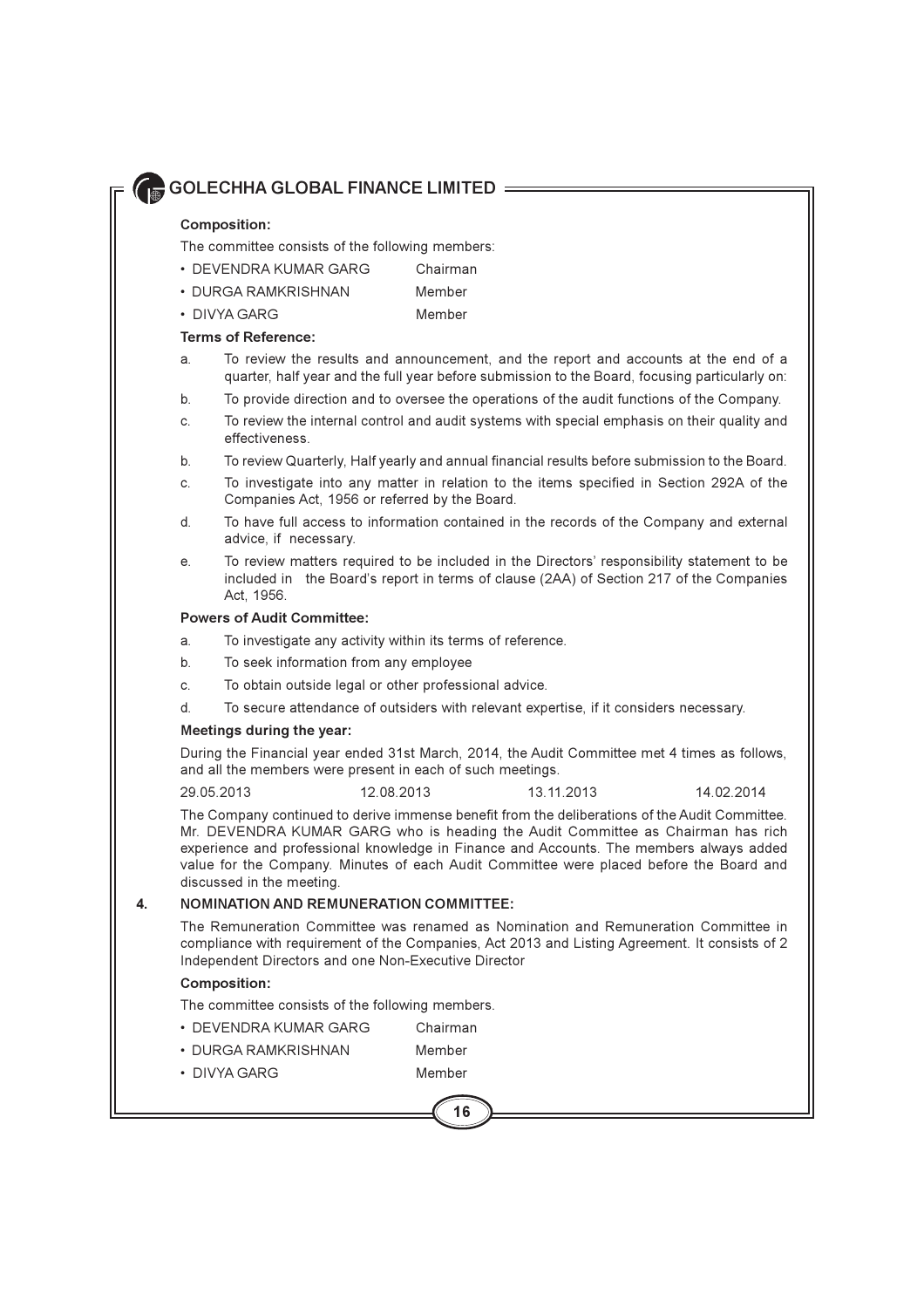### The terms of reference of the Committee interalia include:

- Attraction and Retention strategies for employees.
- Determine the compensation (including salaries and salary adjustments, incentives / benefits, bonuses) and Performance targets of the Chairman, Managing Director, COO, CFO, CEO & other senior management personnel
- Review employee development strategies.
- Formulate a criteria for determining qualifications, positive attributes and independence of a director:
- Recommend to the Board a policy for the remuneration of directors, key managerial personnel and other employees;
- Identify and nominate for the approval of the Board, candidates to fill Board vacancies as and when they arise.
- Recommend the appointment of any director to executive or other employment/place of profit in the Company;
- Recommend the sitting fees to be paid to Non Executive Directors;

### Remuneration paid to Directors during the Financial Year 2013-14

SI. **Name of the Director** 

**Salary** 

 $\mathbf{1}$ Mr. Gvan Swaroop Garg 1.20.000

Shareholding of Non-Executive Director: None of the Non Executive Directors of the Company holds any shares in the Company

#### 5 STAKEHOLDERS RELATIONSHIP COMMITTEE

Pursuant to Section 178(5) of the Act the Company renamed the erstwhile Stakeholder/Investors Redressal Committee as the Stakeholder Relationship Committee.

The Stakeholders Relationship Committee consists of 2 Independent Directors and one non executive director

Brief description of terms of reference:

- $\mathbf{1}$ Formulation of procedures in line with the statutory guidelines to ensure speedy disposal of various requests received from shareholders from time to time;
- $\mathcal{P}$ Monitors expeditious redressal of investor grievance matters received from the stock exchanges, SEBI, registrar of companies, monitoring redressal of queries / complaints received from members relating to transfers, non-receipt of annual report, non receipt of dividend, redressal of grievances of shareholders, debenture holders and other security holders To approve, register, refuse to register transfer / transmission of shares and other securities :
- 3. To sub-divide, consolidate and / or replace any share or other securities certificate(s) of the Company;
- $4.$ To authorise affixation of common seal of the Company:
- 5 To issue duplicate share other security(ies) certificate(s) in lieu of the original share/ security(ies) certificate(s) of the Company;
- 6 To approve the transmission of shares or other securities arising as a result of death of the sole/any joint shareholder;
- To review of dematerialization or rematerialization of the issued shares and other related 7. matters: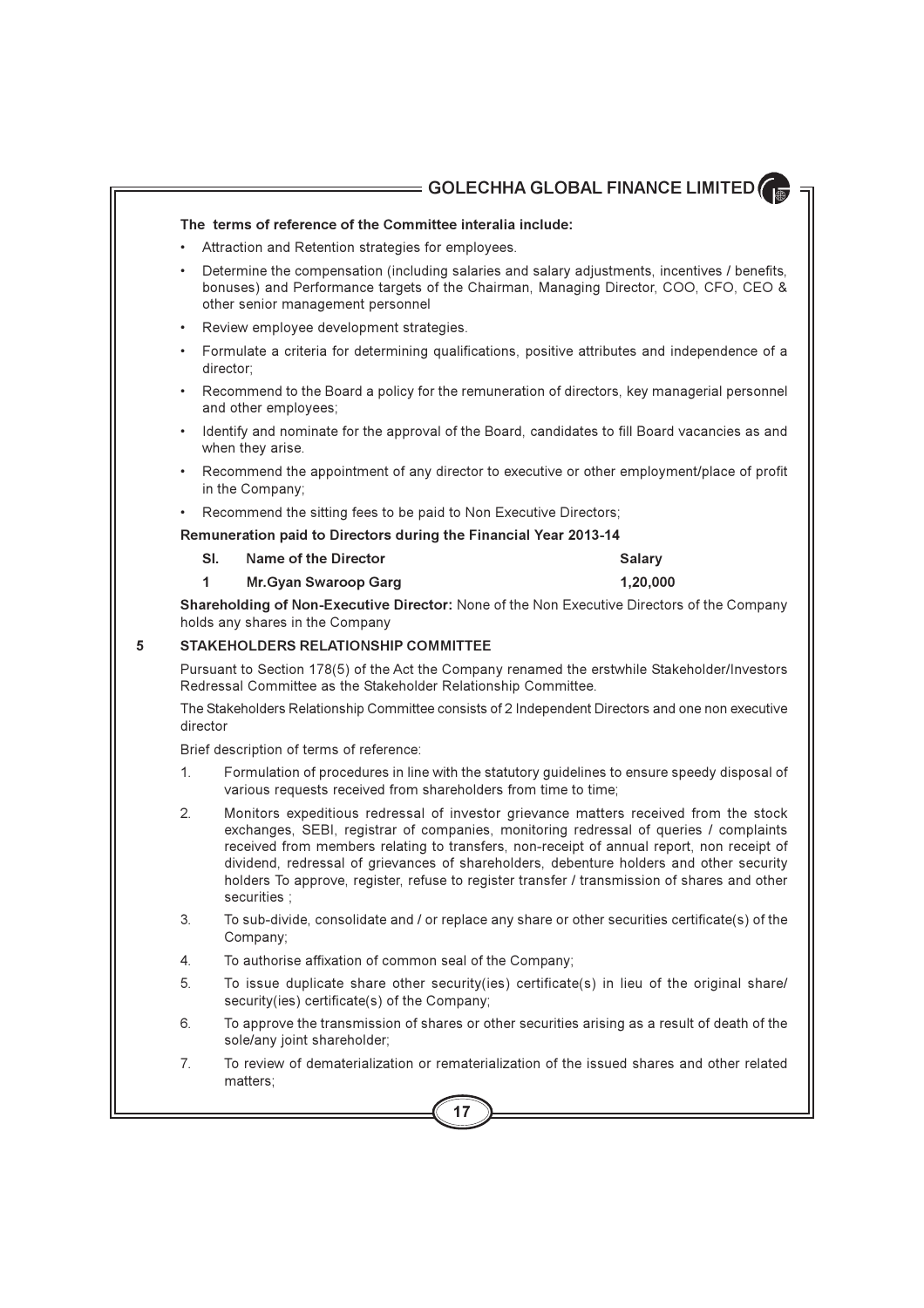- 8 To further delegate all or any of the power to any other employee(s), officer(s), representative(s), consultant(s), professional(s), or agent(s); and
- $\mathsf{Q}$ Carrying out any other function contained in the equity listing agreements as and when amended from time to time

### **Composition**

- Mr. Devendra Kumar Garg Chairman
- Mr Divya Garg Member
- Mrs. Durga Ramakrishnan  $\overline{\phantom{0}}$ Compliance Officer

The company has registered itself under SEBI Compliant Redressal System (SCORES) for faster and transparent processing of Investor Grievance. The details of Complaints receive and resolved during the year is as follows:

| 1             | PENDING AT THE BEGINNING OF THE YEAR        |  |
|---------------|---------------------------------------------|--|
| $\mathcal{P}$ | RECEIVED DURING THE YEAR                    |  |
| $\mathcal{R}$ | DISPOSED OF DURING THE YEAR                 |  |
| 4             | REMAINING UNRESOLVED AT THE END OF THE YEAR |  |
|               |                                             |  |

There are no outstanding complaints as on 31stMarch, 2014.

#### 6. **COMPLIANCE CERTIFICATE OF THE AUDITOR**

The Company has obtained a certificate from the Statutory Auditors regarding compliance of conditions of Corporate Governance as stipulated in clause 49 of the Listing Agreement. The Certificate is annexed to the Annual Report

#### $\overline{7}$ . **GOING CONCERN**

The directors are satisfied that the Company has adequate resources to continue its business for the foreseeable future and consequently consider it appropriate to appropriate to adopt the going concern basis in preparing financial statements

#### **MANAGEMENT DISCUSSION AND ANALYSIS REPORT:** 8.

A Report of the Management Discussion and Analysis is attached as part of the Annual Report.

#### **GENERAL BODY MEETINGS:** 9.

Venue and time where the last three AGMs held

| Year | <b>AGM</b>       | Venue                                                                            | Date       | Time      |
|------|------------------|----------------------------------------------------------------------------------|------------|-----------|
| 2013 | 22 <sub>nd</sub> | S-1, R.B Flats,<br>3rd Street Madhuram Nagar,<br>lyyappanthangal, Chennai-600056 | 27.09.2013 | 10.00 A.M |
| 2012 | 21st             | S-1, R.B Flats,<br>3rd Street Madhuram Nagar,<br>lyyappanthangal, Chennai-600056 | 28.09.2012 | 10.30 A.M |
| 2011 | 20th             | BF-2, Gokulam Flats No. 70<br>Durairaj Lane,<br>PazhavanthangalChennai-600114    | 10.09.2011 | 10.00 A.M |

### **Special Resolutions:**

No Special Resolutions have been passed in the previous 3 AGM's.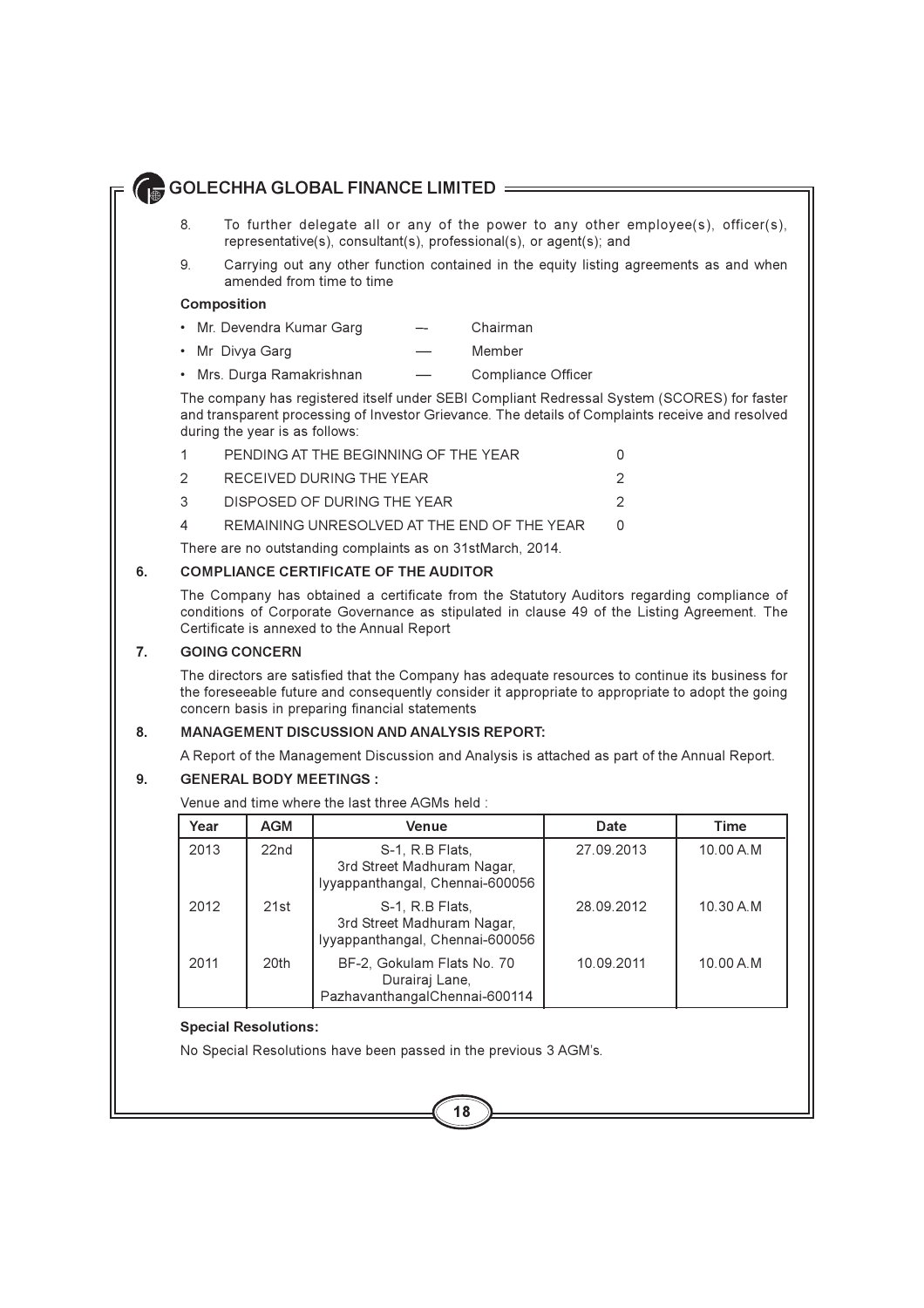#### $10<sub>1</sub>$ **DISCLOSURES:**

Materially significant related party transactions i.e. transactions of the Company of material a nature, with its promoters, the Directors or the management, their subsidiaries or relatives etc., that may have potential conflict with the interests of Company at large :Nil

For list of disclosure of related party relationship as per AS-18 "Related Party Disclosures", Note 14 in schedules for Notes to Accounts to the Annual Audited Accounts of the Company for the year ended 31st March, 2014 may be referred to.

 $b<sub>1</sub>$ Details of compliance with mandatory requirements and adoption of non-mandatory requirements of the clause

Pursuant to sub-clause VII of clause 49 of the listing agreement, the Company confirms that it has complied with all mandatory requirements prescribed.

As regards non-mandatory requirements, a Remuneration Committee hasbeen formed to evaluate remuneration packages for directors and senior staff members.

No penalties or strictures have been imposed on the Company by stock Exchange or SEBI C. or any statutory authority on any matter related to capital market for noncompliance by the Company during the last three years.

#### $\mathbf{d}$ . C.E.O. Certification

Sri G S Garg (Managing Director) and Smt Durga Ramakrishnan, Director certified to the Board on the prescribed matters as required under Clause 49 of the Listing Agreement and the said Certificate was considered by the Board at its meeting held on 28.05.2014.

#### $11.$ **MEANS OF COMMUNICATION:**

- Quarterly Financial Results are furnished within the time frame to all the concerned Stock  $\mathbf{a}$ Exchanges as per clause 41 of the Listing Agreement and the same are displayed on the company's website.
- No presentations were made to the analysts or institutional investors during the year under  $b<sub>1</sub>$ review except the results are mailed electronically to those who have requested for regular information.
- All material information about the Company is promptly sent through facsimile to the Stock  $\mathbf{C}$ Exchanges where the Company's shares are listed.

#### $12<sub>1</sub>$ **GENERAL SHAREHOLDER INFORMATION:**

### **Annual General Meeting**

| Day, Date and time         | Tuesday, 23rd September, 2014 at 11.00A.M.                                                                                                      |
|----------------------------|-------------------------------------------------------------------------------------------------------------------------------------------------|
| Venue                      | 3A, Garstin Place, Kolkata, West Bengal 700 001                                                                                                 |
| Financial year             | 01.04.2013 to 31.03.2014                                                                                                                        |
| <b>Book Closure Date</b>   | 20.09.2014 to 22.09.2014 (Both days inclusive).                                                                                                 |
| Dividend                   | No dividend is recommended for the year.                                                                                                        |
| Listing on Stock Exchanges | The Bombay Stock Exchange Limited, Mumbai<br>Ahmedabad Stock Exchange Limited<br>Jaipur Stock Exchange Limited<br>Madras Stock Exchange Limited |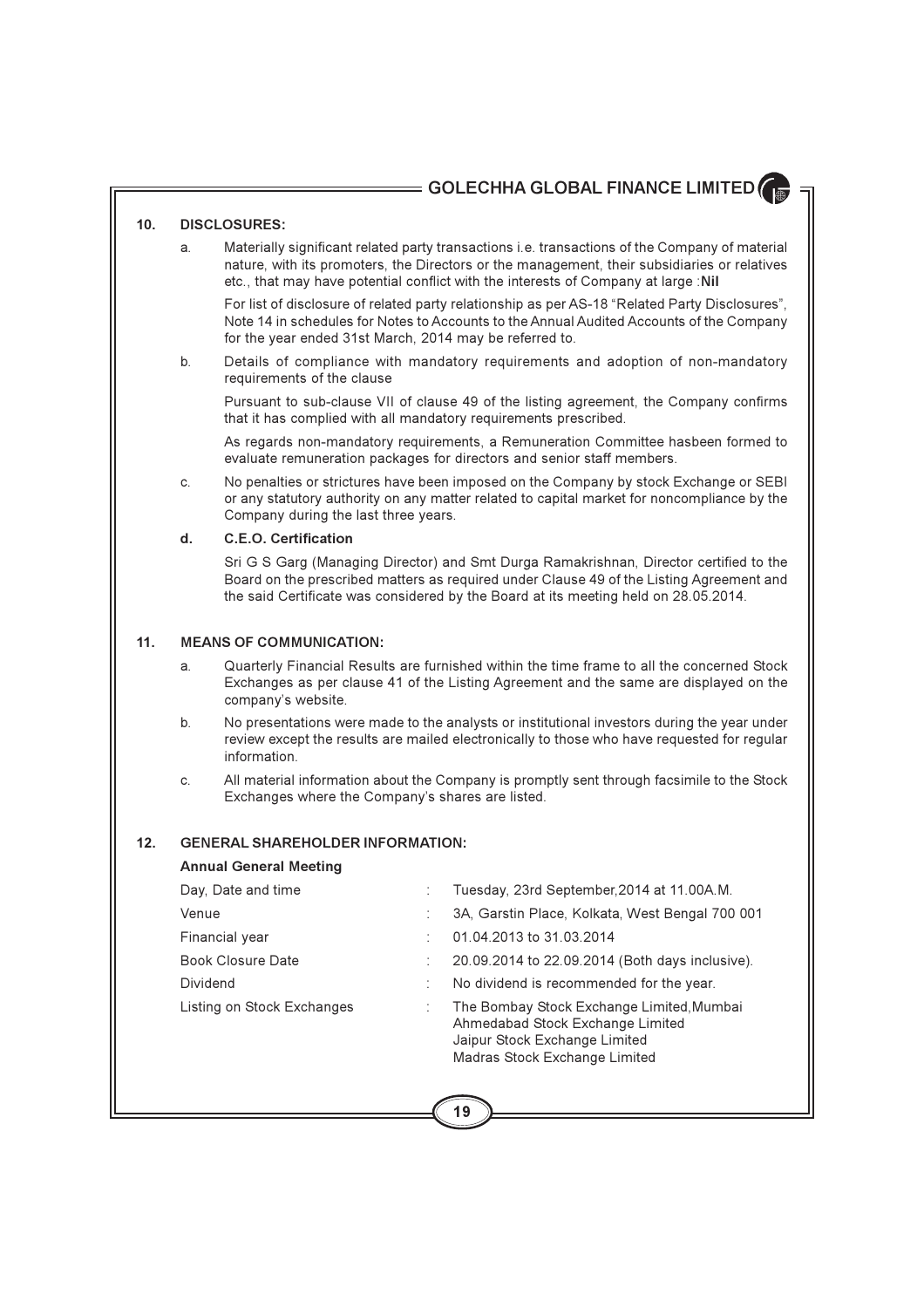| Stock Code                                                                             | BSE-531360<br>ISIN: INE 427D01011                                                                                           |
|----------------------------------------------------------------------------------------|-----------------------------------------------------------------------------------------------------------------------------|
| Corporate Identification No. (CIN)<br>allotted by the Ministry of<br>Corporate Affairs | : L65191WB1991PLC201747                                                                                                     |
| <b>Registrars and Transfer Agents</b>                                                  | Share Transfers & Communication regard<br>Certificates, Dividends & Change of Addr<br>sopt to Campo Corporato services Itd. |

 $\ddot{\cdot}$ 

ding Share ess may be sent to - Cameo Corporate services Itd No:1, club house Road Subramanian Building Chennai-600002

### **Market Price Data:**

**Market Price Data** 

| Month    | <b>High Price</b> | Low Price | No. of Shares |
|----------|-------------------|-----------|---------------|
| Apr-13   | 12.09             | 6.15      | 566           |
| $May-13$ | 13.22             | 12.6      | 203           |
| $Jun-13$ | 13.6              | 12.93     | 11,701        |
| $Jul-13$ | 12.91             | 10.83     | 6,257         |
| Aug-13   | 12.91             | 10.83     | 0             |
| Sep-13   | 11.9              | 11.9      | 5             |
| $Oct-13$ | 11.9              | 11.9      | 0             |
| $Nov-13$ | 11.31             | 11.31     | 9,300         |
| Dec-13   | 10.75             | 10.22     | 26,500        |
| $Jan-14$ | 10.75             | 10.22     | 0             |
| Feb-14   | 9.71              | 9.71      | 2             |
| Mar- 14  | 9.3               | 7.2       | 6,141         |

## Performance in comparison to broad-based indices such as BSE Sensex, CRISIL index etc.



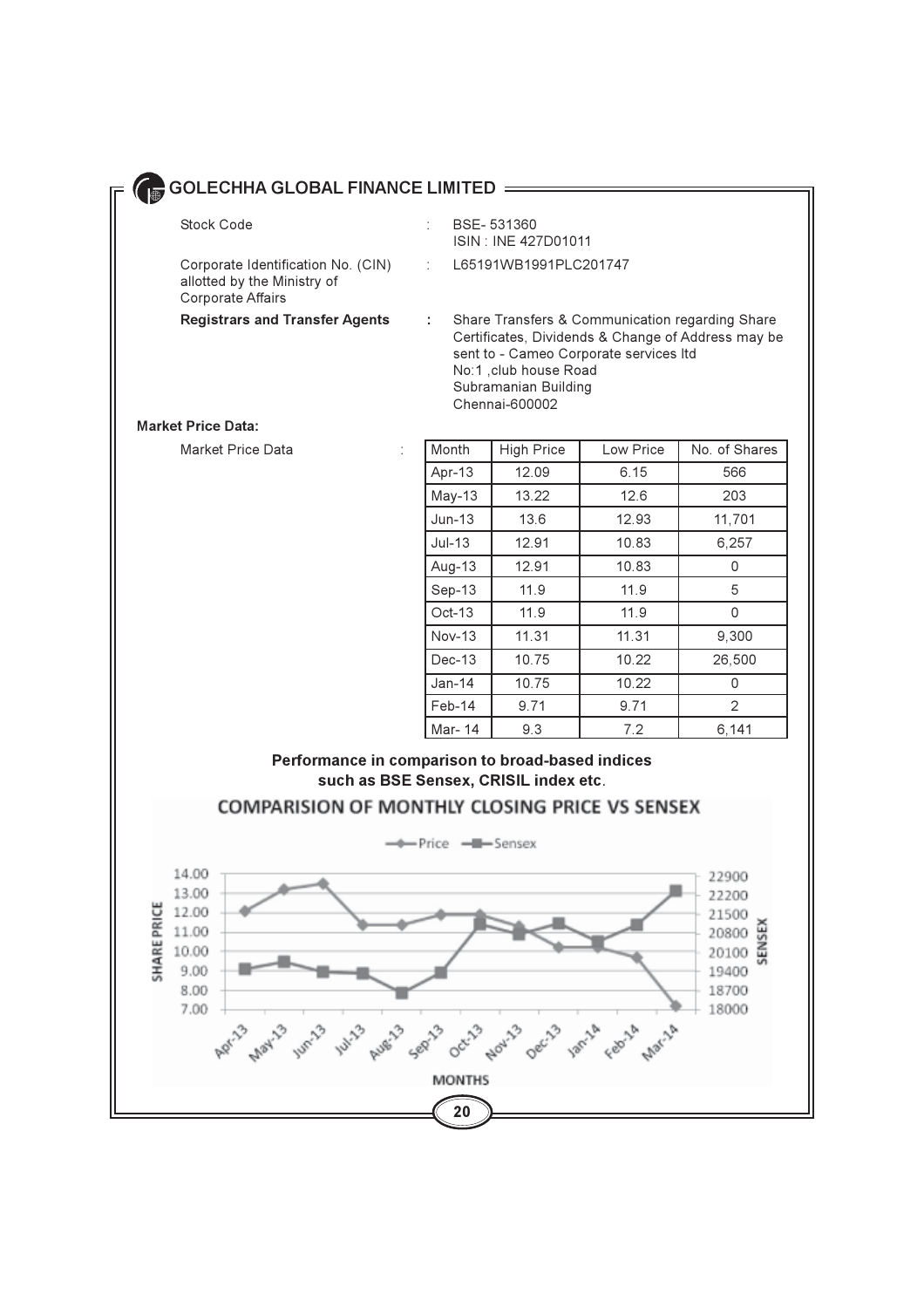**Dematerialisation of Shares:** 

Shares held in Physical and electronic mode

| Mode             | As on 31.03.2014                  |       | As on 31.03.2013 |                   |
|------------------|-----------------------------------|-------|------------------|-------------------|
|                  | No of Shares<br>% of total Shares |       | No of Shares     | % of total Shares |
| <b>Physical</b>  | 2070725                           | 37.65 | 2179625          | 39.63             |
| Demat            |                                   |       |                  |                   |
| <b>NSDL</b>      | 3112204                           | 56.59 | 3202563          | 58.23             |
| <b>CDSL</b>      | 317071                            | 5.76  | 117812           | 2.14              |
| <b>Sub Total</b> | 3429275                           | 62.35 | 3320375          | 60.37             |
| Total            | 5500000                           | 100   | 5500000          | 100               |

### **Share Transfer System**

The R&T agents process the share transfers received in physical form and the share certificates are returned within 15 days from the date of receipt, subject to the documents being valid and complete in all respects. The Board has delegated the authority for approving transfer, transmission etc of the Company's securities to the Share Transfer Committee.

The Company obtains half yearly Certificate of Compliance with the Share Transfer formalities as required under clause 47 (C) of the Listing Agreement with Stock exchanges from a Company Secretary in practice and the same is submitted to the Stock Exchanges within the period prescribed.

| <b>Equity shares holding</b><br>of Nominal Value (Rs) | No. of value<br><b>Shareholders</b> | $\%$   | Amount<br>(in Rs.) | %     |
|-------------------------------------------------------|-------------------------------------|--------|--------------------|-------|
| Upto 5000                                             | 2609                                | 89.29  | 5766890            | 10.49 |
| 5001 to 10000                                         | 133                                 | 4.55   | 1139500            | 2.07  |
| 10001 to 20000                                        | 86                                  | 2.94   | 1338290            | 2.43  |
| 20001 to 30000                                        | 40                                  | 1.37   | 982220             | 1.78  |
| 30001 to 40,000                                       | 7                                   | 0.24   | 234000             | 0.43  |
| 40001 to 50000                                        | 14                                  | 0.48   | 658010             | 1.20  |
| 50001 to 100000                                       | 10                                  | 0.34   | 693950             | 1.26  |
| 100001 & above                                        | 23                                  | 0.79   | 44187140           | 80.34 |
| Total                                                 | 2922                                | 100.00 | 55000000           | 100   |

### Distribution of Shareholdings as on 31.03.2014 :

### Outstanding GDR's / ADR's / Warrant or any convertible instruments, conversion n date and likely impact on Equity:

The Company has not issued any of these instruments till date.

### **Secretarial Audit:**

A qualified practicing Company Secretary carries out Secretarial Audit every quarter to reconcile the total issued and listed capital. The audit confirms that the total issued/paid up capital is in agreement with the aggregate total number of shares in physical form.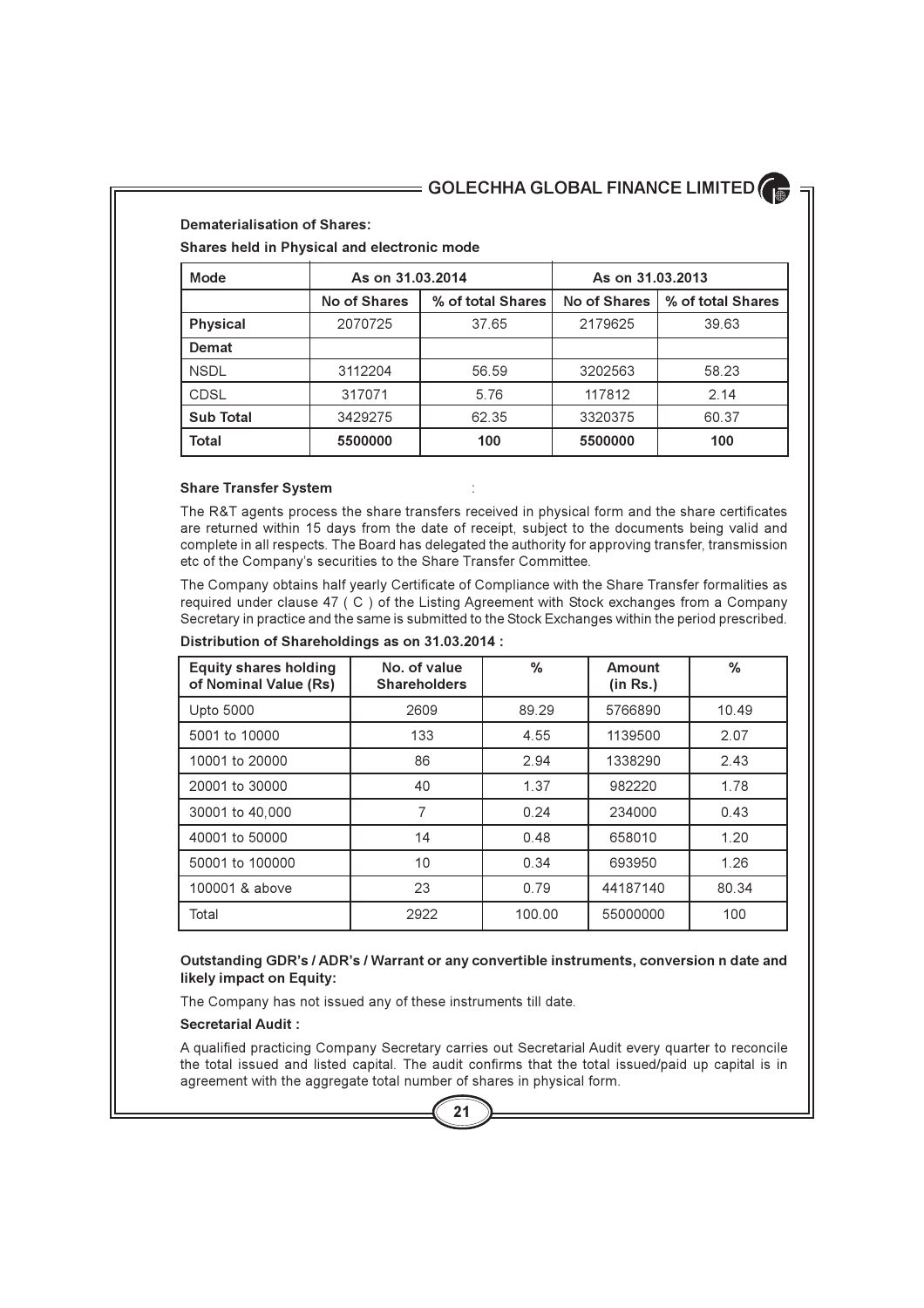### Address for correspondence:

REGISTEREDOFFICE : 3A, Garstin Place, Kolkata, West Bengal 700 001

### **Nomination Facility:**

Shareholders holding shares in physical form and desirous of making a nomination in respect of their shareholding in the Company as permitted under Section 72 of the Companies Act, 2013 are requested to submit to the Company the prescribed SH-13 for this purpose.

### Code of Conduct for the Board & Senior Management Personnel:

The Company has laid down a Code of Conduct which has been effectively adopted by the Board Members and Senior Management Personnel of the Company.

### DECLARATION OF COMPLIANCE OF CODE OF CONDUCT

Golechha Global Finance Limited has adopted a Code of Business Conduct and Ethics (the Code) which applies to all the employees and Directors of the Company. Under the Code, it is the responsibility of all the employees and directors to familiarize themselves with the code and comply with its standards.

I hereby certify that the Board of Members and Senior Management Personnel of the Company have affirmed compliance with the Code of Conduct of the Company for the year 2013-14.

> BY THE ORDER OF THE BOARD For GOLECHHA GLOBAL FINANCE LIMITED  $Sd$ -**Gyan Swaroop Garg Managing Director**

Place: Kolkata Date: 04.08.2014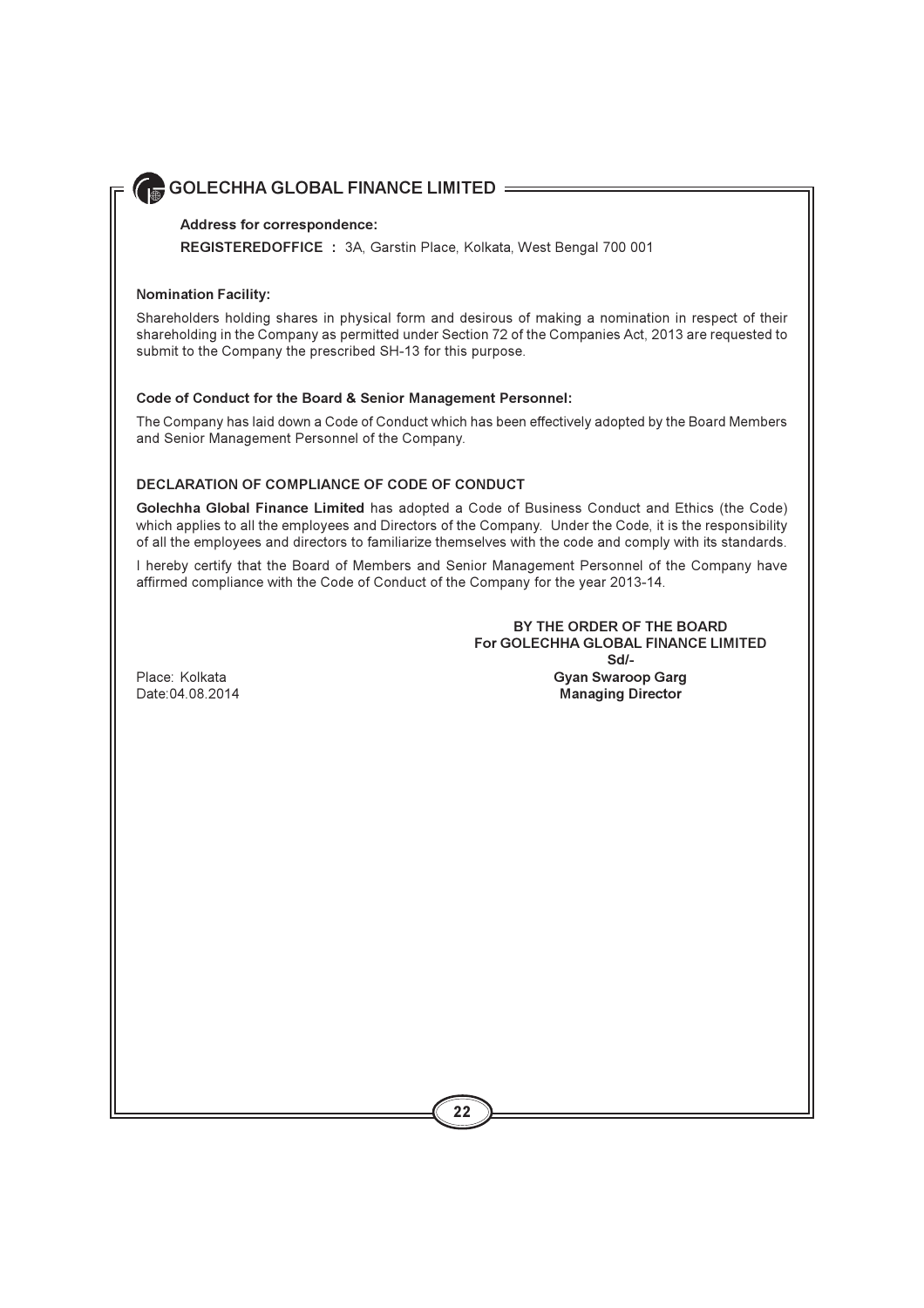## **CERTIFICATE FROM AUDITOR REGARDING COMPLIANCE OF CONDITIONS OF CORPORATE GOVERNANCE**

T<sub>0</sub> The Members. **Golechha Global Finance Limited**

We have examined the compliance of conditions of corporate governance by M/S Golechha Global Finance Limited for the year ended 31st March, 2014, as stipulated in clause 49 of the Listing Agreement of the Company with Stock Exchanges.

The compliance of the conditions of the corporate governance is the responsibility of the Management. Our examination was limited to procedures and implementation thereof, adopted by the company for ensuring the compliance of the conditions of the Corporate Governance. It is neither an audit nor expression of the opinion on the financial statements of the Company. In our opinion and to the best of our information and according to the explanations given to us, we certify that the Company has complied with the conditions of Corporate Governance as stipulated in the above mentioned listing agreement.

We further state that such compliance is neither an assurance as to the future viability of the company nor the efficiency or effectiveness with which the management has conducted the affairs of the company.

> **For V. Goyal & Associates Chartered Accountants**

**Sd**/-**Pankaj Kumar Goyal Partner** Membership no 059991 5&>,!>,"  **7/%-%(**

Place: Kolkata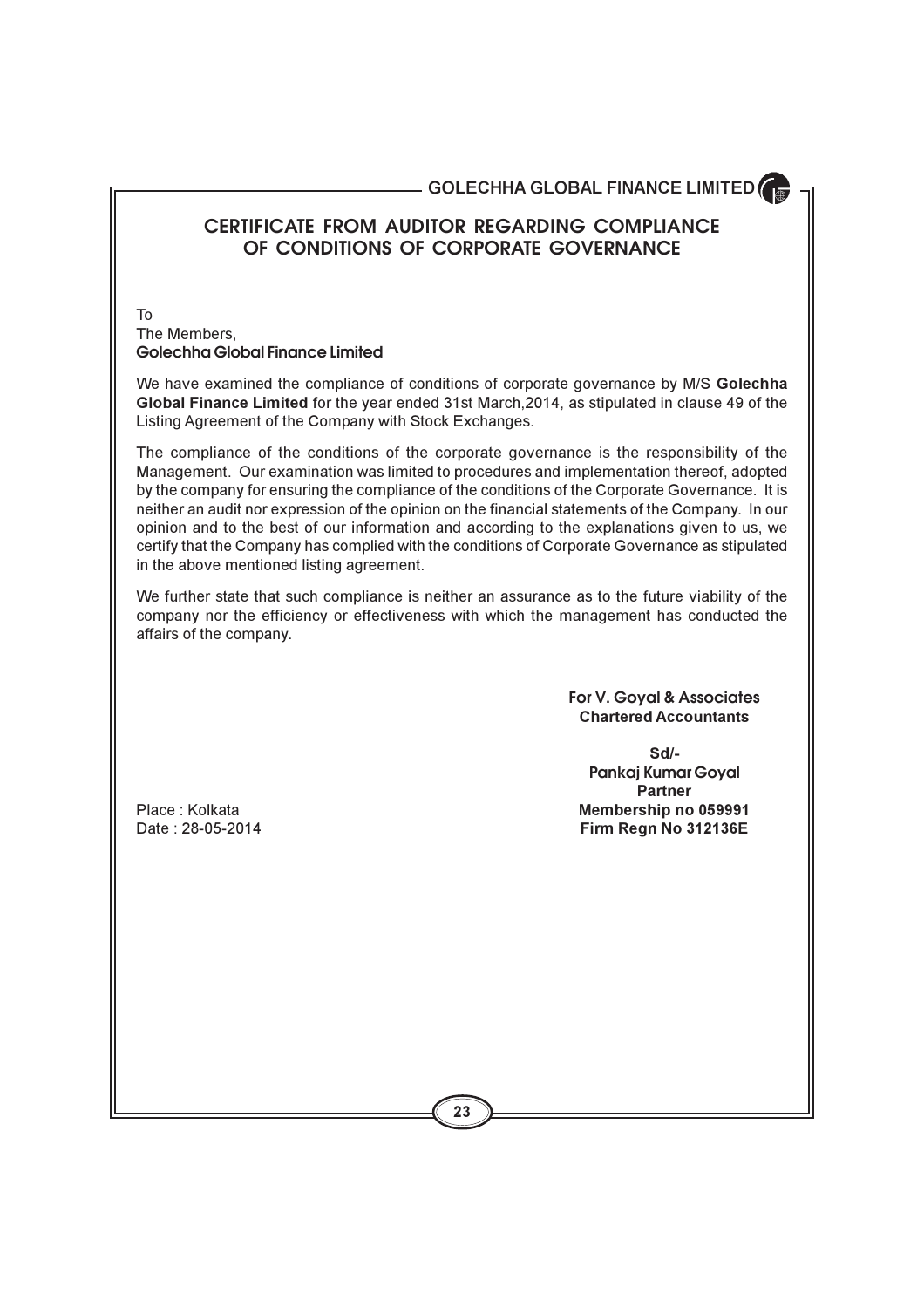## **V. GOYAL & ASSOCIATES**

**CHARTERED ACCOUNTANTS** 'A', BLOCK, 1ST FLOOR, MERCANTILE BUILDINGS 9, LAL BAZAR STREET, KOLKATA-700 001 PHONE: (0) 22481037/3298/7766, 2210-4221, 2213-1429/1433 FAX: (91) (33) 2248-7335 • E-Mail: vgglobal@cal3.vsnl.net.in

## **AUDITORS' REPORT**

### **Το The Members GOLECHHA GLOBAL FINANCE LIMITED**

### **Report on the Financial Statements**

We have audited the accompanying financial statements of Golechha Global Finance Limited, which comprise the Balance Sheet as at March 31, 2014, the Statement of Profit and Loss and Cash Flow Statement for the year then ended, and a summary of significant accounting policies and other explanatory information.

### **Management's Responsibility for the Financial Statements**

Management is responsible for the preparation of these financial statements that give a true and fair view of the financial position and financial performances of the Company in accordance with the Accounting Standards referred to in sub-section (3C) of section 211 of the Companies Act, 1956 ("the Act"). This responsibility includes the design, implementation and maintenance of internal control relevant to the preparation and presentation of the financial statements that give a true and fair view and are free from material misstatement, whether due to fraud or error.

### **Auditor's Responsibility**

Our responsibility is to express an opinion on these financial statements based on our audit. We conducted our audit in accordance with the Standards on Auditing issued by the Institute of Chartered Accountants of India. Those Standards require that we comply with ethical requirements and plan and perform the audit to obtain reasonable assurance about whether the financial statements are free from material misstatement.

An audit involves performing procedures to obtain audit evidence about the amounts and disclosures in the financial statements. The procedures selected depend on the auditor's judament, including the assessment of the risks of material misstatement of the financial statements, whether due to fraud or error. In making those risk assessments, the auditor considers internal control relevant to the Company's preparation and fair presentation of the financial statements in order to design audit procedures that are appropriate in the circumstances, but not for the purpose of expressing an opinion on the effectiveness of the entity's internal control. An audit also includes evaluating the appropriateness of accounting policies used and the reasonableness of the accounting estimates made by management, as well as evaluating the overall presentation of the financial statements.

We believe that the audit evidence we have obtained is sufficient and appropriate to provide a basis for our audit opinion.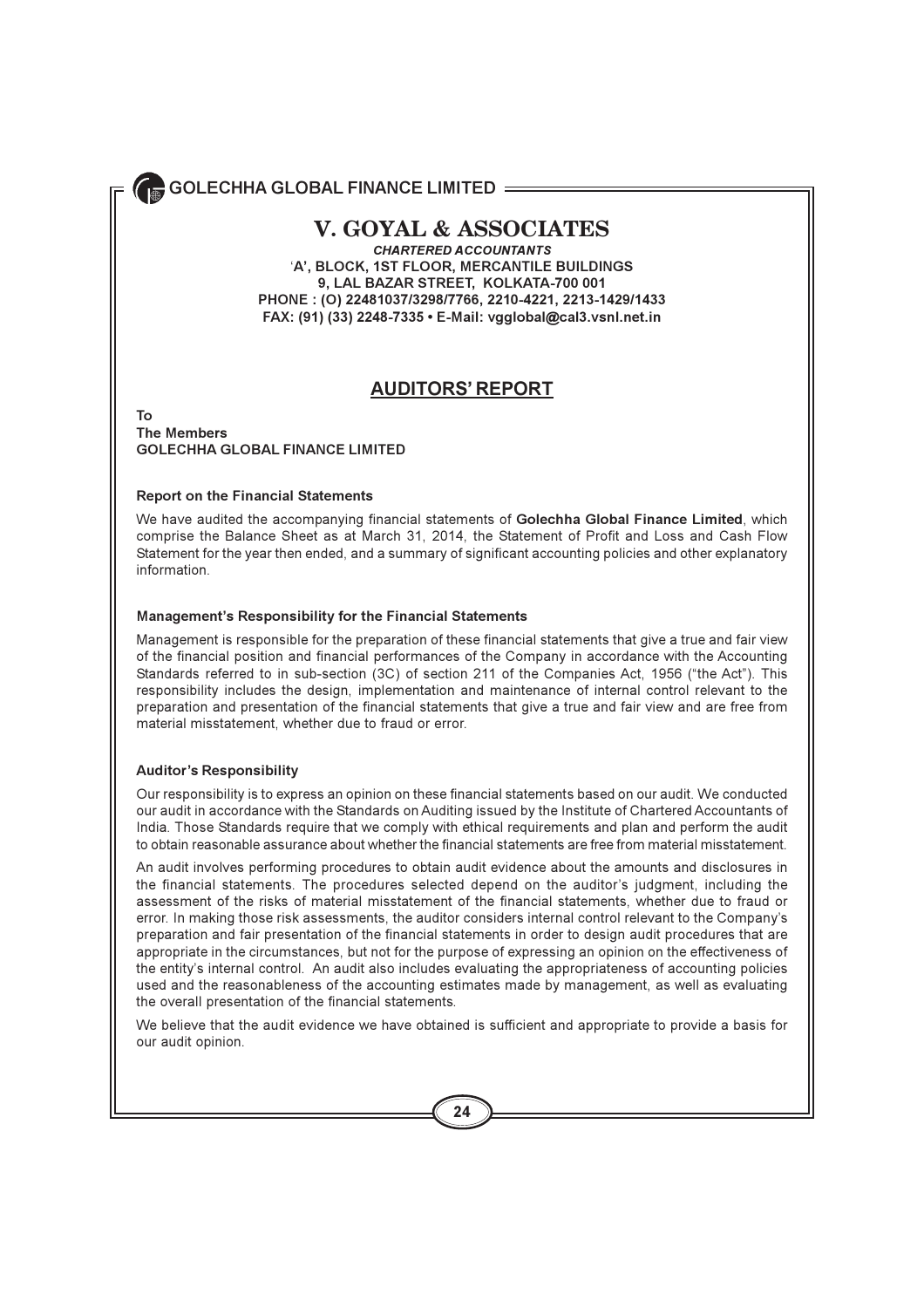### Opinion

In our opinion and to the best of our information and according to the explanations given to us, the financial statements give the information required by the Act in the manner so required and give a true and fair view in conformity with the accounting principles generally accepted in India:

- (a) In the case of the Balance Sheet, of the state of affairs of the Company as at March 31, 2014;
- (b) In the case of the Profit and Loss Account, of the **Profit** for the year ended on that date.
- (c) In the case of the Cash Flow Statement, of the Cash Flow for the year ended on that date.

### **Report on Other Legal and Regulatory Requirements**

- As required by the Companies (Auditor's Report) Order, 2003 ("the Order") issued by the Central  $\mathbf{1}$ . Government of India in terms of sub-section (4A) of section 227 of the Act, we give in the Annexure A statement on the matters specified in paragraphs 4 and 5 of the Order.
- As required by section 227(3) of the Act, we report that:  $2.$ 
	- We have obtained all the information and explanations which to the best of our knowledge and a) belief were necessary for the purpose of our audit;
	- In our opinion proper books of account as required by law have been kept by the Company so b) far as appears from our examination of those books and proper returns adequate for the purposes of our audit have been received from branches not visited by us];
	- the Balance Sheet and Statement of Profit and Loss, dealt with by this Report are in agreement C) with the books of account and with the returns received from branches not visited by us;
	- d) In our opinion, the Balance Sheet and Statement of Profit and Loss comply with the Accounting Standards referred to in subsection (3C) of section 211 of the Companies Act, 1956;
	- On the basis of written representations received from the directors as on March 31, 2014, and  $e)$ taken on record by the Board of Directors, none of the directors is disqualified as on March 31, 2014, from being appointed as a director in terms of clause (g) of sub-section (1) of section 274 of the Companies Act, 1956.

For V. Goyal & Associates **Chartered Accountants**  $Sd/L$ [Pankaj Kumar Goyal] Partner Membership No. 059991 Firm Regn No. 312136E

Dated: 28th day of May, 2014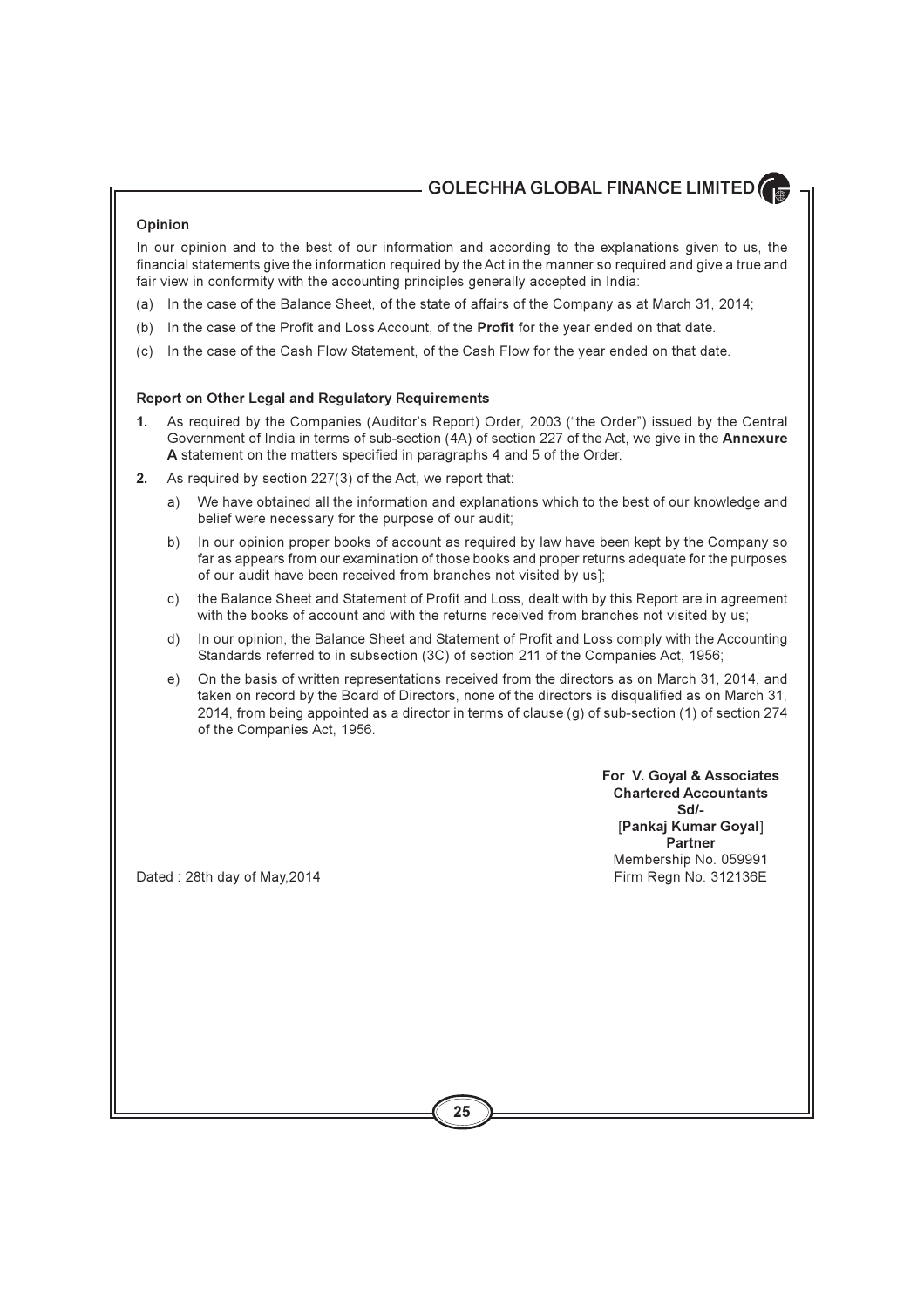## $\blacksquare$  GOLECHHA GLOBAL FINANCE LIMITED  $=$

### ANNEXURE 'A' TO AUDIT REPORT OF GOLECHHA GLOBAL FINANCE LIMITED STATEMENT ON THE MATTERS SPECIFIED IN PARAGRAPHS 4 AND 5 OF THE COMPANIES (AUDITOR'S REPORT) ORDER, 2003 ("the Order").

- $\mathbf{1}$ . The company does not have any fixed assets hence, clause (I) of paragraph 4 of the Order is not applicable.
- The business of the company does not entail any inventories hence clause (II) of paragraph 4 of the  $2<sup>1</sup>$ Order is not applicable.
- On the basis of records examined by us and according to the information & explanations given to 3. us, the company has neither granted nor taken any loans, secured or unsecured to / from companies, firms or other parties covered in the register maintained under 301 of the companies Act, 1956. Accordingly, the provisions of Clause 4(iii) of the Order is not applicable.
- $4.$ In our opinion and according to the information and explana-tions given to us, there are adequate internal control procedure commensurate with the size of Company and nature of its business .During the course of our audit, we have not observed any continuing failure to correct major weaknesses in internal control.
- 5. a) To the best of our knowledge and beliefs and according to the information and explanations given to us, we are of the opinion that the company has entered particulars of contracts or arrangements referred to in Section 301 of The Companies Act, 1956 that needs to be entered in the register maintained under that section have been so entered.
	- b) In our opinion and according to the information and explana-tions given to us, there are no transactions exceeding the value of five lakh rupees in respect of any of the parties mentioned in  $5(a)$  above.
- In our opinion and according to the information and explanations given to us, the company has not 6 accepted deposits from the public during the year.
- $7<sub>1</sub>$ The company has an adequate internal audit system, which in our opinion, is commensurate with the size and the nature of its business.
- 8. The Central Government has not prescribed the maintenance of cost records under section 209(1)(d) of the Act.
- 9. a) According to the information and explanations given to us and according to books and records produced and examined by us, the company is generally regular in depositing with appropriate authorities undisputed statutory dues including Provident Fund, Employees' State Insurance, Income-tax, Wealth Tax, Sales Tax, Service Tax, Custom duty, Excise duty, cess and any other statu-tory dues applicable to it.
	- b) According to the information and explanations given to us, there are no undisputed amounts payable in respect of income tax, wealth tax, Service Tax, Sales Tax, excise duty and cess which are outstanding as at 31st March, 2014 for a period of more than six months from the date they became payable.
	- c) According to the information and explanations given to us, there are no statutory dues, not deposited by the company on account of any dispute.
- 10. The company does not have any accumulated losses at the end of the financial year and has not incurred cash losses during the current or immediately preceding financial year.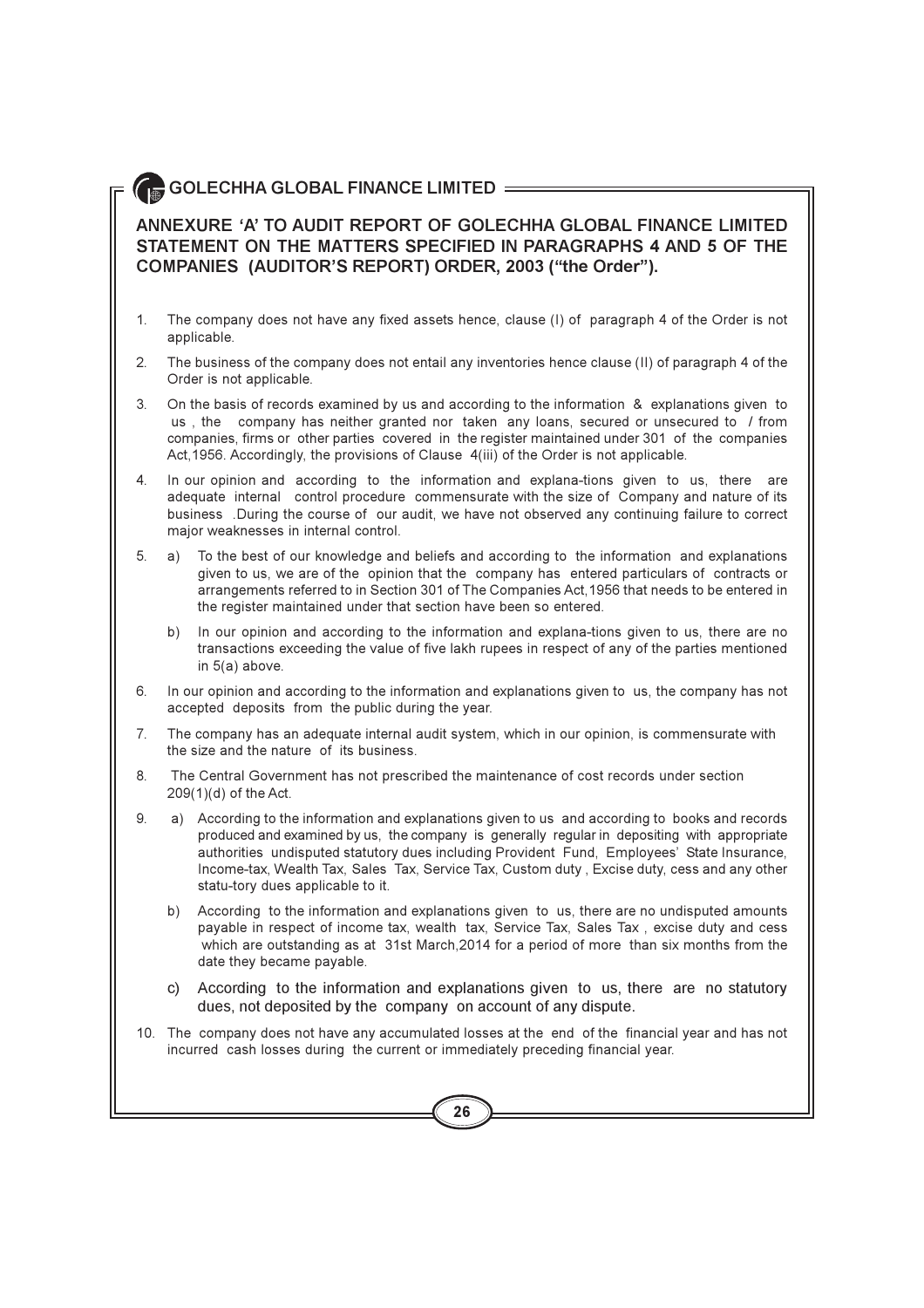- 11. On the basis of the records examined by us and the information and explanations given to us, the company has not taken any loans from banks or financial institutions.
- 12. In our opinion and according to the information and explanations given to us, the company has not granted loans and advances on the basis of security by way of pledge of shares, debentures and other securities.
- 13. The company is not a chit fund/ nidhi / mutual benefit fund or society.
- 14. The company is dealing in invest-ments and in our opinion, proper records have been maintained of the transactions and contracts and timely entries have been made therein. The shares, securities, debentures and other securities if any have been held by the company, in its own name. However, as on 31/03/2014 there is no investment in shares and securities
- 15. According to the information and explanations given to us, the company has not given any guarantee for loans taken by others from bank or financial institutions.
- 16. To the best of our knowledge and belief and according to the information and explanations given to us, the company has not taken any term loan during the financial year covered by our audit.
- 17. On the basis of an overall examination of the balance sheet of the company, in our opinion and according to the information and explanations given to us, we report that no funds raised on short term basis have been used for long-term investment.
- 18. The company has not made any preferential allotment of shares during the year to parties and companies covered in the register maintained under section 301 of The Companies Act, 1956, hence clause (xviii) of the order is not applicable.
- 19. The company has not issued any debentures during the year.
- 20. The company has not raised any money by way of public issues during the year.
- 21. To the best of our knowledge and belief and according to the information and explanations given to us, no fraud on or by the company has been noticed or reported during the course of our audit.

For V. Goval & Associates **Chartered Accountants**  $Sd/L$ [Pankaj Kumar Goyal] **Partner** Membership No. 059991 Firm Regn No. 312136E

Dated: 28th day of May, 2014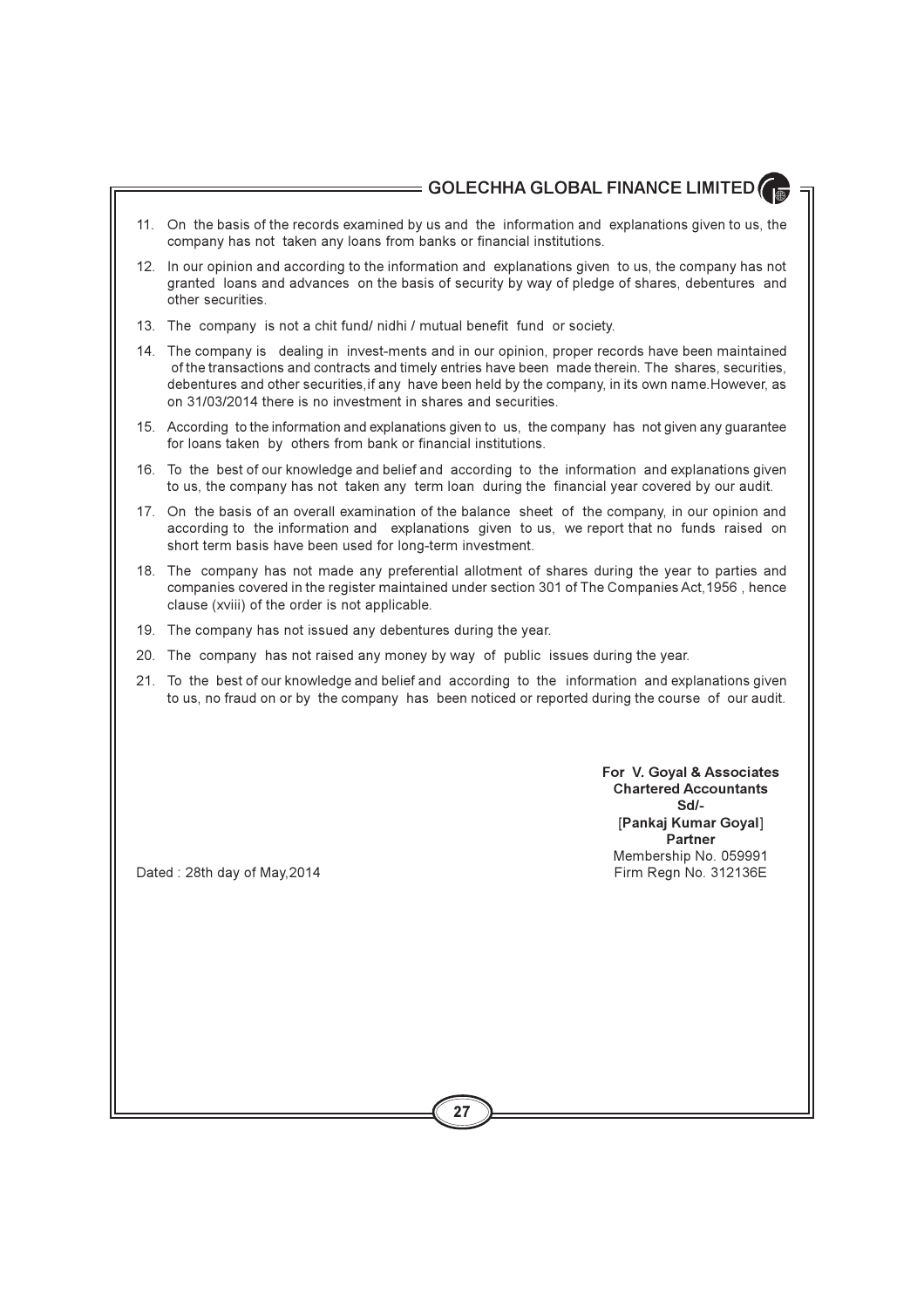## **BALANCE SHEET AS AT 31ST MARCH 2014**

|   |                | <b>PARTICULARS</b>                                                                                 | <b>NOTE</b><br>No. | As at 31st<br><b>March, 2014</b>    | As at 31st<br><b>March, 2013</b> |
|---|----------------|----------------------------------------------------------------------------------------------------|--------------------|-------------------------------------|----------------------------------|
| I |                | <b>EQUITY AND LIABILITIES</b>                                                                      |                    | $(\overline{\mathbf{z}})$           | $(\overline{\mathbf{z}})$        |
|   | 1              | SHAREHOLDERS FUNDS                                                                                 |                    |                                     |                                  |
|   |                |                                                                                                    |                    |                                     |                                  |
|   |                | (a) Share Capital                                                                                  | $\mathbf{2}$       | 55,000,000                          | 55,000,000                       |
|   |                | (b) Reserves & Surplus                                                                             | 3                  | 17,363,797                          | 15,966,448                       |
|   |                | TOTAL(1)                                                                                           |                    | 72,363,797                          | 70,966,448                       |
|   | $\overline{2}$ | <b>CURRENT LIABILITIES</b>                                                                         |                    |                                     |                                  |
|   |                | (a) Other Current Liabilities                                                                      | 4                  | 1,559,706                           | 704,353                          |
|   |                | (b) Short Term Provisions                                                                          | 5                  | 184,984                             | 179,363                          |
|   |                | TOTAL <sub>(2)</sub>                                                                               |                    | 1,744,690                           | 883,716                          |
|   |                | <b>TOTAL (1+2)</b>                                                                                 |                    | 74,108,487                          | 71,850,164                       |
|   |                |                                                                                                    |                    |                                     |                                  |
| Ш |                | <b>ASSETS</b>                                                                                      |                    |                                     |                                  |
|   | 1              | <b>CURRENTASSETS</b>                                                                               |                    |                                     |                                  |
|   |                | (b) Cash & Cash Equivalents                                                                        | 6                  | 92,167                              | 82,468                           |
|   |                | (c) Short Term Loans & Advances                                                                    | 7                  | 74,016,320                          | 71,767,696                       |
|   |                | TOTAL(1)                                                                                           |                    | 74,108,487                          | 71,850,164                       |
|   |                | <b>TOTAL</b>                                                                                       |                    | 74,108,487                          | 71,850,164                       |
|   |                | <b>Significant Accounting Policies</b>                                                             | 1                  |                                     |                                  |
|   |                |                                                                                                    |                    |                                     |                                  |
|   |                | Significant Accounting Policies & Notes on Accounts<br>In Terms of our report of even date annexed |                    |                                     |                                  |
|   |                | For For V. Goyal & Associates<br><b>Chartered Accountants</b>                                      |                    | For GOLECHHA GLOBAL FINANCE LIMITED |                                  |
|   |                | $Sd$ -<br>(Pankaj Kumar Goyal)                                                                     |                    | $Sd$ -<br><b>GYAN SWAROOP GARG</b>  | $Sd$ -<br><b>DIVYA GARG</b>      |
|   |                | Partner<br>M.No.: 059991                                                                           |                    | <b>Managing Director</b>            | Director                         |
|   |                | F. R. No. 312136E<br>Place: Kolkata<br>Date: 28.05.2014                                            |                    |                                     |                                  |
|   |                |                                                                                                    |                    |                                     |                                  |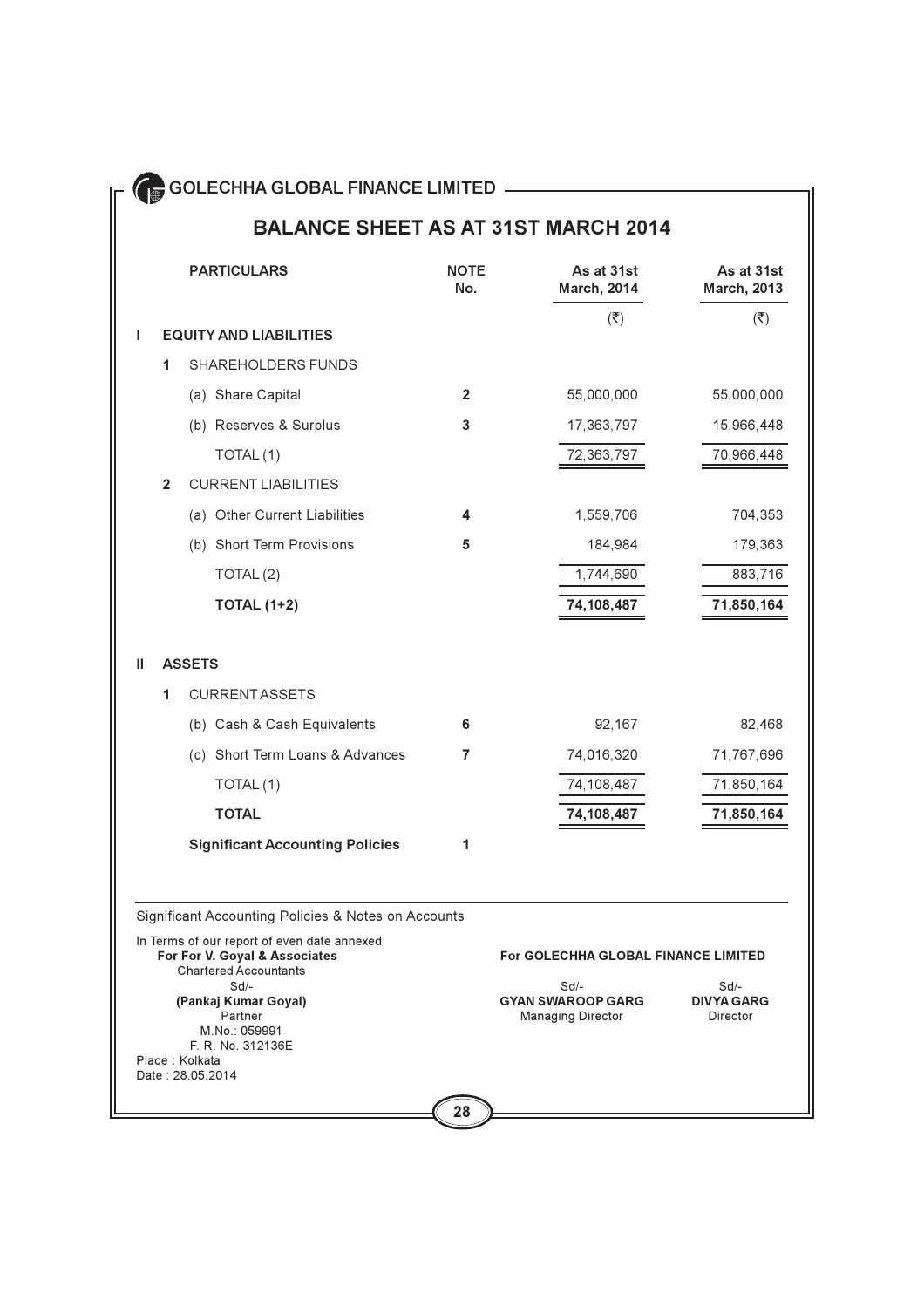## STATEMENT OF PROFIT & LOSS FOR THE YEAR ENDED ON 31ST MARCH, 2014

|                 | <b>PARTICULARS</b>                                                                                           | <b>NOTE</b><br>No. |         | <b>For Year Ended</b><br>31.03.2014                            |         | <b>For Year Ended</b><br>31.03.2013   |
|-----------------|--------------------------------------------------------------------------------------------------------------|--------------------|---------|----------------------------------------------------------------|---------|---------------------------------------|
|                 |                                                                                                              |                    |         | $(\overline{\mathbf{z}})$                                      |         | $(\overline{\mathbf{z}})$             |
| <b>REVENUES</b> |                                                                                                              |                    |         |                                                                |         |                                       |
|                 | Revenue from Operations                                                                                      | 8                  |         | 6,276,002                                                      |         | 5,980,014                             |
| I               | <b>TOTAL REVENUE</b>                                                                                         |                    |         | 6,276,002                                                      |         | 5,980,014                             |
| $\mathbf{H}$    | <b>EXPENSES:</b>                                                                                             |                    |         |                                                                |         |                                       |
|                 | <b>Employee Benefit Expenses</b>                                                                             | 9                  |         | 1,778,271                                                      |         | 1,769,497                             |
|                 | Other Expenses                                                                                               | 10                 |         | 2,473,004                                                      |         | 2,332,347                             |
|                 | <b>TOTAL EXPENSES</b>                                                                                        |                    |         | 4,251,275                                                      |         | 4,101,844                             |
| IV              | PROFIT BEFORE TAX (I-II)                                                                                     |                    |         | 2,024,727                                                      |         | 1,878,170                             |
| V               | <b>TAX EXPENSE</b>                                                                                           |                    |         |                                                                |         |                                       |
| a)              | <b>Current Tax</b>                                                                                           |                    | 627,378 |                                                                | 581,730 |                                       |
| b)              | Earlier Year's Tax                                                                                           |                    |         |                                                                | 3,228   |                                       |
| c)              | Deferred Tax                                                                                                 |                    |         | 627,378                                                        |         | 584,958                               |
| VI              | PROFIT (LOSS) FOR THE YEAR (IV-V)                                                                            |                    |         | 1,397,349                                                      |         | 1,293,212                             |
|                 | VII EARNING PER EQUITY SHARE                                                                                 |                    |         |                                                                |         |                                       |
| a)              | <b>Basic</b>                                                                                                 |                    |         | 0.25                                                           |         | 0.24                                  |
| b)              | Diluted                                                                                                      |                    |         | 0.25                                                           |         | 0.24                                  |
|                 | <b>Significant Accounting Policies</b>                                                                       | 1                  |         |                                                                |         |                                       |
|                 | Significant Accounting Policies & Notes on Accounts                                                          |                    |         |                                                                |         |                                       |
|                 | In Terms of our report of even date annexed<br>For For V. Goyal & Associates<br><b>Chartered Accountants</b> |                    |         | For GOLECHHA GLOBAL FINANCE LIMITED                            |         |                                       |
| Place: Kolkata  | $Sd$ -<br>(Pankaj Kumar Goyal)<br>Partner<br>M.No.: 059991<br>F. R. No. 312136E<br>Date: 28.05.2014          |                    |         | $Sd$ -<br><b>GYAN SWAROOP GARG</b><br><b>Managing Director</b> |         | Sd/-<br><b>DIVYA GARG</b><br>Director |
|                 |                                                                                                              |                    | 29      |                                                                |         |                                       |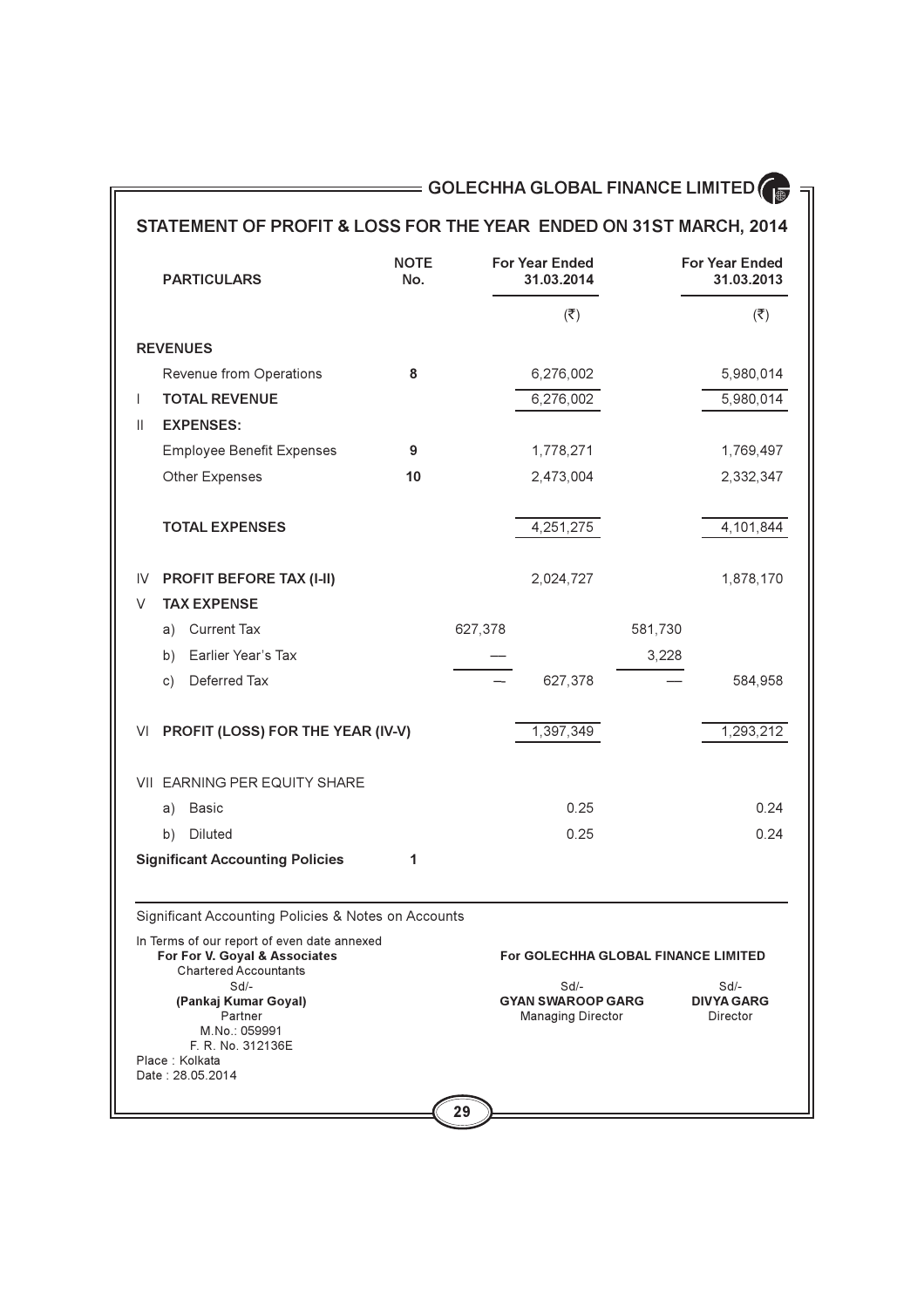## CASH FLOW STATEMENT FOR THE YEAR ENDED 31ST MARCH, 2014

|                                                                                                              | <b>For Year Ended</b><br>31.03.2014        | <b>For Year Ended</b><br>31.03.2013 |
|--------------------------------------------------------------------------------------------------------------|--------------------------------------------|-------------------------------------|
| <b>CASH FLOW FROM OPERATING ACTIVITIES</b>                                                                   | ( ₹)                                       | $(\overline{\mathbf{x}})$           |
| Net Profit/ (Loss) before tax & extra ordinary items<br>Adjustment for                                       | 20.25                                      | 18.78                               |
| <b>Contingent Provision for Standard Asset</b>                                                               | 0.06<br>20.30                              | 0.04<br>18.82                       |
| Adjustment For:                                                                                              |                                            |                                     |
| Trade & Other Receivable                                                                                     |                                            | 30.90                               |
| Inventories                                                                                                  |                                            |                                     |
| Trade payable                                                                                                |                                            |                                     |
| <b>Other Current Liabilities</b>                                                                             | 8.55                                       | 5.33                                |
| Cash Generated from Operation                                                                                | 28.86                                      | 55.05                               |
| <b>Direct Taxes Paid</b>                                                                                     | (6.27)                                     | (7.58)                              |
| <b>NET CASH FLOW FROM OPERATING ACTIVITIES</b>                                                               | 22.59                                      | 47.47                               |
| <b>CASH FLOW FROM INVESTING ACTIVITIES</b>                                                                   |                                            |                                     |
| Increase/ (Decrease) in Loans & Advances                                                                     | (22.49)                                    | (48.92)                             |
| Sale of Investments                                                                                          |                                            | 0.00                                |
| <b>NET CASH FLOW FROM INVESTING ACTIVITIES</b>                                                               | (22.49)                                    | (48.92)                             |
| <b>CASH FLOW FROM FINANCING ACTIVITIES</b>                                                                   |                                            |                                     |
| Unsecured loans Taken/(paid)                                                                                 |                                            |                                     |
| Investment made                                                                                              |                                            |                                     |
| Share Capital Raised                                                                                         |                                            |                                     |
| <b>NET CASH FLOW FROM FINANCING ACTIVITIES</b>                                                               |                                            |                                     |
| Net Change In Cash & Cash Equivalents                                                                        | 0.10                                       | (1.45)                              |
| Cash & Cash Equivalents' Opening Balance                                                                     | 0.82                                       | 2.27                                |
| <b>Cash &amp; Cash Equivalents' Closing Balance</b>                                                          | 0.92                                       | 0.82                                |
| In Terms of our report of even date annexed<br>For For V. Goyal & Associates<br><b>Chartered Accountants</b> | <b>For GOLECHHA GLOBAL FINANCE LIMITED</b> |                                     |
| $Sd/-$<br>(Pankai Kumar Goval)                                                                               | $Sd$ -<br><b>GYAN SWAROOP GARG</b>         | $Sd$ -<br><b>DIVYA GARG</b>         |

(Pankaj Kumar Goyal) Partner M.No.: 059991 F. R. No. 312136E Place: Kolkata Date: 28.05.2014

| $Sd/-$                   | $Sd/-$           |
|--------------------------|------------------|
| <b>GYAN SWAROOP GARG</b> | <b>DIVYA GAF</b> |
| <b>Managing Director</b> | Director         |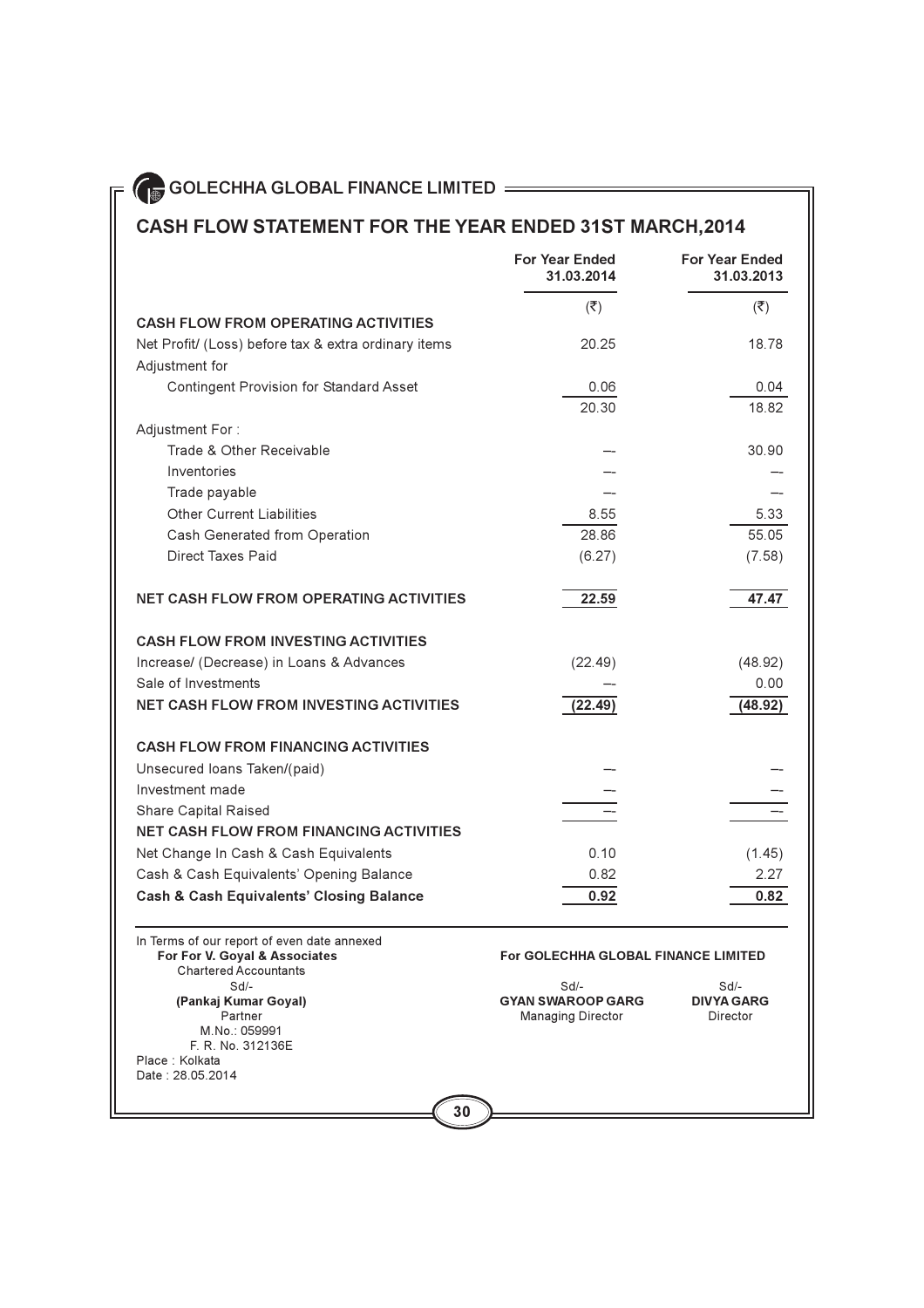#### $\mathbf{1}$ . SIGNIFICANT ACCOUNTING POLICIES

GOLECHHA GLOBAL FINANCE LIMITED was incorporated in India, and is engaged primarily into financing activities.

#### $\Delta$ **BASIS OF PREPARATION OF FINANCIAL STATEMENT.**

- $1.$ The financial statements of the company have been prepared and presented in accordance with Indian Generally Accepted Accounting Principles (GAAP) under the historical cost convention on the accrual basis. GAAP comprises accounting standards notified by the Central Government of India under Section 211 (3C) of the Companies Act, 1956, other pronouncements of Institute of Chartered Accountants of India, the provisions of Companies Act, 1956 and quidelines issued by Securities Exchange Board of India.
- 2. The company is a RBI Registered Non Banking Finance Company and it has followed the quidelines issued by RBI relating to Income Recognition, Asset Classification & Provisioning for N.B.F.C. Companies.
- $3.$ The company has prepared these financial statements as per the format prescribed by Revised Schedule VI to the Companies Act, 1956('the schedule') issued by Ministry of Corporate Affairs.

#### **USE OF ESTIMATES B.**

The preparation of the financial statements in conformity with GAAP requires management to make estimates and assumptions that affect the reported amounts of assets and liabilities and disclosure of contingent liabilities on the date of the financial statements and reported amounts of revenues and expenses for the year. Actual results could differ from these estimates. Any revision to accounting estimates is recognised prospectively in the current and future periods.

C. DUES TO SME'S: Management has determined that there are no balances outstanding as at the beginning of the year and there are no transactions entered with micro, small and medium enterprises as defined under Micro. Small and Medium enterprises development Act, 2006 during the current year, based on the information available with the company as at 31st March, 2014.

#### D. **REVENUE RECOGNITION**

In respect of income from accrual system of accounting has been followed by the Company. The other incomes are recorded on the definitive accrual of the same.

E., **EARNING PER SHARE (EPS):** The basic earning per share is computed by dividing the net profit after tax for the period by the weighted average number of equity shares outstanding during the period. Diluted earning per share, if any is computed using the weighted average number of equity shares and dilutive potential equity shares outstanding during the period except when the results would be anti- dilutive.

#### **INCOME TAX:** E.

- Tax on income for the current period is determined on the basis of Taxable Income computed in a. accordance with the provisions of the Income Tax act 1961.
- b. Deferred Tax on timing difference between the accounting income and taxable income for the year and quantified using the tax rates and laws enacted or substantively enacted as on the Balance Sheet date as per the Accounting Standard (AS 22) laid down by the Institute of Chartered Accountants of India (ICAI).
- RETIREMENT BENEFITS: Contribution of Provident fund, Gratuity and Leave encashment benefits G. wherever applicable is being accounted on actual liability basis as and when arises. However the above referred provisions are not applicable to the company as it does not fall with in the purview of the same in the year under review.
- Η. SEGMENTAL REPORTING: The Company is engaged primarily in the business of financing and accordingly there are no separate reportable segments as per the accounting standard 17 (Segmental Reporting) issue by the Institute of Chartered Accountants of India.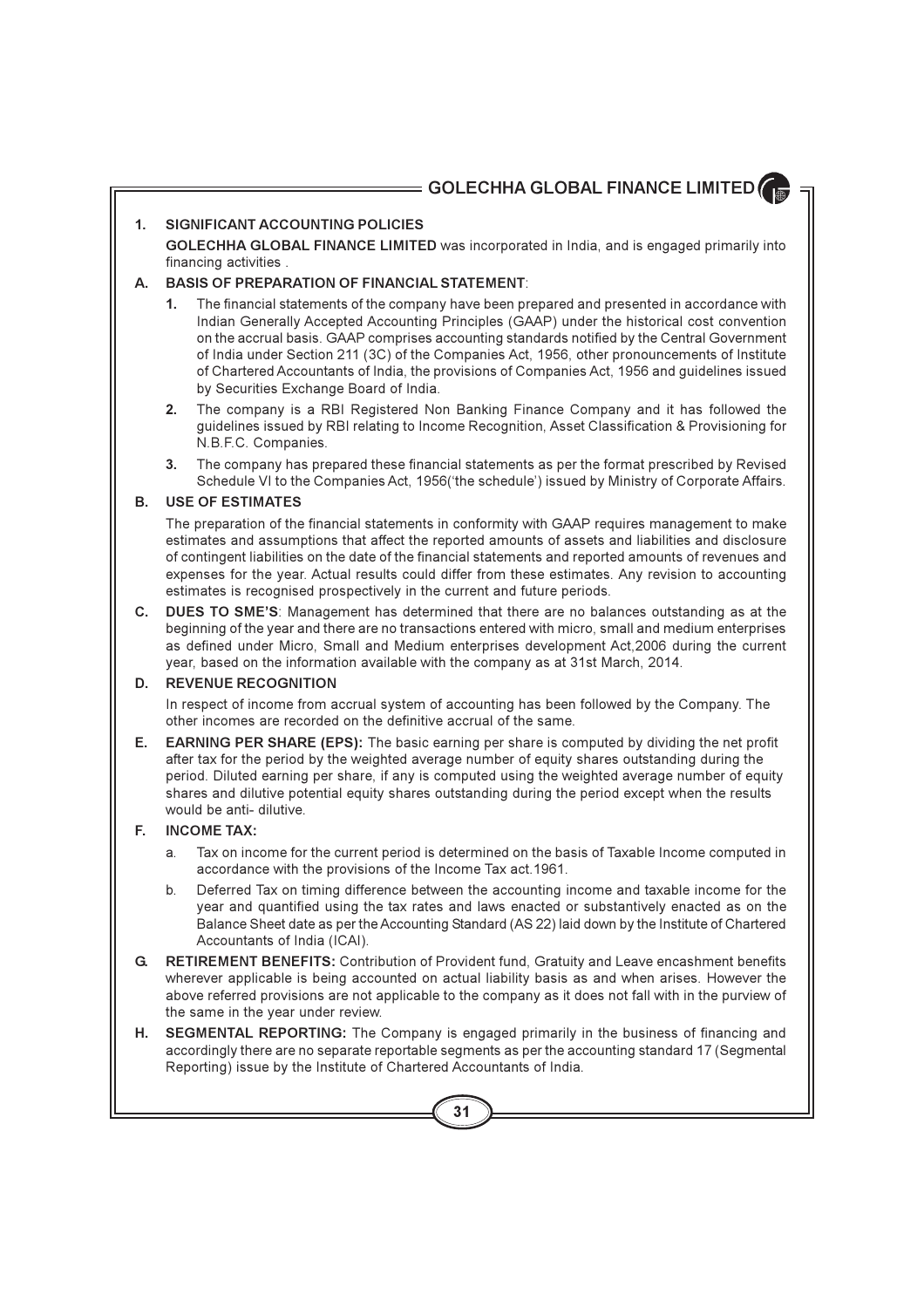### NOTES TO AND FORMING PART OF FINANCIAL STATEMENTS FOR THE YEAR ENDED 31ST MARCH, 2014

| <b>Note</b><br>No. | <b>Particulars</b>                                | As at 31st<br><b>March, 2014</b> | As at 31st<br><b>March, 2013</b> |
|--------------------|---------------------------------------------------|----------------------------------|----------------------------------|
| 2                  | <b>SHARE CAPITAL:</b>                             |                                  |                                  |
| (1)                | <b>AUTHORISED:</b>                                |                                  |                                  |
|                    | 11,000,000 Equity Shares of Rs.10/- each          | 110,000,000                      | 110,000,000                      |
|                    |                                                   |                                  |                                  |
| (2)                | <b>ISSUED, SUBSCRIBED&amp; PAID UP</b>            |                                  |                                  |
|                    | Shares at the beginning of the accounting year    |                                  |                                  |
|                    | 5500000(L.Y.5500000) Equity shares of Rs.10/-each | 55.000.000                       | 55.000.000                       |
|                    | Add: Addition/ Deletion                           |                                  |                                  |
|                    | <b>GRAND TOTAL</b>                                | 55,000,000                       | 55,000,000                       |

Notes:

All the equity shares carry equal rights and obligations including for dividend and with respect to voting.<br>Equity shareholders holding more than 5% equity shares as on 31/03/2014.  $1.$ 

 $2.$ 

|                | Name           |                                                    |               | As at 31/03/2014 | As at 31/03/2013 |              |
|----------------|----------------|----------------------------------------------------|---------------|------------------|------------------|--------------|
|                |                |                                                    | $\frac{0}{0}$ | No. of Shares    | $\%$             | No of Shares |
|                |                | Advani Private Limited                             | 46.57%        | 2,561,100        | 46.57%           | 2,561,100    |
|                |                | Ballygunje Commercial Services Pvt Ltd.            | 11.82%        | 650,000          | 11.82%           | 650,000      |
|                |                | Focal Point Properties Pvt Ltd.                    | 11.74%        | 645,700          | 11.74%           | 645,700      |
| 3 <sub>1</sub> |                | <b>RESERVE &amp; SURPLUS:</b>                      |               |                  |                  |              |
|                | 1              | STATUTORY RESERVES                                 |               |                  |                  |              |
|                |                | At the Beginning of The Year                       |               | 631,947          |                  | 373,305      |
|                |                | Additions during the Year                          |               | 279,470          |                  | 258,642      |
|                |                | At the end of the Accounting Year                  | (a)           | 911,417          |                  | 631,947      |
|                | $\overline{2}$ | SECURITIES PREMIUM ACCOUNT                         |               |                  |                  |              |
|                |                | At the Beginning of The Year                       |               | 8,422,050        |                  | 8,422,050    |
|                |                | Additions during the Year                          |               |                  |                  |              |
|                |                | At the end of the Accounting Year                  | (b)           | 8,422,050        |                  | 8,422,050    |
|                | 3              | <b>CAPITAL RESERVES</b>                            |               |                  |                  |              |
|                |                | At the Beginning of The Year                       |               | 3,538,000        |                  | 3,538,000    |
|                |                | Additions during the Year                          |               |                  |                  |              |
|                |                | At the end of the Accounting Year                  | (c)           | 3,538,000        |                  | 3,538,000    |
|                | 4              | <b>SURPLUS</b>                                     |               |                  |                  |              |
|                |                | At the Beginning of The Year                       |               | 3374,451         |                  | 2,339,881    |
|                |                | Additions during the Year                          |               | 1,397,349        |                  | 1,293,212    |
|                |                | At the end of the Accounting Year                  |               | 4,771,800        |                  | 3,633,093    |
|                |                | ALLOCATIONS AND APPROPRIATIONS                     |               |                  |                  |              |
|                |                | Transfer to Statutory Reserve u/s.45IC of RBI Act. |               | 279,470          |                  | 258,642      |
|                |                | At the end of the Accounting Year                  | (d)           | 4,492,330        |                  | 3,374,451    |
|                |                | <b>GRAND TOTAL (a+b+c+d)</b>                       |               | 17,363,797       |                  | 15,966,448   |
|                |                |                                                    |               |                  |                  |              |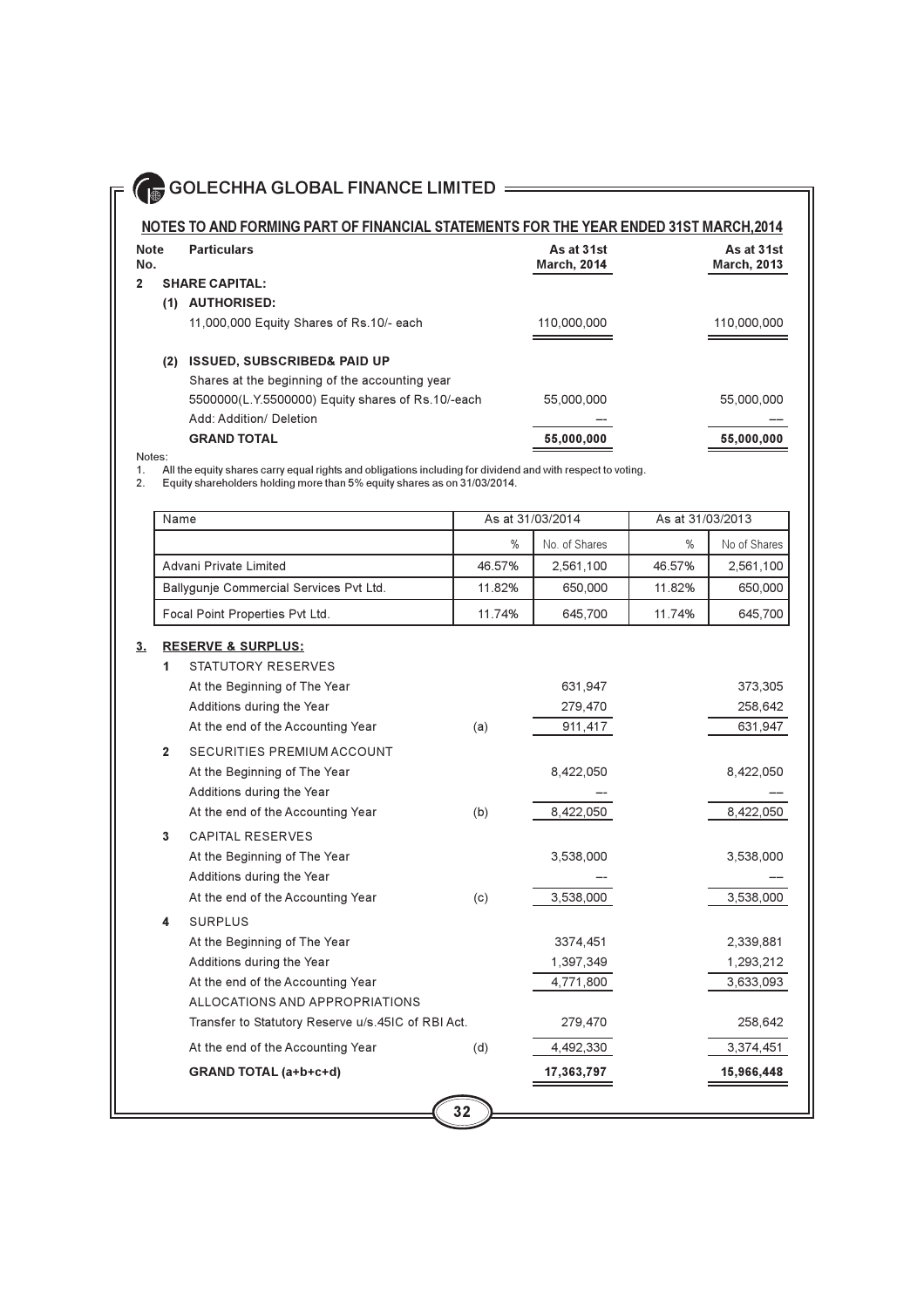## NOTES TO AND FORMING PART OF FINANCIAL STATEMENTS FOR THE YEAR ENDED 31ST MARCH, 2014

| <b>Note</b><br>No. | <b>Particulars</b>                                                                                           |         | As at 31st<br><b>March, 2014</b> |         | As at 31st<br><b>March, 2013</b> |
|--------------------|--------------------------------------------------------------------------------------------------------------|---------|----------------------------------|---------|----------------------------------|
|                    |                                                                                                              |         | $(\overline{\mathbf{z}})$        |         | $(\overline{\mathbf{z}})$        |
| <u>4.</u>          | <b>OTHER CURRENT LIABILITIES</b>                                                                             |         |                                  |         |                                  |
|                    | <b>Outstanding Liabilities</b>                                                                               |         | 1,101,842                        |         | 447,049                          |
|                    | <b>TDS Payable</b>                                                                                           |         |                                  |         | 7,304                            |
|                    | <b>Sundry Advances</b>                                                                                       |         | 457,864                          |         | 250,000                          |
|                    |                                                                                                              |         | 1,559,706                        |         | 704,353                          |
| 5.                 | <b>SHORT-TERM PROVISIONS</b>                                                                                 |         |                                  |         |                                  |
|                    | <b>Contigent Provision Against Standard Assets</b>                                                           |         | 184,984                          |         | 179,363                          |
|                    |                                                                                                              |         | 184,984                          |         | 179,363                          |
| <u>6.</u>          | <u>CASH &amp; CASH EQUIVALENTS :</u><br>(a) BALANCE WITH BANKS                                               |         |                                  |         |                                  |
|                    | IN CURRENT ACCOUNTS:                                                                                         |         | 82,106                           |         | 15,035                           |
|                    | (b) CASH ON HAND                                                                                             |         | 10,061                           |         | 67,433                           |
|                    |                                                                                                              |         | 92,167                           |         | 82,468                           |
| <u>z.</u>          | <b>SHORT TERM LOANS &amp; ADVANCES:</b>                                                                      |         |                                  |         |                                  |
|                    | (Unsecured, considered good, unless otherwise stated)                                                        |         |                                  |         |                                  |
|                    | Loan to Other than Related Parties<br>Advances Recoverable in cash or in kind or for<br>value to be received |         | 73,993,536                       |         | 71,645,135                       |
|                    | <b>Sundry Advances</b>                                                                                       |         |                                  |         | 100,000                          |
|                    | <b>Tds Receivable</b>                                                                                        | 627,601 |                                  | 598,001 |                                  |
|                    | Less: Provision for Taxation                                                                                 | 627,378 | 223                              | 581,730 | 16,271                           |
|                    | Income tax refund due                                                                                        |         | 22,561                           |         | 6,290                            |
|                    |                                                                                                              |         | 74,016,320                       |         | 71,767,696                       |
|                    |                                                                                                              |         |                                  |         |                                  |
|                    |                                                                                                              |         |                                  |         |                                  |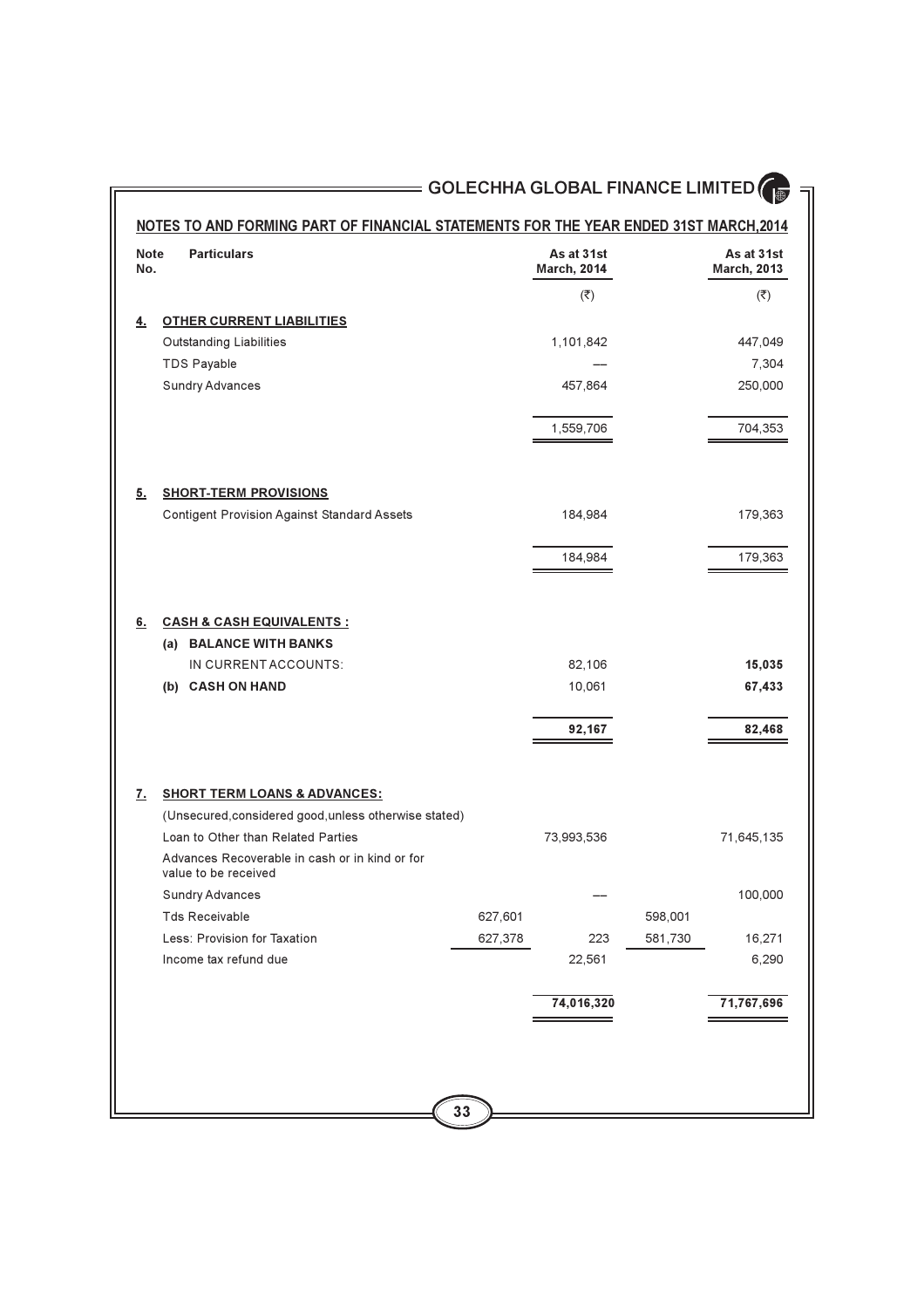| <b>Note</b><br>No. | <b>Particulars</b>                                 | As at 31st<br><b>March, 2014</b> | As at 31st<br><b>March, 2013</b> |
|--------------------|----------------------------------------------------|----------------------------------|----------------------------------|
|                    |                                                    | $(\overline{\zeta})$             | (₹)                              |
| <u>8.</u>          | <b>REVENUE FROM OPERATIONS</b>                     |                                  |                                  |
|                    | Interest Income                                    | 6,276,002                        | 5,980,014                        |
|                    | Net Revenue From Operations                        | 6,276,002                        | 5,980,014                        |
|                    |                                                    |                                  |                                  |
| <u>9.</u>          | <b>EMPLOYEE BENEFITS EXPENSE</b>                   |                                  |                                  |
|                    | Salaries                                           | 1,740,000                        | 1,555,800                        |
|                    | <b>Staff Welfare Expenses</b>                      | 38,271                           | 213,697                          |
|                    |                                                    | 1,778,271                        | 1,769,497                        |
|                    |                                                    |                                  |                                  |
|                    | 10. OTHER EXPENSES:                                |                                  |                                  |
|                    | <b>ADMINISTARTIVE EXPENSE</b>                      |                                  |                                  |
|                    | <b>Accounting Charges</b>                          | 30,000                           | 30,000                           |
|                    | Auditors Remuneration for Statutory Audit          | 35,000                           | 39,326                           |
|                    | <b>Bank Charges</b>                                | 4,619                            | 4,933                            |
|                    | <b>Contigent Provision Against Standard Assets</b> | 5,621                            | 4,450                            |
|                    | Conveyance expenses                                | 348,935                          | 481,684                          |
|                    | Depository Charges<br><b>Filing Fees</b>           | 33,708<br>2,000                  | 33,708                           |
|                    | <b>General Expenses</b>                            | 327,022                          | 12,500<br>398,578                |
|                    | <b>Listing Fees</b>                                | 140,182                          | 42,496                           |
|                    | Miscellaneous Expenses                             | 90,382                           |                                  |
|                    | Office Maintainance Expenses                       | 304,402                          | 474,645                          |
|                    | Postage & Courier Exp.                             | 74,655                           | 203,945                          |
|                    | <b>Printing &amp; Stationery</b>                   | 79,362                           | 166,570                          |
|                    | Professional charges                               | 138,275                          | 119,381                          |
|                    | Registrar Fees                                     | 40,900                           | 41,244                           |
|                    | <b>Travelling Expenses</b>                         | 817,941                          | 278,887                          |
|                    | <b>TOTAL</b>                                       | 2,473,004                        | 2,332,347                        |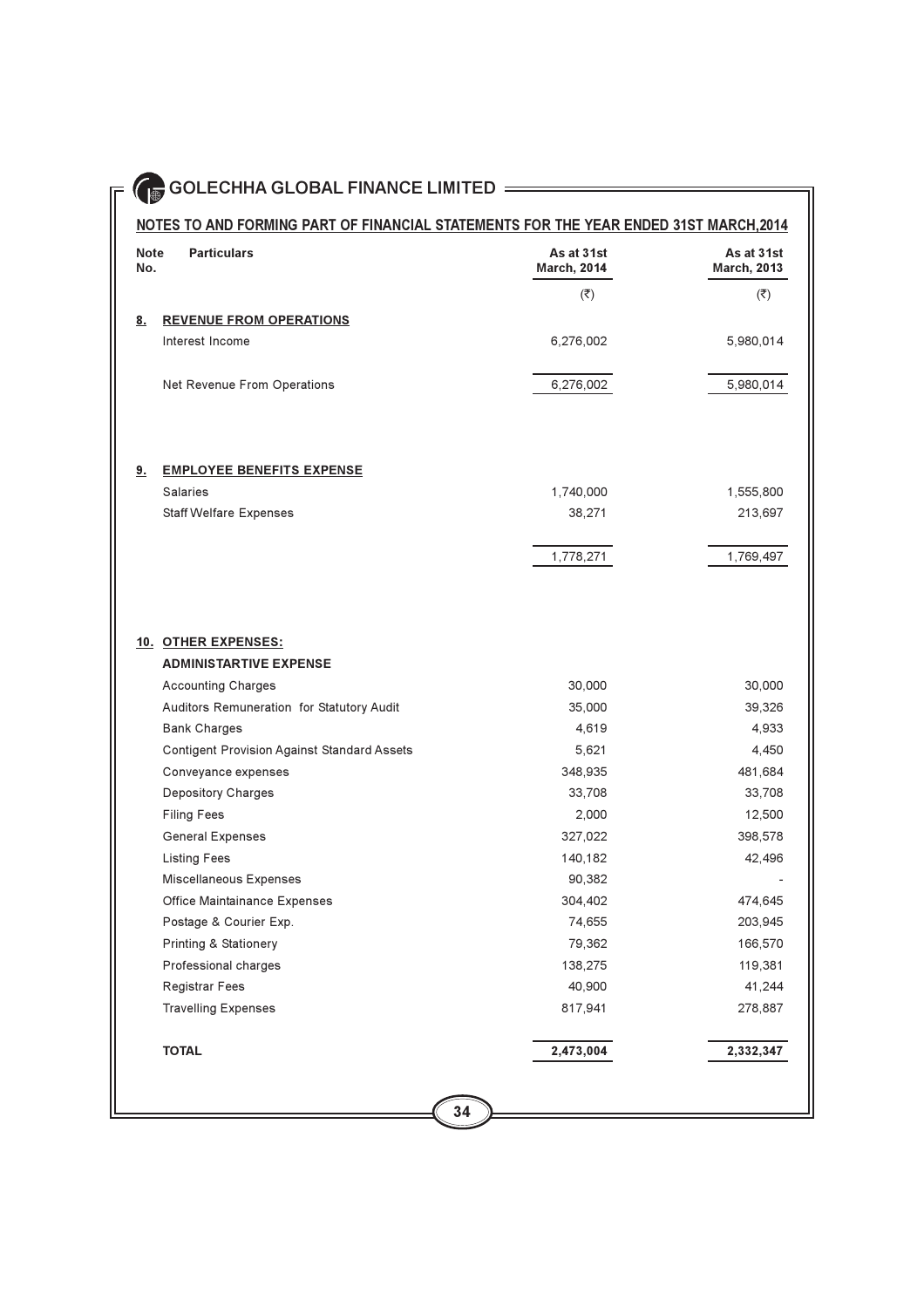### NOTES TO AND FORMING PART OF FINANCIAL STATEMENTS FOR THE YEAR ENDED 31ST MARCH, 2014

### 11. The company does not have any deferred tax asset/ liability as on 31st March, 2014.

### 12. EARNING PER SHARE

| <b>Particulars</b>                                                            | 31/03/2014 | 31/03/2013 |
|-------------------------------------------------------------------------------|------------|------------|
| Net Profit After Tax -Rs. in Lacs attributable to<br>Equity shareholders (A)  | 13.97.349  | 12,93,212  |
| Total Number of Equity Shares outstanding<br>as on the balance sheet date (B) | 5500000    | 5500000    |
| Basic & Diluted EPS in Rs. (A/B)                                              | 0.25       | 0.24       |

### 13. Related Party Disclosure [AS-18]:

(As indentified by the management and relied upon by the Auditors)

| Name of the party      | Nature of<br><b>Relation</b>         | Nature of<br><b>Transaction</b>             | <b>Amount</b><br>$(5 \in \text{Ln } Lacs)$<br>31/03/2014 | <b>Amount</b><br>$(5 \in \mathsf{Ln} \, \mathsf{Lacs})$<br>31/03/2013 |
|------------------------|--------------------------------------|---------------------------------------------|----------------------------------------------------------|-----------------------------------------------------------------------|
| Gyan Swaroop Garg      | Chairman cum<br>Managing<br>Director | Remuneration<br>Paid                        | 1.20                                                     | 1.20                                                                  |
| Advani Private Limited | Associate                            | Temporary<br>Advance<br>Taken &<br>Refunded | 7.09                                                     | 1.76                                                                  |
|                        |                                      | Outstanding<br>Balance                      | 4.58                                                     | 2.50                                                                  |

### 14. The figures have been rounded off to the nearest rupee.

| In Terms of our report of even date annexed<br>For For V. Goyal & Associates<br><b>Chartered Accountants</b> | <b>For GOLECHHA GLOBAL FINANCE LIMITED</b>           |                               |
|--------------------------------------------------------------------------------------------------------------|------------------------------------------------------|-------------------------------|
| $Sd/-$                                                                                                       | Sd                                                   | Sd                            |
| (Pankaj Kumar Goyal)<br>Partner<br>M.No.: 059991<br>F. R. No. 312136E                                        | <b>GYAN SWAROOP GARG</b><br><b>Managing Director</b> | <b>DIVYA GARG</b><br>Director |
| Place Kolkata<br>Date: 28 05 2014                                                                            |                                                      |                               |
|                                                                                                              | 35                                                   |                               |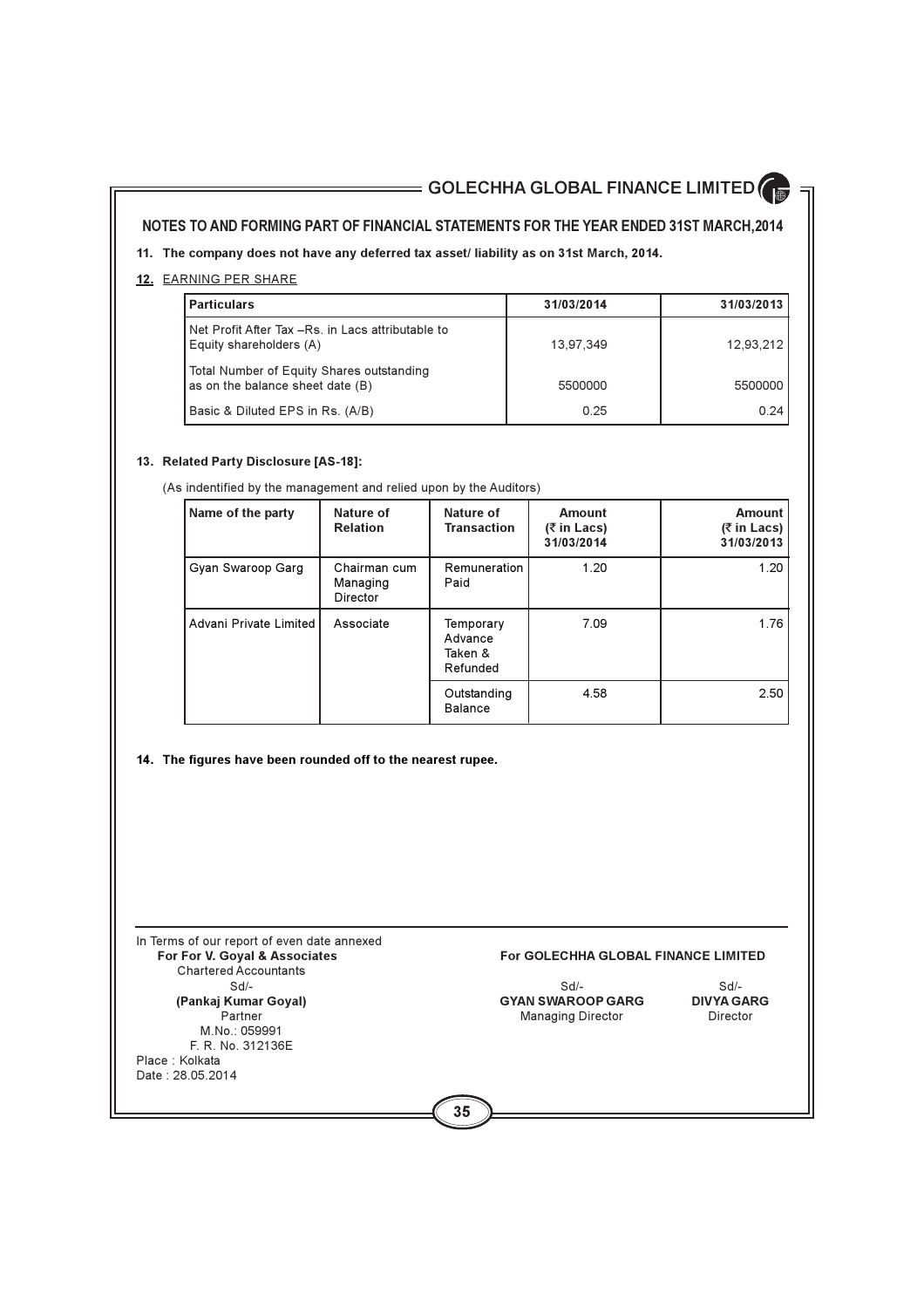## Schedule to the Balance Sheet as on 31st March, 2014

(as required in terms of Paragraph 9BB of Non-Banking Financial Companies Prudential Norms

### (Reserve Bank) Directions, 1998

(₹ in Lakhs)

|     | <b>Particulars</b>                                                                                                     |                           |                   |
|-----|------------------------------------------------------------------------------------------------------------------------|---------------------------|-------------------|
|     | Liabilities side:                                                                                                      | Amount<br>out-standing    | Amount<br>overdue |
| (1) | Loans and advances availed by the NBFCs<br>inclusive of interest accrued thereon but not paid:                         |                           |                   |
|     | (a) Debentures : Secured                                                                                               | <b>NII</b>                | <b>NIL</b>        |
|     | : Unsecured                                                                                                            | NIL.                      | <b>NIL</b>        |
|     | (other than falling within the<br>meaning of public deposits*)                                                         | <b>NIL</b>                | <b>NIL</b>        |
|     | (b) Deferred Credits                                                                                                   | <b>NIL</b>                | <b>NIL</b>        |
|     | (c) Term Loans NIL                                                                                                     | <b>NII</b>                |                   |
|     | Inter-corporate loans and borrowing<br>(d)                                                                             | <b>NIL</b>                | <b>NIL</b>        |
|     | (e) Commercial Paper                                                                                                   | <b>NIL</b>                | <b>NIL</b>        |
|     | (f) Public Deposits*                                                                                                   | <b>NII</b>                | <b>NIL</b>        |
|     | Other Loans (specify nature)<br>(q)                                                                                    | <b>NIL</b>                | <b>NII</b>        |
|     | * Please see Note 1 below                                                                                              |                           |                   |
| (2) | Break-up of (1)(f) above (Outstanding public<br>deposits inclusive of interest accrued<br>thereon but not paid):       |                           |                   |
|     | (a) In the form of Unsecured debentures                                                                                | <b>NIL</b>                | <b>NIL</b>        |
|     | (b) In the form of partly secured debentures i.e.<br>debentures where there is a shortfall in<br>the value of security | <b>NIL</b>                | <b>NIL</b>        |
|     | (c) Other public deposits                                                                                              | <b>NIL</b>                | <b>NIL</b>        |
|     | * Please see Note 1 below                                                                                              |                           |                   |
|     | Assets side:                                                                                                           | <b>Amount outstanding</b> |                   |
| (3) | Break-up of Loans and Advances including bills<br>receivables [other than those included in (4) below] :               |                           |                   |
|     | Secured<br>(a)                                                                                                         | <b>NIL</b>                |                   |
|     | (b) Unsecured                                                                                                          | 740.16                    |                   |
| (4) | Break up of Leased Assets and stock on hire and hypothecation loans counting<br>towards EL/HP activities               |                           |                   |
|     | Lease assets including lease rentals under sundry debtors :<br>(i)                                                     | <b>NIL</b>                |                   |
|     | (a) Financial lease                                                                                                    | <b>NII</b>                |                   |
|     | (b) Operating lease                                                                                                    | <b>NIL</b>                |                   |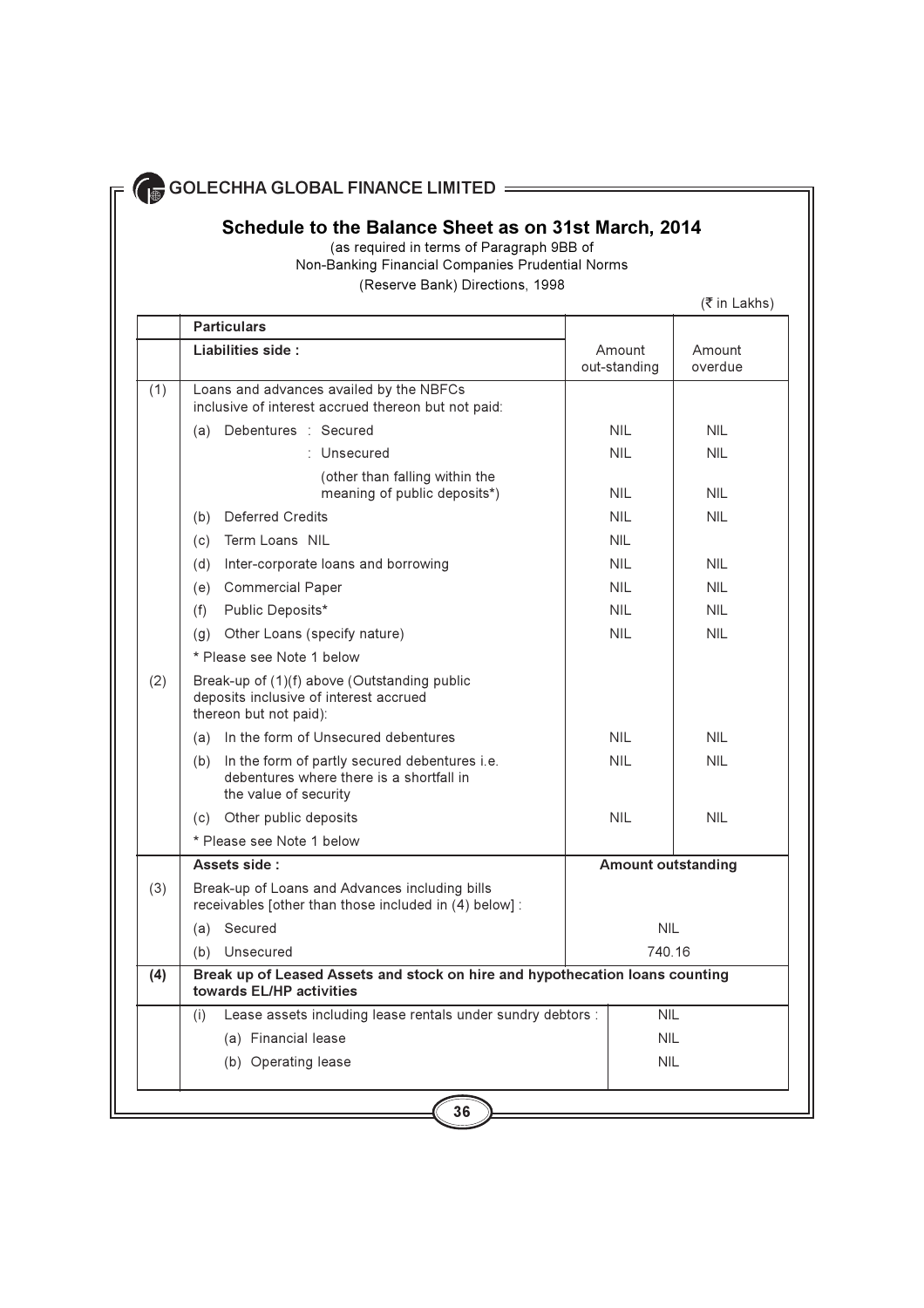|     | Stock on hire including hire charges under sundry debtors:<br>(ii) |            |
|-----|--------------------------------------------------------------------|------------|
|     | (a) Assets on hire                                                 | <b>NIL</b> |
|     | (b) Repossessed Assets                                             | <b>NIL</b> |
|     | Hypothecation loans counting towards EL/HP activities<br>(iii)     |            |
|     | (a) Loans where assets have been repossessed                       | <b>NIL</b> |
|     | (b) Loans other than (a) above                                     | <b>NIL</b> |
| (5) | <b>Break-up of Investments:</b>                                    |            |
|     | Current Investments :                                              |            |
|     | Quoted:<br>1.                                                      |            |
|     | (i) Shares: (a) Equity                                             | <b>NIL</b> |
|     | (b) Preference                                                     | <b>NIL</b> |
|     | (ii) Debentures and Bonds                                          | <b>NIL</b> |
|     | (iii) Units of mutual funds                                        | <b>NIL</b> |
|     | (iv) Government Securities                                         | <b>NIL</b> |
|     | (v) Others (please specify)                                        | <b>NIL</b> |
|     | Unquoted:<br>2.                                                    |            |
|     | (i) Shares: (a) Equity                                             | <b>NIL</b> |
|     | (b) Preference                                                     | <b>NIL</b> |
|     | (ii) Debentures and Bonds                                          | <b>NIL</b> |
|     | (iii) Units of mutual funds                                        | <b>NIL</b> |
|     | (iv) Government Securities                                         | <b>NIL</b> |
|     | (v) Others (Please specify)                                        | <b>NIL</b> |
|     | <b>Long Term investments:</b>                                      |            |
| 1.  | Quoted:                                                            |            |
|     | Share: (a) Equity<br>(i)                                           |            |
|     | (b) Preference                                                     |            |
|     | Debentures and Bonds<br>(ii)                                       |            |
|     | (iii) Units of mutual funds                                        |            |
|     | (iv) Government Securities                                         |            |
|     | Others (Please specify)<br>(V)                                     |            |
| 2.  | Unquoted:                                                          |            |
|     | Shares: (a) Equity<br>(i)                                          |            |
|     | (b) Preference                                                     |            |
|     | Debentures and Bonds<br>(ii)                                       |            |
|     | Units of mutual funds<br>(iii)                                     |            |
|     | <b>Government Securities</b><br>(iv)                               |            |
|     | Others (Please specify)<br>(V)                                     |            |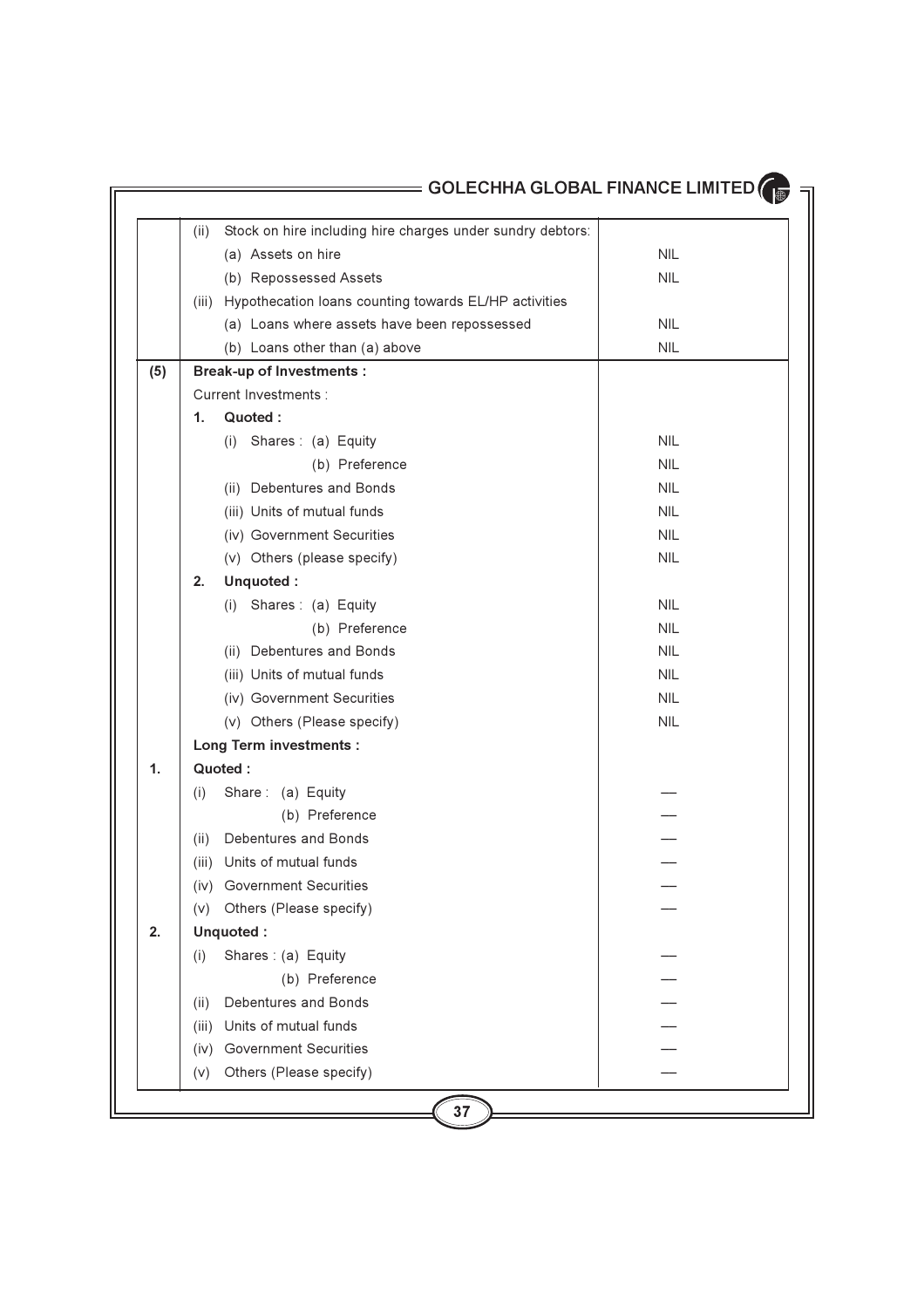#### GOLECHHA GLOBAL FINANCE LIMITED  $(6)$ Borrower group-wise classification of all leased assets, stock-on-hire and loans and advances : Category Amount net of provisions Secured Unsecured Total **Related Parties \*\***  $1<sub>1</sub>$ (a) Subsidiaries **NIL NIL NIL** (b) Companies in the same group **NII NII NII** (c) Other related parties **NIL NIL NIL** 740.16  $2.$ Other than related parties **NIL** 740.16

 $NII$ 

 $740.16$ 

 $740.16$ 

**Amount** 

### Investor group-wise classification of all investments (current and long term)  $(7)$ in shares and securities (both quoted and unquoted):

|    | Category                           | Market Value /<br><b>Break up</b><br>or fair value<br>or NAV | <b>Book Value</b><br>(Net of<br><b>Provisions)</b> |
|----|------------------------------------|--------------------------------------------------------------|----------------------------------------------------|
| 1. | <b>Related Parties **</b>          |                                                              |                                                    |
|    | <b>Subsidiaries</b><br>(a)         | <b>NIL</b>                                                   | <b>NIL</b>                                         |
|    | Companies in the same group<br>(b) | <b>NIL</b>                                                   | <b>NIL</b>                                         |
|    | Other related parties<br>(C)       | <b>NIL</b>                                                   | <b>NIL</b>                                         |
| 2. | Other than related parties         | <b>NIL</b>                                                   | <b>NIL</b>                                         |
|    | Total                              | <b>NIL</b>                                                   | <b>NIL</b>                                         |
|    |                                    |                                                              |                                                    |

### $(8)$ **Other information Particulars**  $(i)$ Gross Non-Performing Assets

Total

|                | <b>Property Pulling Assets</b>          |            |
|----------------|-----------------------------------------|------------|
|                | Related parties<br>a)                   | <b>NIL</b> |
|                | Other than related parties<br>(b)       | <b>NIL</b> |
| (ii)           | <b>Net Non-Performing Assets</b>        |            |
|                | Related parties<br>a)                   | <b>NIL</b> |
|                | Other than related parties<br>(b)       | <b>NIL</b> |
| $\mathbf{III}$ | Assets acquired in satisfaction of debt | <b>NIL</b> |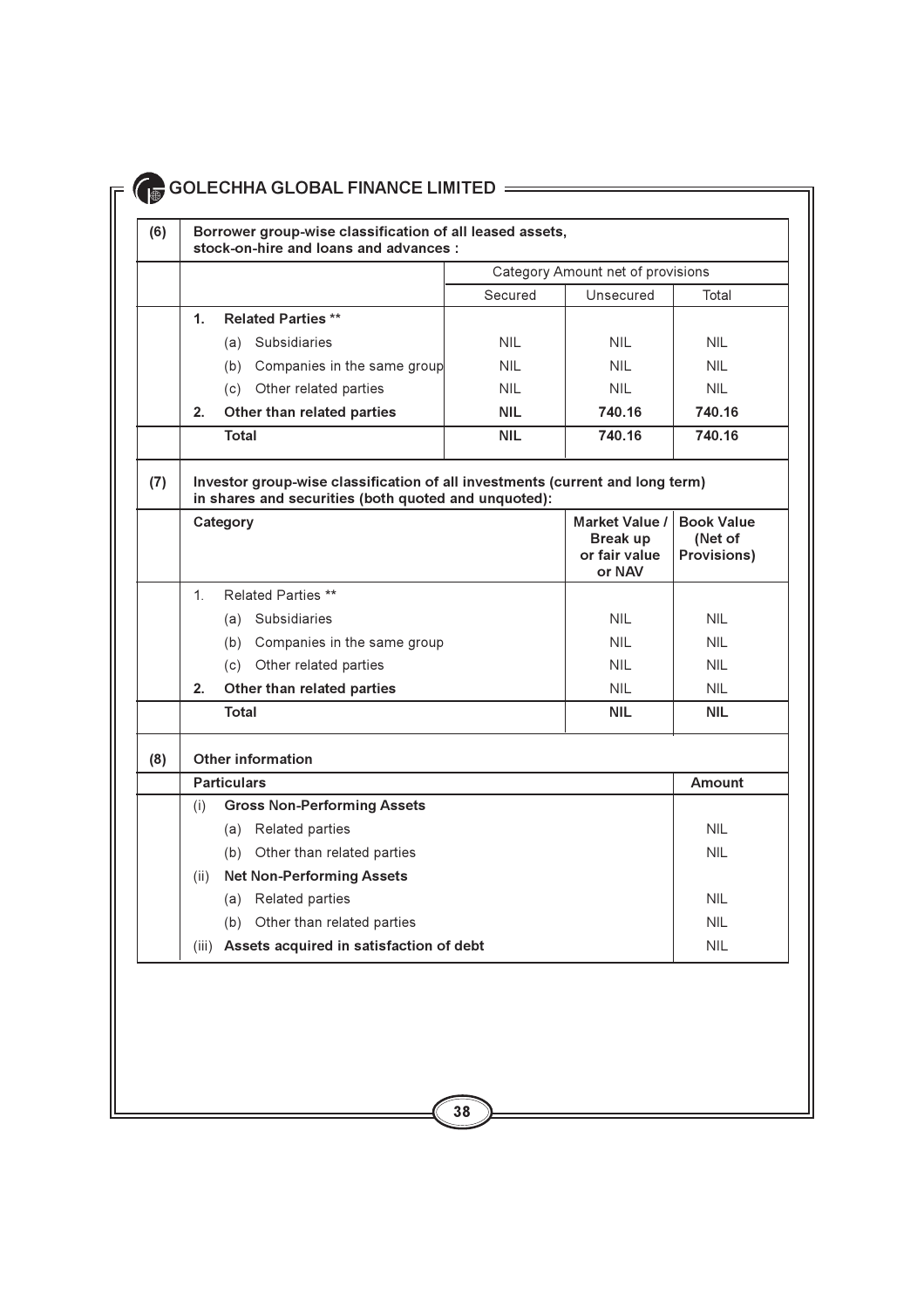

Regd. Office: 3A, Garstin Place, Kolkata, West Bengal 700 001

CIN: L65191WB1991PLC201747

### FORM NO. MGT-11

### **PROXY FORM**

[Pursuant to section 105(6) of the Companies Act, 2013 and rule 19(3) of the Companies (Management and Administration) Rules, 2014]

### 23rd ANNUAL GENERAL MEETING (Tuesday, 23rd September, 2014)

As my/our proxy to attend and vote (on a poll) for me/us and on my/our behalf at the Twentieth Annual General Meeting of the Company, to be held on Tuesday, the 23rd September 2014 at 11.00 A.M. at the registered office of the company at 3A, Garstin Place, Kolkata, West Bengal 700 001. (INDIA) and at any adjournment thereof in respect of such resolutions as are indicated below:

- Adoption of Statement of Profit and Loss, Balance Sheet, Reports of Board of Directors And Auditors for the year ended March 31, 2014.  $\mathbf{1}$
- $\overline{2}$ . Re-appointment of Sri Divya Garg as a director of the Company.
- 3. Appointment of M/s. V. Goyal & Associates, Chartered Accountants, Kolkata as Auditors of the Company
- 4. Appointment of Sri Devendra Kumar Garg as Independent Director.
- Appointment of Smt Durga Ramkrishnan as Independent Director. 5

Affix Revenue Stamp

Signature of First Proxy holder (s)

Note: This form of proxy in order to be effective should be duly completed and deposited at the Registered Office of the Company, not less than 48 hours before the commencement of the Meeting.



**GOLECHHA GLOBAL FINANCE LIMITED** Regd. Office: 3A, Garstin Place, Kolkata, West Bengal 700 001

### **ATTENDENCE SLIP**

(Please present this slip at the Meeting Venue) 23rd ANNUALGENERALMEETING

I hereby record my presence at the 23rd ANNUAL GENERAL MEETING of the members of the Company held on Tuesday, 23rd September 2014 at 11.00 A.M.at: 3A, Garstin Place, Kolkata, West Bengal 700 001.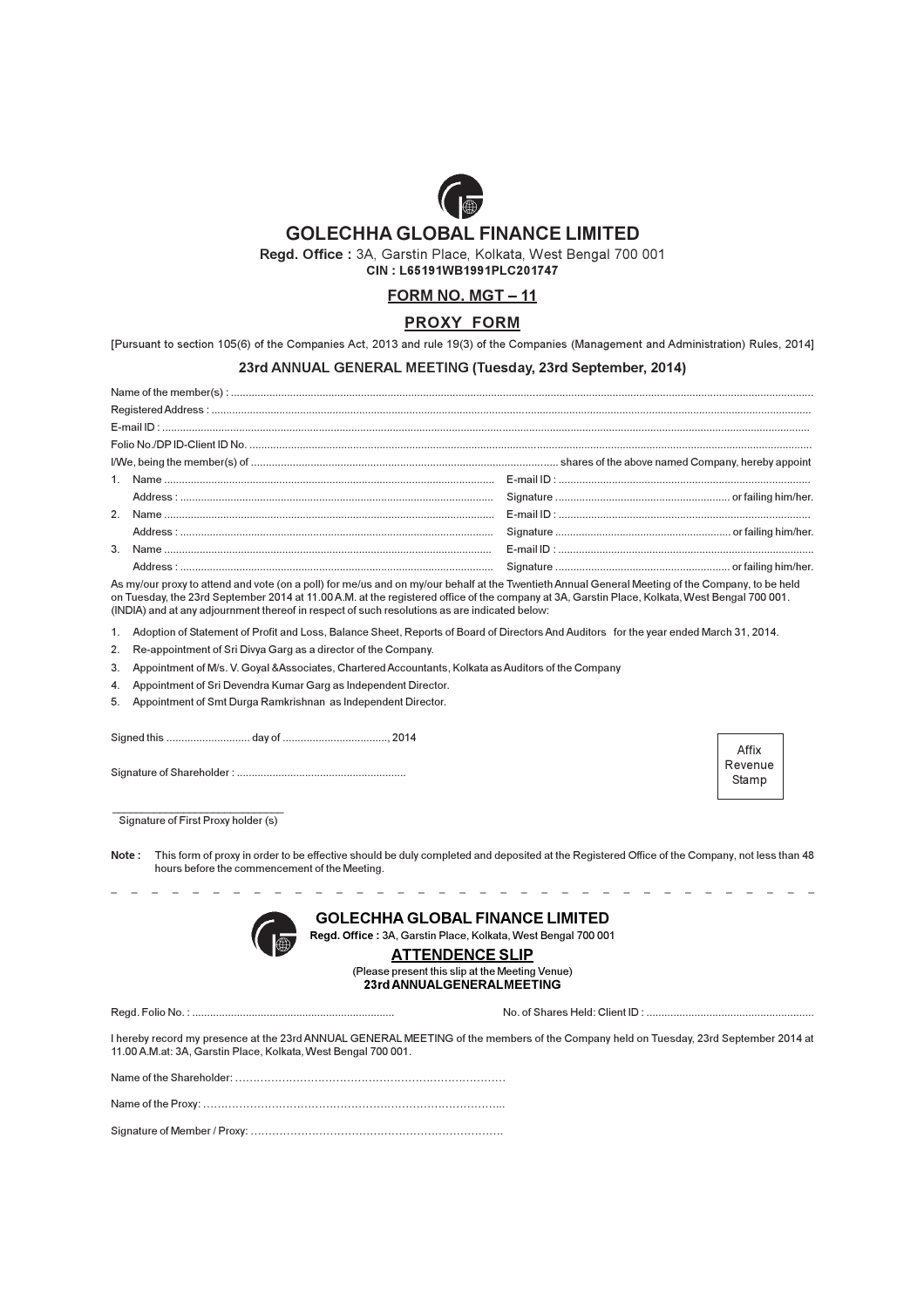

# **Golechha Global Finance Limited**



## 23rd Annual Report 2013-14